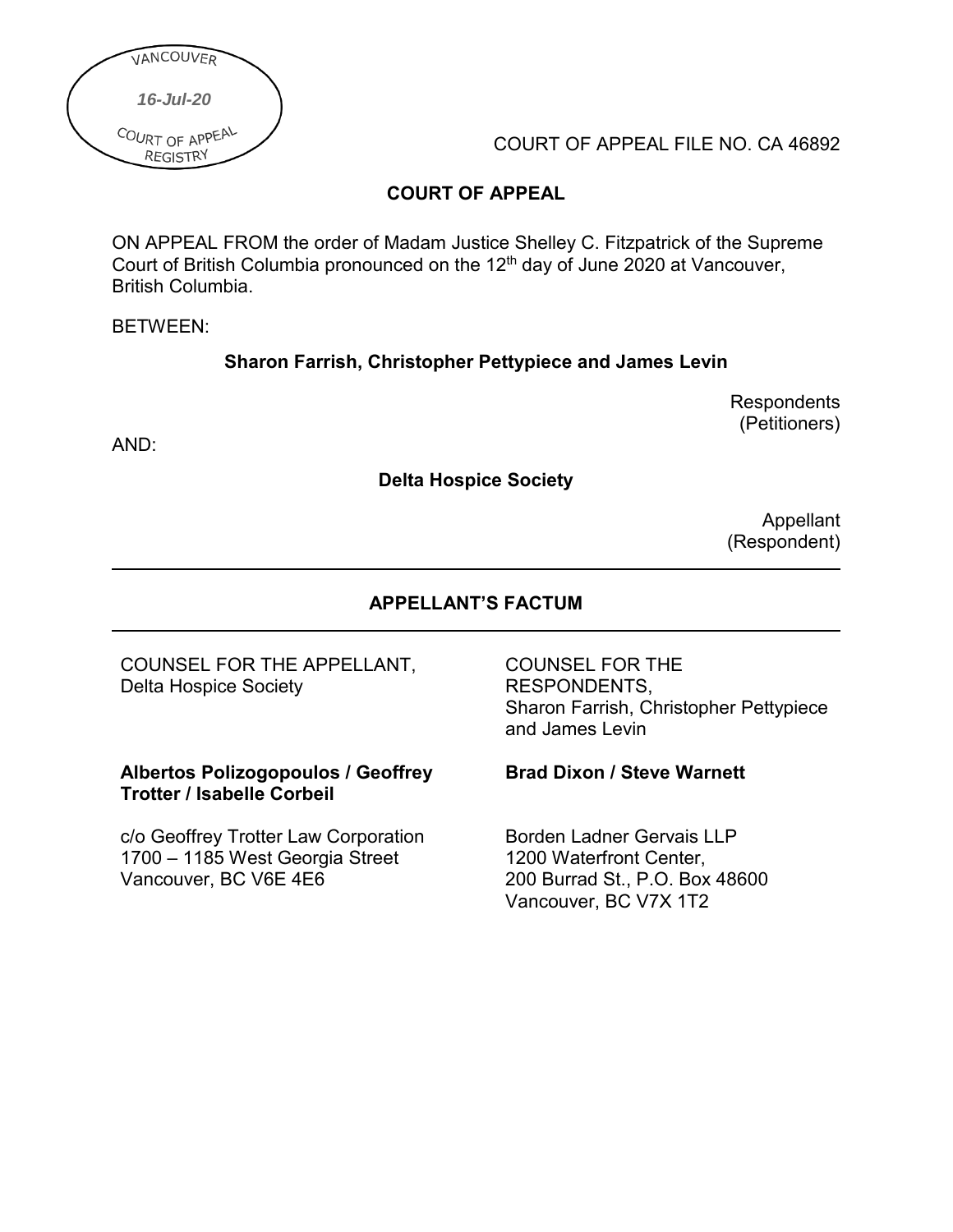# <span id="page-1-0"></span>**INDEX**

| INDEX.                                                                                                                                                                   |    |
|--------------------------------------------------------------------------------------------------------------------------------------------------------------------------|----|
|                                                                                                                                                                          |    |
|                                                                                                                                                                          |    |
|                                                                                                                                                                          |    |
|                                                                                                                                                                          |    |
|                                                                                                                                                                          |    |
| Jurisdiction: In light of the Charter Rights and values at issue, there is no<br>А.<br>jurisdiction at common law or under the Societies Act for the forced admission    |    |
| i.                                                                                                                                                                       |    |
| The chambers judge's approach wrongly treats the society as an elected public<br>ii.                                                                                     |    |
| It is for the society's members to interpret their own Constitutional Purposes;<br>iii.<br>the question is non-justiciable, or should be deferred to by the court 14     |    |
| No freestanding right to procedural fairness in membership decision 16<br>İV.                                                                                            |    |
| The Societies Act does not authorize the forced admission of members with<br>V.<br>whom the majority does not wish to associate on the basis of irreconcilable           |    |
| In the alternative: The provisions of the Societies Act granting the court<br>vi.<br>jurisdiction to order forced admission of members violate sections 2(a) and 2(d) of |    |
| В.                                                                                                                                                                       |    |
| i.                                                                                                                                                                       |    |
| The model bylaws upon which the society's membership bylaw is based,<br>authorizes the board to reject membership applications submitted by those                        | 24 |
| A change in circumstances, such as a co-ordinated campaign to overwhelm<br>iii.<br>the existing membership, justifies a board commencing to screen membership            |    |
| Conclusion: Statutory conditions precedent for orders granted not present;<br>iv.                                                                                        |    |
|                                                                                                                                                                          |    |
|                                                                                                                                                                          |    |
|                                                                                                                                                                          |    |
|                                                                                                                                                                          |    |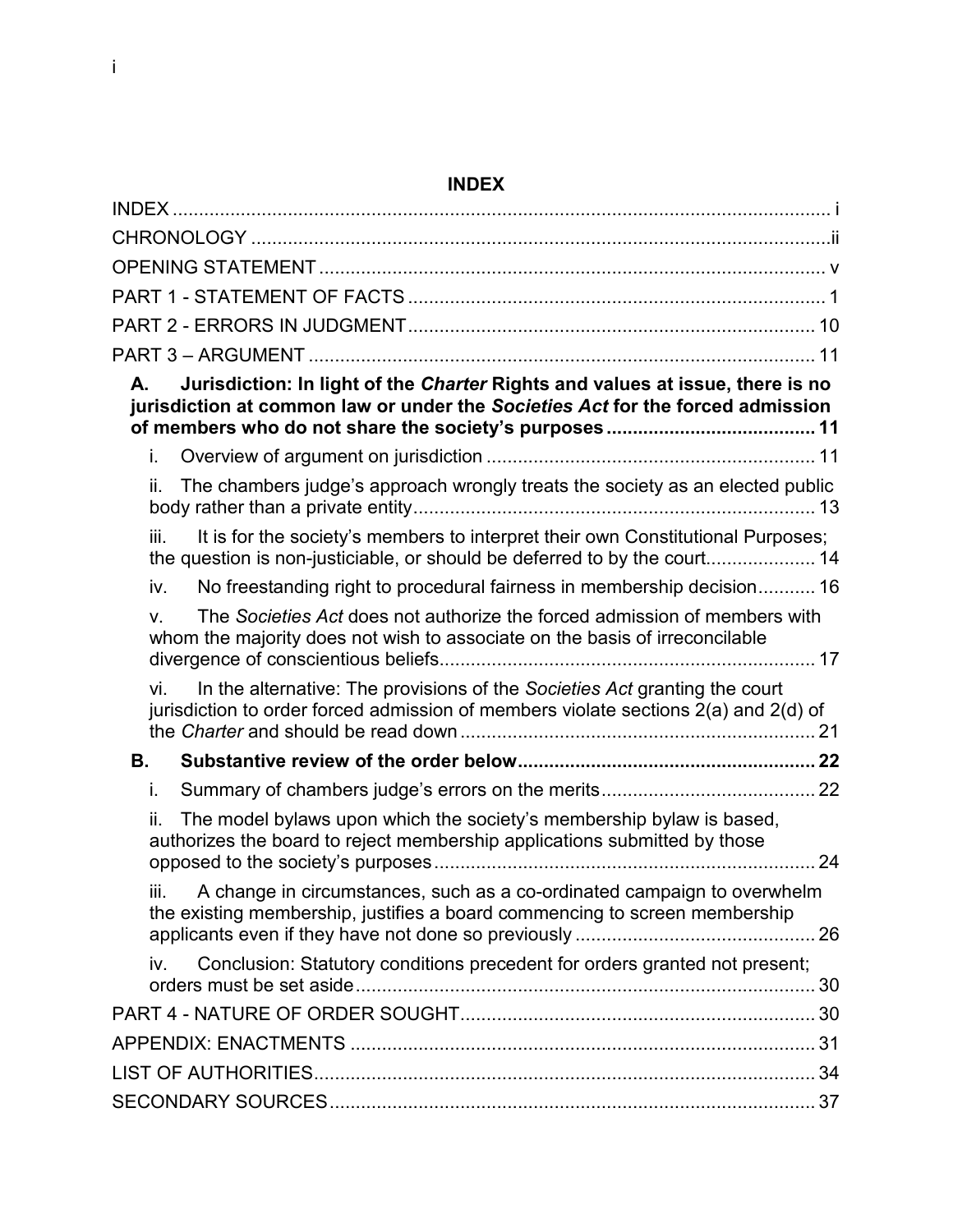## **CHRONOLOGY**

<span id="page-2-0"></span>

| <b>Date</b>      | <b>Event</b>                                                   |
|------------------|----------------------------------------------------------------|
| 1991             | Delta Hospice Society ("DHS" or the "Society") incorporated.   |
|                  | Nancy Macey is a founding director.                            |
| 1995-2019        | Ms. Macey serves as Executive Director. Ms. Macey and the      |
|                  | membership majority consistently interpret the Society's       |
|                  | Constitutional purposes as excluding provision of Medical      |
|                  | Assistance in Dying ("MAiD").                                  |
| <b>June 2016</b> | MAID becomes decriminalized in Canada. DHS does not            |
|                  | perform MAID on site but transfers patients out who request to |
|                  | receive MAID elsewhere.                                        |
| December 2017    | The Fraser Health Authority ("FHA") mandates that all non-     |
|                  | religious hospices must provide MAID on-site.                  |
| January and June | DHS writes to FHA advising that it cannot provide MAID as to   |
| 2018             | do so is contrary to its Constitutional purposes, the World    |
|                  | Health Organization principles of Hospice Palliative Care, and |
|                  | is "definitely opposed" by the majority of its members. The    |
|                  | June 2018 letter is drafted and signed by the then-board       |
|                  | President, now petitioner/respondent herein, Mr. Pettypiece.   |
| <b>July 2019</b> | Nancy Macey goes on sick leave for cancer treatment. The       |
|                  | petitioner/respondent Sharon Farrish becomes Acting            |
|                  | Executive Director, begins advocating strongly within the      |
|                  | society for MAID to be offered on site, and commences a        |
|                  | membership drive for pro-MAID members in order to control      |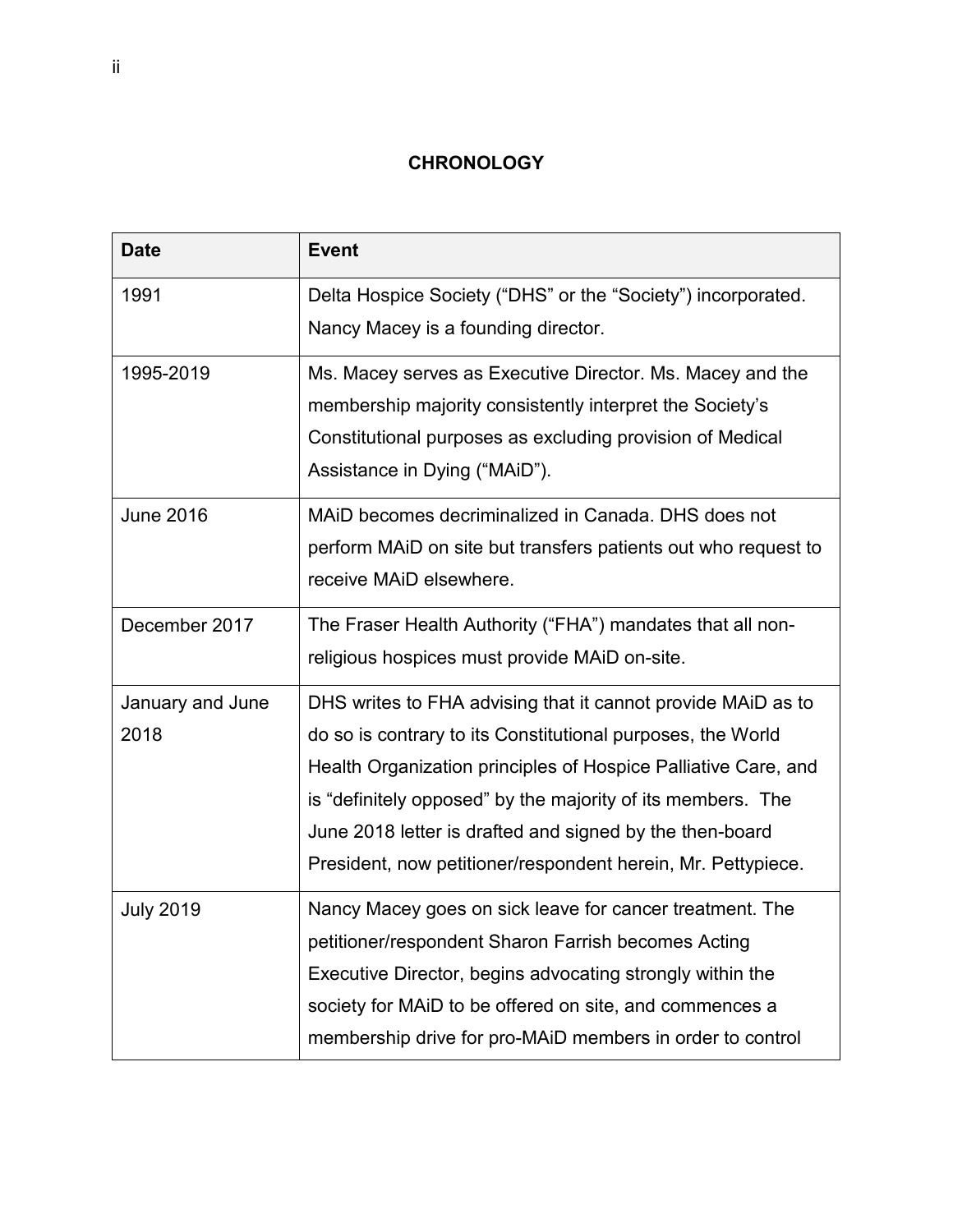|                   | the next general meeting vote. Membership doubles between        |
|-------------------|------------------------------------------------------------------|
|                   | July and October, and doubles again by November.                 |
| September 2019    | Ms. Macey's employment is terminated upon giving notice of       |
|                   | return to work after cancer treatment.                           |
| October 31-       | Ms. Farrish is in contact with Dying with Dignity Vancouver      |
| November 20, 2019 | Chapter member Alex Muir who lobbies FHA board chair Jim         |
|                   | Sinclair to force MAID on the Society. Ms. Farrish invites FHA   |
|                   | representatives to the November 6 board meeting at which         |
|                   | then-board president (now petitioner/respondent) Levin calls a   |
|                   | snap vote on whether to permit MAID, despite the issue not       |
|                   | having been part of the notice or agenda for the meeting. A 4-4  |
|                   | tie vote results. Three directors resign to protest the lack of  |
|                   | notice.                                                          |
|                   | On November 20, another board vote on MAID is called and         |
|                   | the vote passes 4-1.                                             |
| November 29-30,   | At the AGM of the Society, the membership vote out all of the    |
| 2019              | directors who were up for re-election (including the             |
|                   | petitioner/respondent Mr. Levin) who had voted to approve        |
|                   | MAID. Mr. Pettypiece had exceeded his term limit and within a    |
|                   | few days acquiesced to no longer serving on the board.           |
|                   | The newly constituted board meets the next day and reverses      |
|                   | the November 20 <sup>th</sup> resolution to permit MAiD.         |
| December 2019     | FHA warns the Society that it is in alleged breach of the        |
|                   | Operating Agreement between them.                                |
| January 2020 -    | The petitioners/respondents are involved in a co-ordinated and   |
| <b>June 2020</b>  | public campaign (involving the media and many high-profile       |
|                   | local, provincial, and federal politicians), in conjunction with |
|                   | Dying with Dignity, to flood the Society with membership         |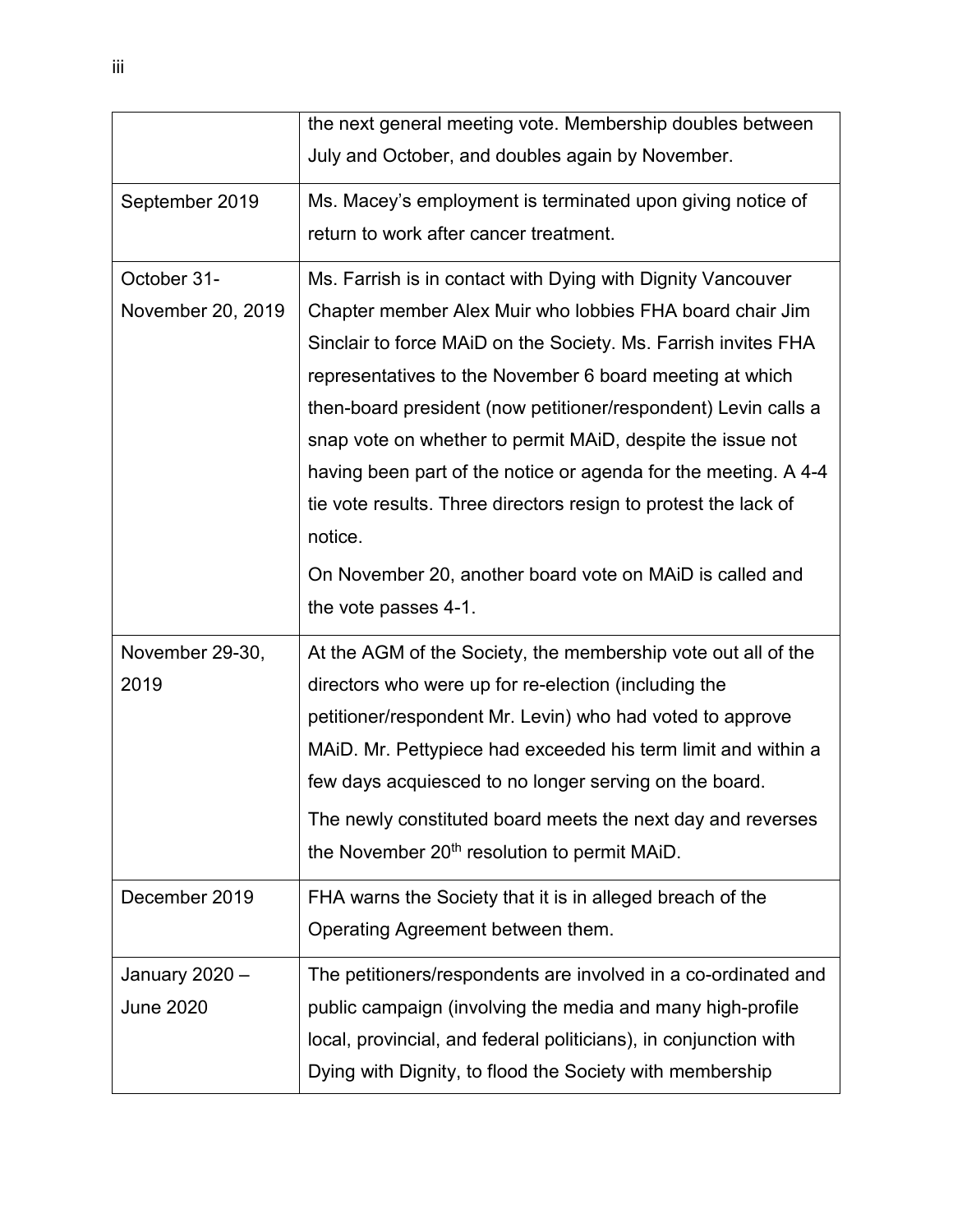|               | applications from persons who want to reverse the recent        |
|---------------|-----------------------------------------------------------------|
|               | board election and to have the November 20, 2019 pro-MAID       |
|               | resolution restored.                                            |
| February 2020 | The Society received notice from FHA advising that the          |
|               | operating agreement would be terminated effective February      |
|               | 2021 because of the Society's refusal to provide MAiD in its    |
|               | facility.                                                       |
| May 2020      | The board rejects the membership applications of persons        |
|               | reasonably believed to oppose the society's Constitutional      |
|               | purposes which prohibit on-site MAiD.                           |
|               | Notice of Extraordinary General Meeting of the society sent the |
|               | members, proposing to convert to an expressly religious         |
|               | organization. This would entitle DHS to an exemption under      |
|               | FHA's MAiD policy.                                              |
| Friday        | Order for short leave obtained.                                 |
| June 5, 2020  | Petition filed and served.                                      |
| Wednesday     | Society's petition response and affidavits due $-3$ business    |
| June 10, 2020 | days after service of petition and two days before hearing.     |
| Friday        | Petition heard and granted by Madam Justice Fitzpatrick,        |
| June 12, 2020 | including a blanket order that within 14 days the Society admit |
|               | all rejected members since November 2019 AGM, regardless        |
|               | of any context.                                                 |
| June 18, 2020 | Notice of Appeal and Notice of Motion to stay forced            |
|               | membership order filed.                                         |
| June 25, 2020 | Stay motion heard and granted by Justice Goepel on term that    |
|               | appeal be expedited.                                            |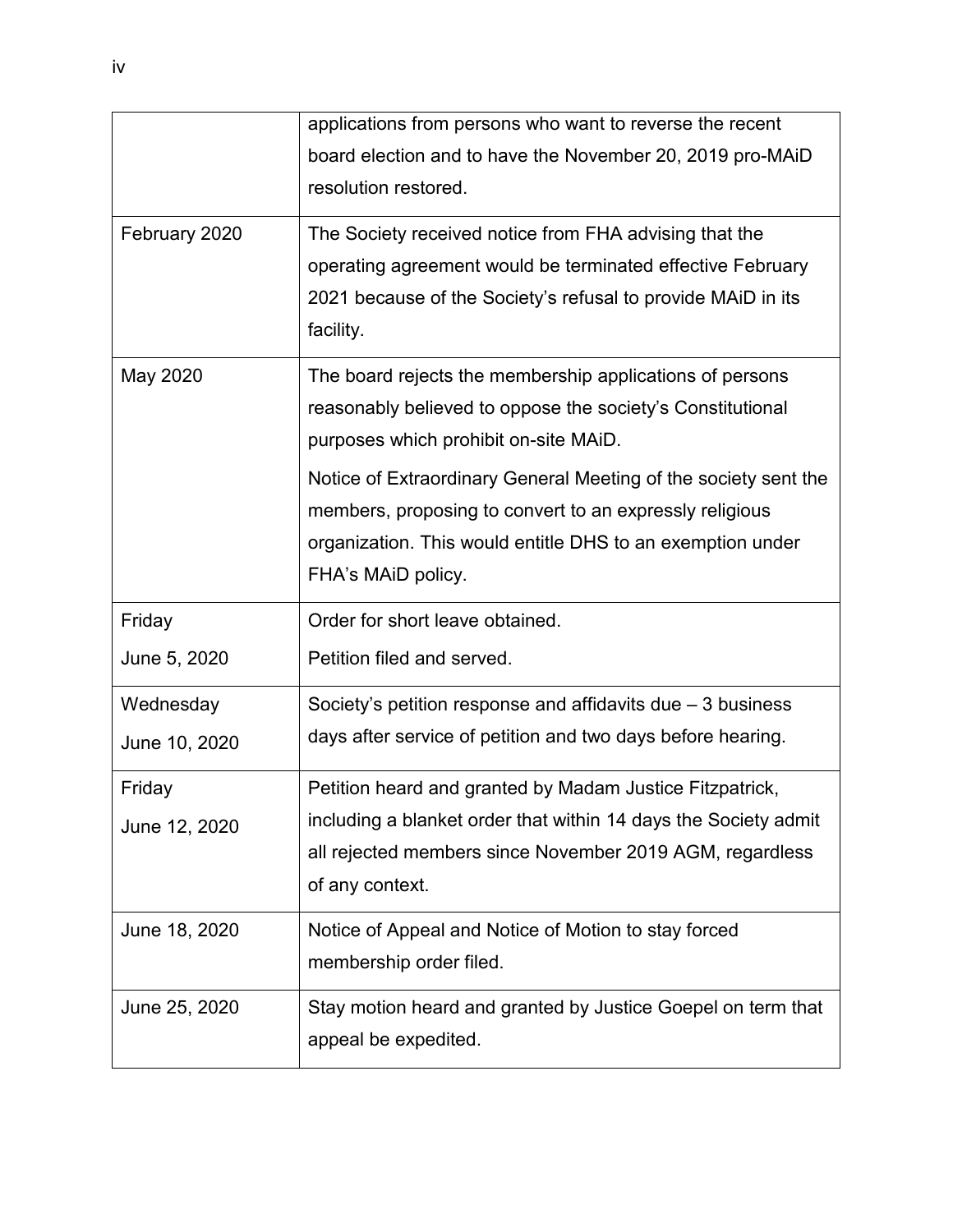#### **OPENING STATEMENT**

<span id="page-5-0"></span>The Delta Hospice Society ("DHS") is a private, charitable society. Its members are bound together by their support for its Constitutional purposes, and have provided excellent palliative care for the last 29 years, earning them standing in the community. DHS has raised over \$20 million, including \$8.5 million to build its Hospice, at which it cares for patients, also utilizing operating funds from Fraser Health of about \$1.5M per year.

DHS's members have contributed their time and money due to their commitment to their conscientiously held view that as many people as possible should be provided with lifeaffirming palliative care, which DHS's members believe excludes the provision of MAiD. This is the basis for their choice to associate. The petitioner Pettypiece admitted that the majority of members were "definitely opposed" to DHS providing MAiD as recently as June 2018. The members re-affirmed this commitment at the November 2019 AGM.

The petitioner respondents dissent from DHS's members' belief that MAiD and palliative care are incompatible. For the last 12 months they have organized a political campaign to flood DHS with membership applications from members of the community who disagree with DHS's position on MAiD. Their express purpose is to overwhelm the historical membership in order to reverse the Society's longstanding position on a matter of conscience which goes to its very reason for existence. The flood of memberships was rejected by the board on the basis that these applicants could not uphold the society's Constitution as required by the bylaws.

The court below ordered the compelled admission of all applicants. This amounts to a court-ordered hostile take-over by allies of Dying with Dignity of a private organization which has consistently held that MAiD and palliative care are incompatible. The new majority would appropriate the millions in assets built up by the Society on the strength of their conscientious views. The order does violence to the freedom of association and conscience of DHS's members, and destroys the very reason for their association which is the foundation upon which the members have contributed their time and treasure to the society for the last 29 years. The implications of this legal precedent for all manner of civil society organizations cannot be underestimated.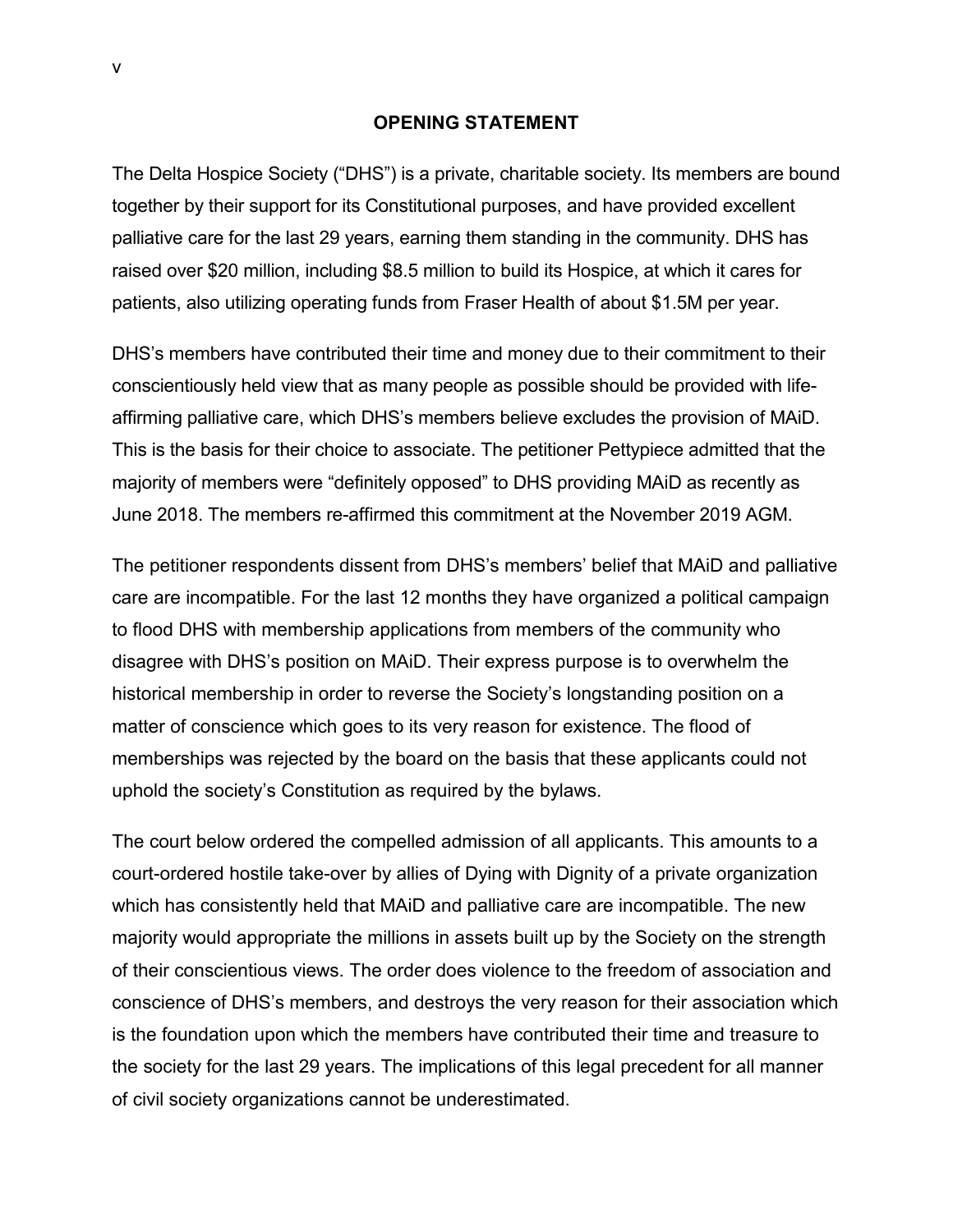#### **PART 1 - STATEMENT OF FACTS**

### <span id="page-6-0"></span>**The Society and the Irene Thomas Hospice**

- 1. DHS is a charitable society offering palliative care services through the Irene Thomas Hospice and the Harold & Veronica Savage Centre for Supportive Care. The Society's purposes include to "provide compassionate care and support for persons in the last stages of living, so that they may live as fully and comfortably as possible."
- 2. Since its incorporation in 1991, up to the present time, the Society has consistently interpreted its Constitutional purposes (which expressly mentions "palliative care" so that patients may "**live as fully and comfortably as possible**") to be contrary to the provision of assisted suicide or euthanasia by any name, including Medical Assistance in Dying ("MAiD") as de-criminalized in 2016 (since which time the Society has provided information about access to MAiD and has transferred patients out when they requested it). DHS's members believe that MAiD cannot co-exist with palliative care without undermining the principles and culture upon which palliative care is based. Although not expressly a religious organization, its Constitution and bylaws were historically interpreted through a Christian "sanctity of life" lens.

*Affidavit #1 of Nancy Macey, paras. 2-6, 12, Joint Appeal Book, p. 329-330, 332.*

- 3. The Society pays core medical and administrative staff. Much of this operational funding comes from a long-term operating agreement with the Fraser Health Authority ("FHA") which contributes \$1.5M per year.
- 4. True to its non-profit nature, the Society:
	- a. is a volunteer-heavy organization, with over 250 volunteers contributing over 35,000 volunteer hours annually; and
	- b. is donor-supported, with total donations towards palliative care of approximately \$20 million, including a fundraising drive which raised \$8.5 million to build the Hospice building, which is located on land leased from FHA.

*Affidavit #1 of Nancy Macey, paras. 2, Joint Appeal Book, p. 329. Affidavit #1 of Angelina Ireland, exhibit O, Joint Appeal Book, p. 296.*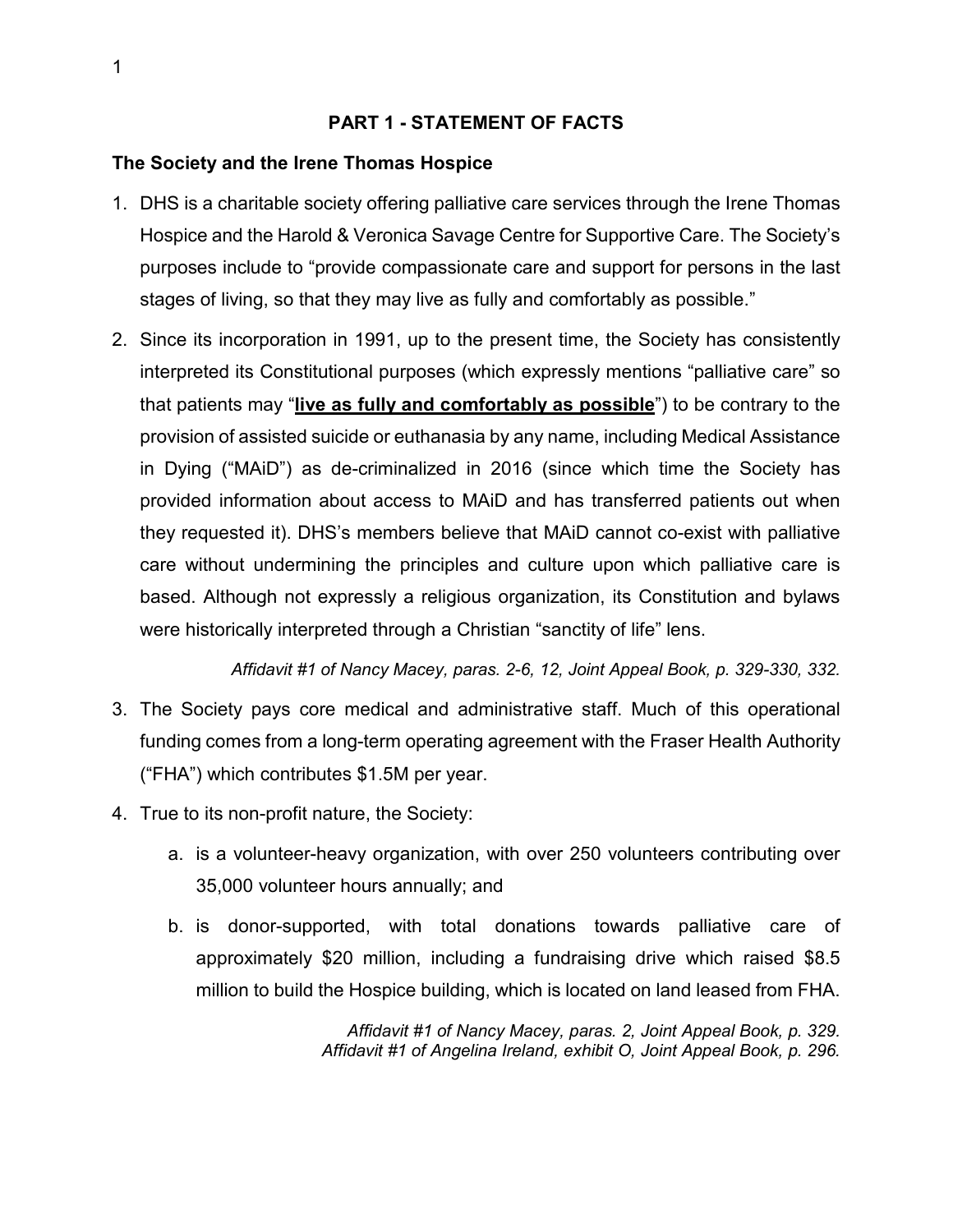### **2018: The Society, including petitioner Pettypiece, confirms that MAiD is contrary to its Constitutional purposes**

5. After MAiD was de-criminalized in 2016, FHA mandated, in December 2017 that all nonreligious hospices provide MAiD on-site. In 2018, both DHS founder and 23-year Executive Director Nancy Macey, and then-board President, now petitioner/respondent Chris Pettypiece, wrote to FHA advising that DHS could not do so.

## *Affidavit #1 of Nancy Macey, paras. 7-8, Joint Appeal Book, p. 330-331.*

6. Ms. Macey's January 2018 letter states that "under the DHS Constitution, DHS requires an exemption from [FHA] in the provision of MAiD … based on a conflict of philosophy of care to comfort and support and not to hasten death." Her enclosed report re-states that "DHS is excluded from offering MAiD at the Irene Thomas Hospice by the mandate of its Constitution" and cites the World Health Organization's definition of palliative care as "not hastening death." She also identifies public health reasons why forcing MAiD on the hospice would undermine its ability to serve patient needs, by "creat[ing] barriers to access [for] people who do not personally agree with the philosophy of MAiD" who would avoid entering a hospice where MAiD was practiced due to "fears of vulnerability and their death being hastened."

> *Affidavit #1 of Nancy Macey, Exhibit B, Joint Appeal Book, p. 343; emphasis added. Affidavit #1 of Angelina Ireland, Exhibit O, Joint appeal Book, p. 296.*

7. Mr. Pettypiece's June 2018 letter states that although staff and volunteers were split 50/50, the board was evenly split  $4 - 4$  (with petitioners Pettypiece and Levin in favour of MAiD), and the general public was supportive of in-hospice MAiD, that the "Society Membership are quite definitely opposed" and that most DHS members who wrote the board on this issue expressly cited that MAiD is "in conflict with the principles of Hospice Palliative Care as defined by the World Health Organization."

*Affidavit #1 of Nancy Macey, paras. 9-11,14, Ex. C Joint Appeal Book, p. 331-332, 350-351.*

**July – November 20, 2019: certain board members oust long-time Executive Director Nancy Macey, install an acting Executive Director who favours implementation of MAiD, begin a private campaign of recruiting new members to control the next AGM board election, and achieve a board vote in favour of implementing MAiD,**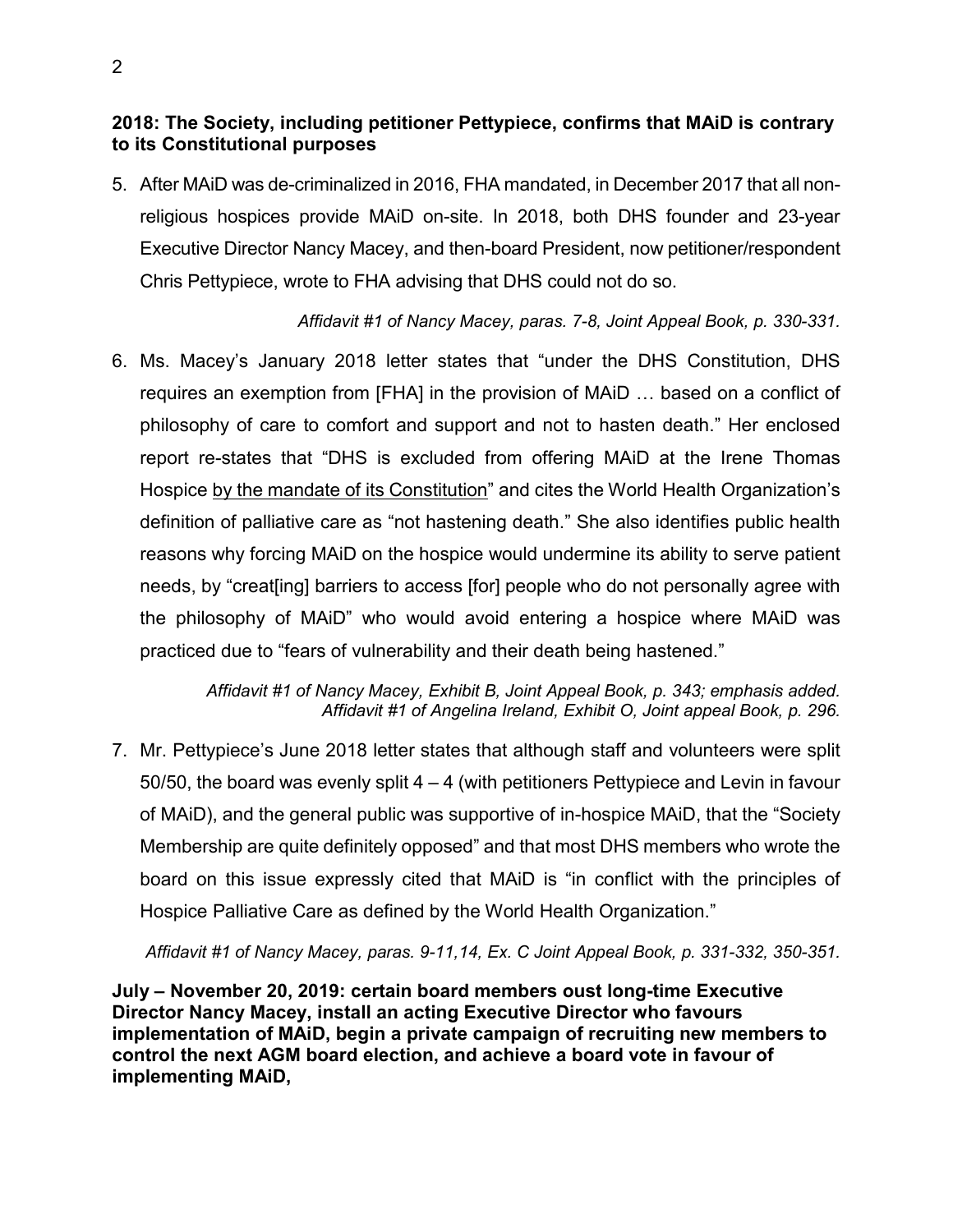8. Founder and 23-year Executive Director, Nancy Macey, was staunchly committed to the longstanding interpretation of the Society's constitution held by the majority of members. Pro-MAiD board members had conflict with her a as a result.

*Affidavit #1 of Angelina Ireland, para. 6, Joint appeal Book, p. 203*

9. Ms. Macey went on sick leave for cancer treatments in the Spring of 2019.

*Affidavit #1 of Angelina Ireland, para. 7, Joint appeal Book, p. 200.*

10.In July 2019 a minority of board members, including Pettypiece and Levin, installed co-petitioner/respondent Sharon Farrish, as Acting Executive Director. This was accomplished without discussion with or a vote of, the board. The chambers judge found that "At some point in 2019, which I take as principally arising from Ms. Farrish's leadership, there was an increasing view that MAiD should be offered by the Society."

*Affidavit #1 of Angelina Ireland, para. 9-10, Joint appeal Book, p. 204. Reasons for Judgment of the Honourable Madam Justice Fitzpatrick, at para. 7, Appeal Record p. 42 ["Reasons for Judgment Below"]*

11.Ms. Farrish began working on a then-secret membership drive of pro-MAiD applicants. Pro-MAiD board members Pettypiece and Levin did the same starting no later than October 2019. These were direct efforts by the three petitioners to control the outcome of the upcoming AGM, and predated any effort by the society's majority members to recruit members following the November 20, 2019 board decision to permit MAiD.

*Affidavit #1 of Angelina Ireland, para. 13, 21, Joint appeal Book, p. 204, 206.*

12.As a result of the petitioners' secret pro-MAiD membership drives, the Society's membership skyrockets:

| Date              | Number of active<br>members | Evidentiary<br>reference |
|-------------------|-----------------------------|--------------------------|
| 2009-2017         | 50-100                      | Farrish #1 para. 6       |
| July 19, 2019     | 177 active + 78 lapsed      | Ireland #1 para. 14      |
| October 22, 2019  | 328 active                  | Ireland #1 para. 15      |
| November 28, 2019 | 622                         | Ireland #1 para. 21      |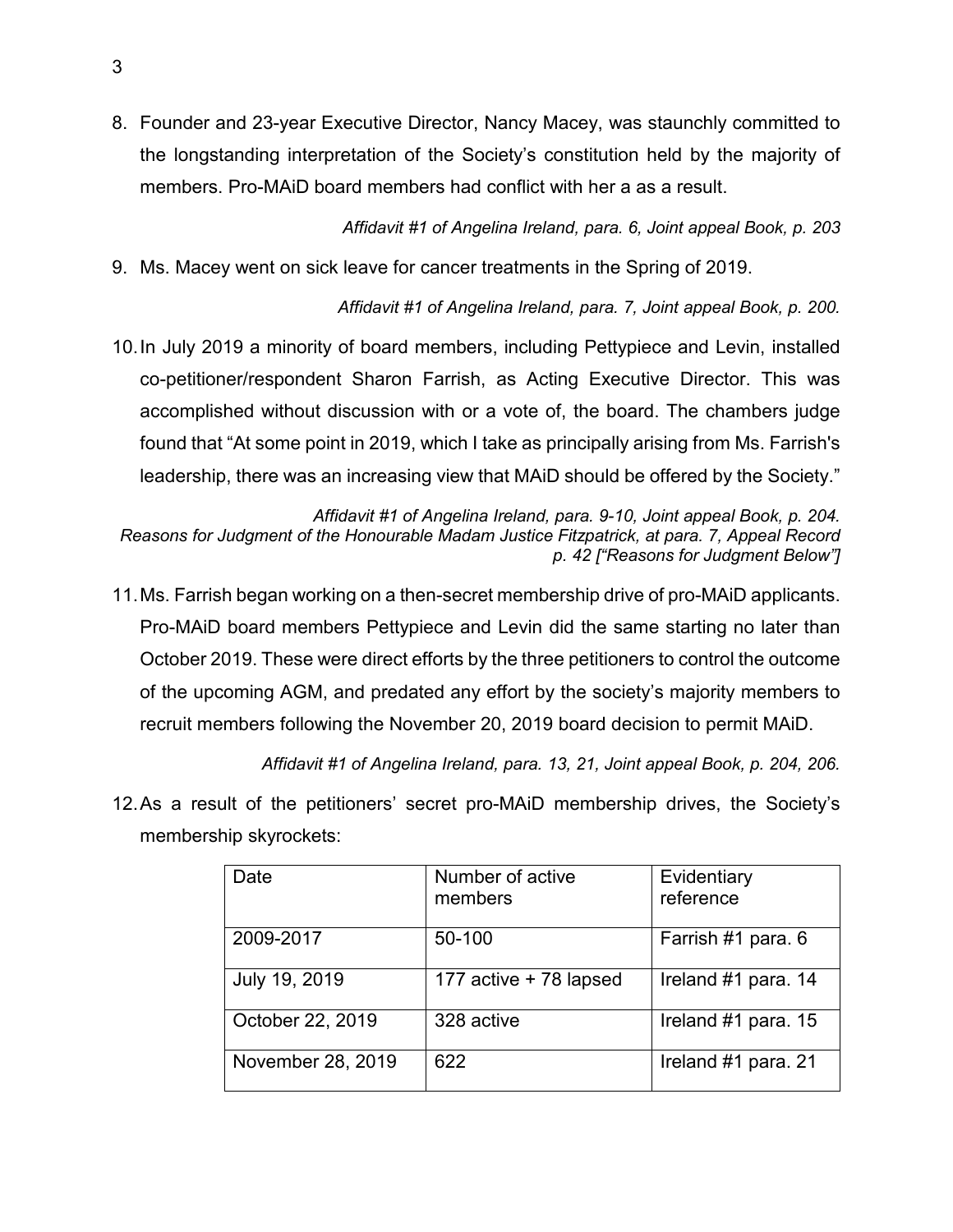13.Upon giving notice that she was fit to return to work on September 3, 2019, Ms. Macey was immediately terminated due to her opposition to MAiD. This was an unpopular decision with the employees and Members of the Society. Ms. Farrish circulated an "Anonymous" letter to certain employees which was highly defamatory of Ms. Macey.

*Affidavit #1 of Nancy Macey, para. 15, Joint Appeal Book, p. 332. Affidavit #1 of Angelina Ireland, para. 7, 6-18, Ex. A, Joint appeal Book, p. 203, 205, 217-218.*

14.The Society's AGM was held on October 22, 2019, but the board election did not conclude due to duplicate ballots. However, based on the provisional results, all pro-MAiD incumbents were set to be defeated.

*Affidavit #1 of Angelina Ireland, para. 20, Joint appeal Book, p.205*

- 15.In response to learning that her pro-MAiD agenda had not yet achieved majority member support, Ms. Farrish:
	- a. wrote to all Society members on October 28<sup>th</sup> blaming "disruptive members" belonging to the (anti-MAiD) majority for the need to adjourn the AGM board election, and alleging "inadequate management" prior to her tenure – i.e. more veiled allegations against Ms. Macey's then 24 years as Executive Director; and
	- b. was in regular contact with Dying with Dignity Vancouver's Chapter member Alex Muir, who in turn was lobbying then-FHA board President Jim Sinclair, advocating for FHA to "deliver" a "wake-up call" to the Society by enforcing its policy of requiring all hospices to provide MAiD on site. Muir subsequently conducted interviews in favour of FHA cutting funding to the Society.

*Affidavit #1 of Angelina Ireland, paras. 22, 29-30, Ex. C, E, Joint Appeal Book, p.207, 229-230, 234. Affidavit #1 of Sharon Farrish, para. 15,19, Exhibit C, Joint Appeal Book, p. 4-5, 20.*

16.At the November 6, 2019 board meeting (one week after an e-mail from Muir to Sinclair), FHA representatives, invited by Ms. Farrish, attended the DHS board meeting to discuss MAiD. A snap vote was called by board president Levin on whether to provide MAiD at the Hospice, despite the issue not having been part of the notice or agenda for the board meeting. The result was a 4-4 tie vote. Three of the anti-MAiD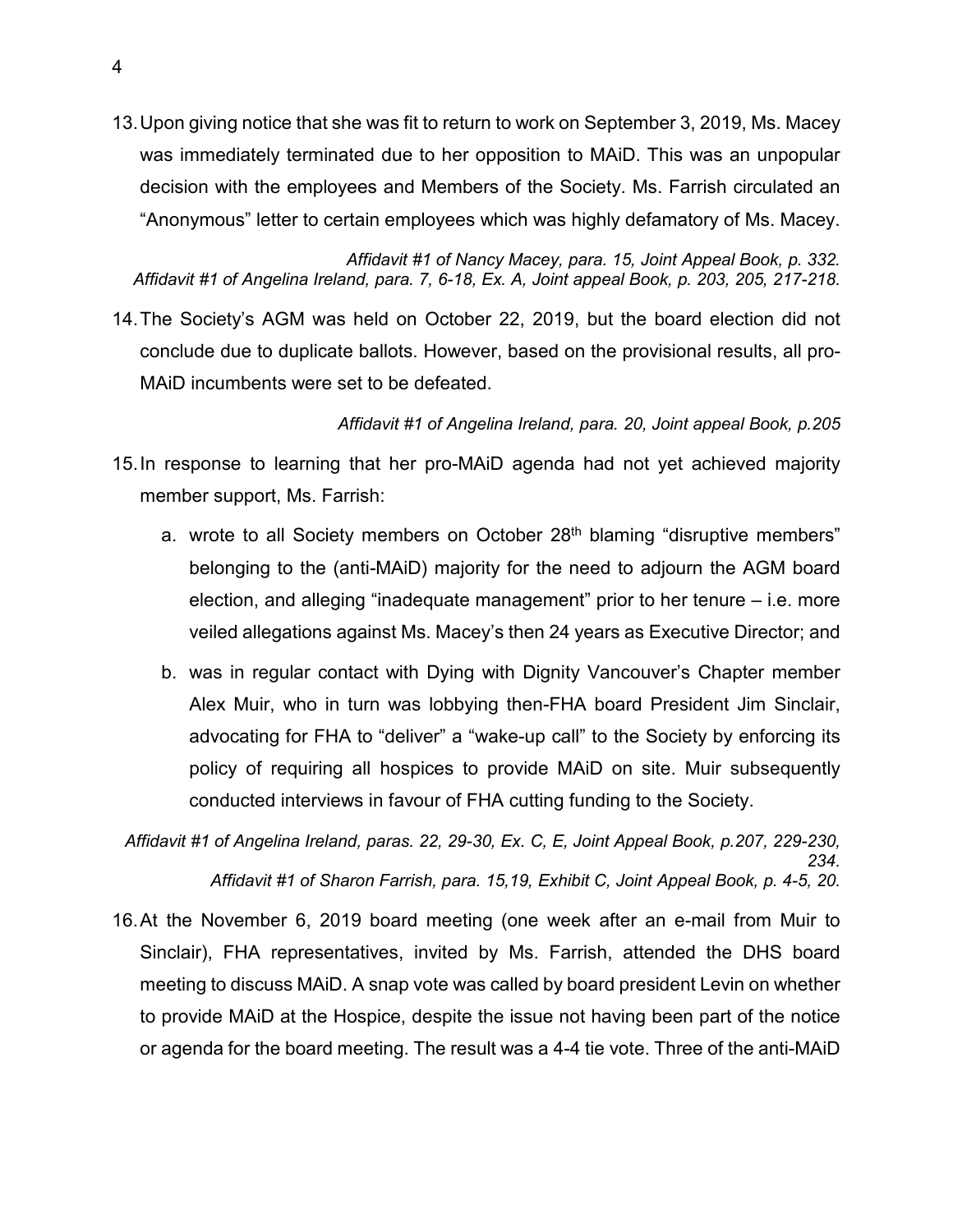directors resigned immediately thereafter in protest, leaving Ms. Ireland as the sole remaining director representing the majority members' position on the board.

*Affidavit #1 of Angelina Ireland, para. 23-25, Joint Appeal Book, p. 206-207.*

17.On November 20, 2019, with the AGM a mere 8 days away, at a meeting called on one day's notice, the then-board of directors voted again, this time 4-1, to approve the provision of MAiD at the Hospice.

*Affidavit #1 of Angelina Ireland, para. 26-27, Exhibit D, Joint Appeal Book, p. 207, 232.*

### **November 28, 2019: The members revolt at the AGM and vote out all pro-MAiD directors, replacing them with a board committed to the historical position, which immediately votes to return to the historical position that the DHS Constitution forbids MAiD**

18.At the November 28, 2019 AGM continuation, the pro-MAiD members admitted into membership under Ms. Farrish's tenure failed to attend in sufficient numbers. The membership who did show up for the meeting revolted and voted out all members of the board who had been up for re-election who voted in favour of the November 20<sup>th</sup> resolution (including the petitioner Mr. Levin). The revolt was specifically because of those board members' decision eight days earlier to implement MAiD.

*Affidavit #1 of Angelina Ireland, para. 28, Exhibit D, Joint Appeal Book, p. 207. Affidavit #1 of Nancy Macey, para. 17-18, Exhibits D-E, Joint Appeal Book, p.333, 353, 355. Affidavit #1 of Sharon Farrish, Exhibit E, Joint Appeal Book, p. 4-5, 20*

- 19. Mr. Pettypiece was not up for re-election at the November 28<sup>th</sup> AGM but had exceeded his term limit under the bylaws and could not continue as a director.
- *Affidavit #1 of Angelina Ireland, para. 5, 19, 32, Ex. G, Joint Appeal Book, p.203, 205, 208, 244. Affidavit #1 of Nancy Macey, para. 19-20, Exhibits F, Joint Appeal Book, p. 333, 357. Affidavit #1 of Sharon Farrish, Exhibit E, Joint Appeal Book, p.28. Affidavit #1 of Christopher Pettypiece, para. 3, Joint Appeal Book, p. 128.*
- 20. The new board meets the day after the AGM and reverses the November  $20<sup>th</sup>$ resolution to implement MAiD, and discusses Ms. Farrish's employment in camera, determining to suspend her.

*Affidavit #1 of Angelina Ireland, para. 33-34, Joint Appeal Book, p.208. Affidavit #1 of Sharon Farrish, Exhibit E, Joint Appeal Book, p. 33.*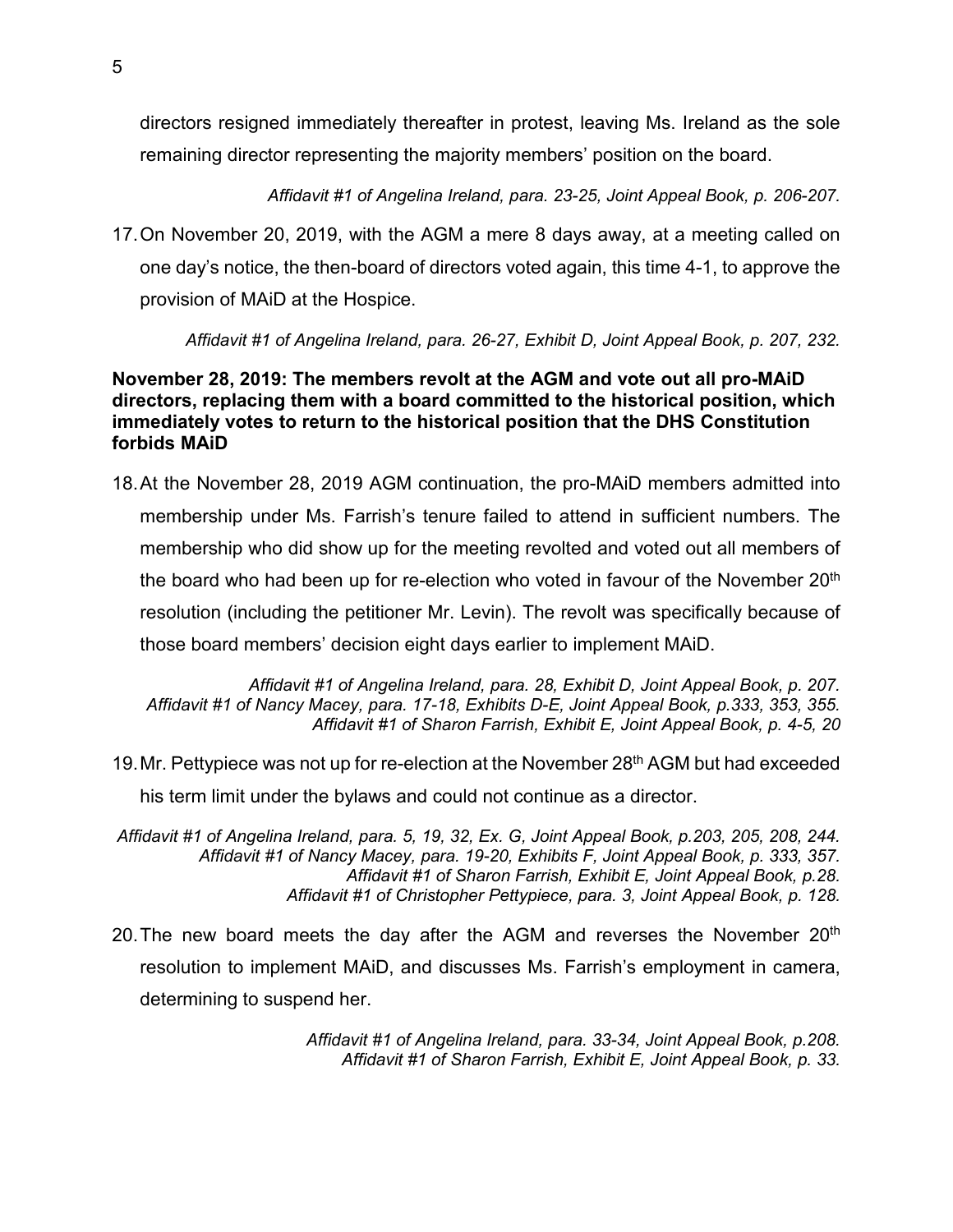**The petitioners campaign to overwhelm the existing membership now goes public, and is expressly to implement a hostile takeover of the Society and change its Constitutional interpretation**

21.When newly-appointed board President Ms. Ireland delivered notice of suspension of employment to Ms. Farrish's home on December 1, 2019, Ms. Farrish's husband, unaware that his conversation with Ms. Ireland was being audio recorded, admitted to her that there was a campaign underway to overwhelm the Society.

*Affidavit #1 of Angelina Ireland, para. 35-36, Ex I, Joint Appeal Book, p. 208-209, 248-256.*

22.Soon after her suspension/termination, Ms. Farrish began posting defamatory remarks against the Society and the new board on Facebook. In January 2020 she founded a Facebook group called "Delta Hospice Discussion" which now made public her previously private campaign of mobilizing pro-MAiD persons to apply for membership in DHS for the express purpose of overwhelming the existing membership, reversing the board election, and overturning and the Society's position on providing MAiD. Ms. Farrish also encouraged individuals to commence litigation against the Society, and repeatedly attended the Society's lands and buildings despite a cease and desist letter to cease trespassing.

*Affidavit #1 of Sharon Farrish, para. 12-13, Joint Appeal Book, p. 2-3. Affidavit #1 of Danielle Martell, para. 6, Exhibit F, Joint Appeal Book, p. 360, 421. Affidavit #1 of Angelina Ireland, para. 37-39, Ex. J-K, Joint Appeal Book, p. 209-210, 258-274.*

23.In early February 2020 an agenda was circulated for a secret meeting between Pettypiece, Levin, Farrish, and the other former pro-MAiD directors who were voted out at the November 2019 AGM, to further their campaign of overwhelming the membership to take control of DHS. They meet again on February 27<sup>th</sup>, immediately after FHA terminates the Society's operating agreement on 12 months' notice.

*Affidavit #1 of Angelina Ireland, para. 40, Exhibit F, L, Joint Appeal Book, p. 210, 240, 280.* 

24.The petitioners' public campaign succeeds in getting favourable news coverage from the Delta Optimist, and in rallying local, provincial, and federal politicians, including the Mayor of Delta, local MLA's and MP's, and the provincial Minister of Health, to coerce DHS regarding MAiD.

*Affidavit #1 of Danielle Martell, para. 6, Exhibit E, Joint Appeal Book, p. 360, 407.*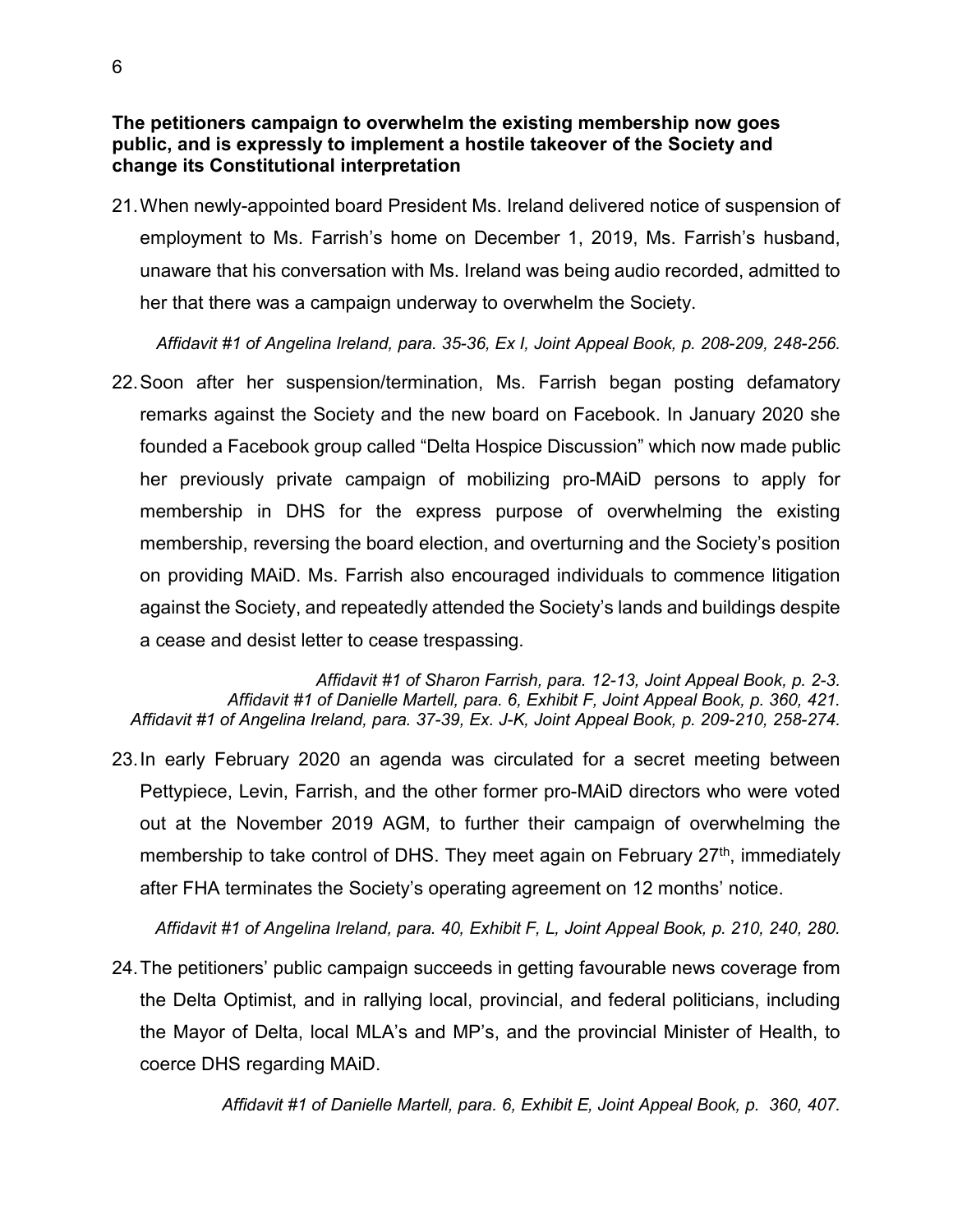- <span id="page-12-0"></span>25.A number of organizers and participants of the petitioner/respondents' campaign are affiants in these proceedings, where they complain that their membership applications were rejected. Their public Facebook postings include the following:
	- a. **John Darras:** publicly tracks on Facebook how close his 'petition' is to achieving the 30% membership threshold which he believes will enable the pro-MAID faction to requisition a Special General Meeting of the Society to vote out the board and reverse its position on MAiD. He publicly posts on Facebook requesting the contact information for Ms. Ireland's parish priest to cause people to call him, presumably to pressure him to pressure Ireland to reverse course, and solicits society members to commence litigation against DHS.

*Affidavit #1 of Danielle Martell, Exhibit E, Joint Appeal Book, p. 407. Affidavit #1 of Angelina Ireland, para. 40, Exhibit P, Joint Appeal Book, p.303.*

b. **Sheila Cessford:** Calls the board's support of a planned rally outside the legislature in Victoria in favour of the Society's freedom of association and conscience "propaganda", and demands that local and provincial politicians "take action" to coerce DHS to change its interpretation of its constitution.

*Affidavit #1 of Danielle Martell, Exhibit C, Joint Appeal Book, p. 382.*

c. **Peggie Boon:** Organizes a letter-writing campaign to the Minister of Finance seeking her intervention in DHS's position on MAiD.

*Affidavit #1 of Danielle Martell, Exhibit D, Joint Appeal Book, p. 390.*

d. **Lydia Elder:** Publicizing politicians co-ordinated efforts to interfere in DHS's position on MAiD, advocates for her church's theological position which was supportive of MAiD, and publicizes pro-MAiD documentaries.

*Affidavit #1 of Danielle Martell, Exhibit E, Joint Appeal Book, p. 406.*

e. **Beth Johnson:** Publicly supports the Darras petition and approves likening the actions of the current board maintaining the Society's 28-year position as similar to "that bit in Animal Farm, when the animals woke up to find that the pigs had rewritten the rules overnight, and insisted they'd always said that".

*Affidavit #1 of Danielle Martell, Exhibit F, Joint Appeal Book, p. 421.*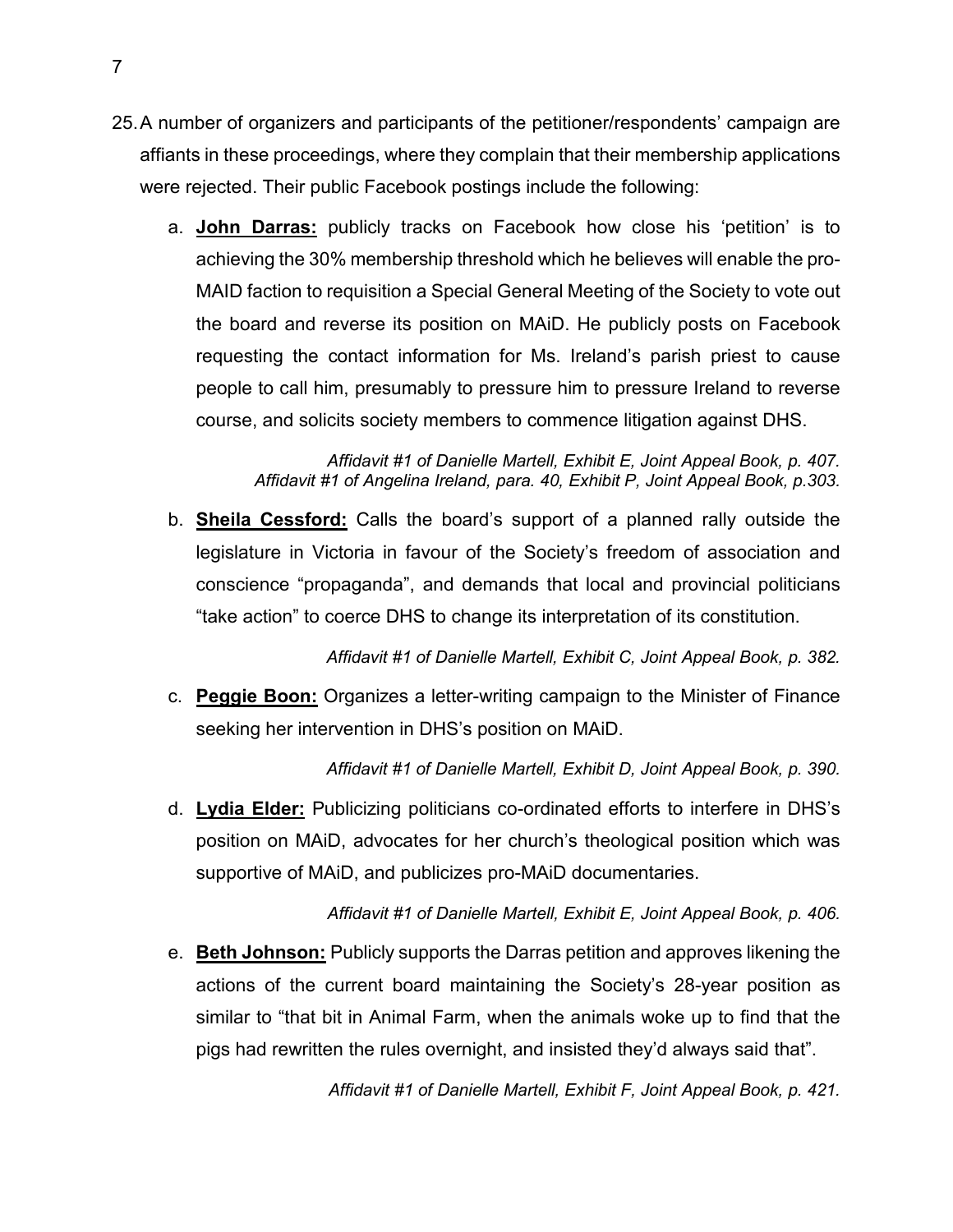f. **Angelina Delmar:** Mobilizes people to pressure the Ladner Rotary to break ties with Ireland in order to pressure her to reverse course on MAiD; organizes a public march to solicit media attention to attract more pro-MAiD applicants.

*Affidavit #1 of Danielle Martell, Exhibit G, Joint Appeal Book, p. 431-432, 435, 438-439.*

26.None of the petitioners' affiants deny that they are applying for membership for the purpose of infiltrating the Society and reversing its longstanding Constitutional position on MAiD.

### **The board responds to the take-over attempt by rejecting membership applications of persons opposed to the Society's constitution**

- 27.Part 2 of the Society's bylaws, on the topic of "Membership" state that admission of new members is at the discretion of the board of directors, and require all members to "uphold the Constitution" of the Society, as follows:
	- 4 A person may apply to the directors for membership in the society and on acceptance by the directors is a member. [emphasis added]
	- 5 Every member must uphold the constitution […]

*Affidavit #1 of Angelina Ireland, para. 46-47, Exhibit O, Joint Appeal Book, p. 212, 296. Affidavit #1 of Danielle Martell, paras. 2-8, Joint Appeal Book, p. 359-361.*

- 28.Accordingly, the board rejected the membership applications of those who sought to infiltrate the Society in order to overwhelm historical members and to encourage activity which conflicts with the Society's Constitution. Given the public campaign to infiltrate the Society and the overwhelming flood of membership applications, the board operated from the precautionary principle and rejected applications if they could not be confident that the member was committed to upholding the Constitution. 310 membership applications were rejected in this way.
- *Affidavit #1 of Danielle Martell, paras. 2-3, 6, 8-18, Exhibits C-G, Joint Appeal Book, p. 359-362. Affidavit #1 of Angelina Ireland, para. 42-49, Joint Appeal Book, p.210 -212.*

## **The rationale for the June 15, 2020 meeting**

29.FHA's December 2017 policy of requiring hospices to provide MAiD includes an exemption for faith-based institutions, but not for institutions with conscientious beliefs against provision of MAiD which are not religiously based.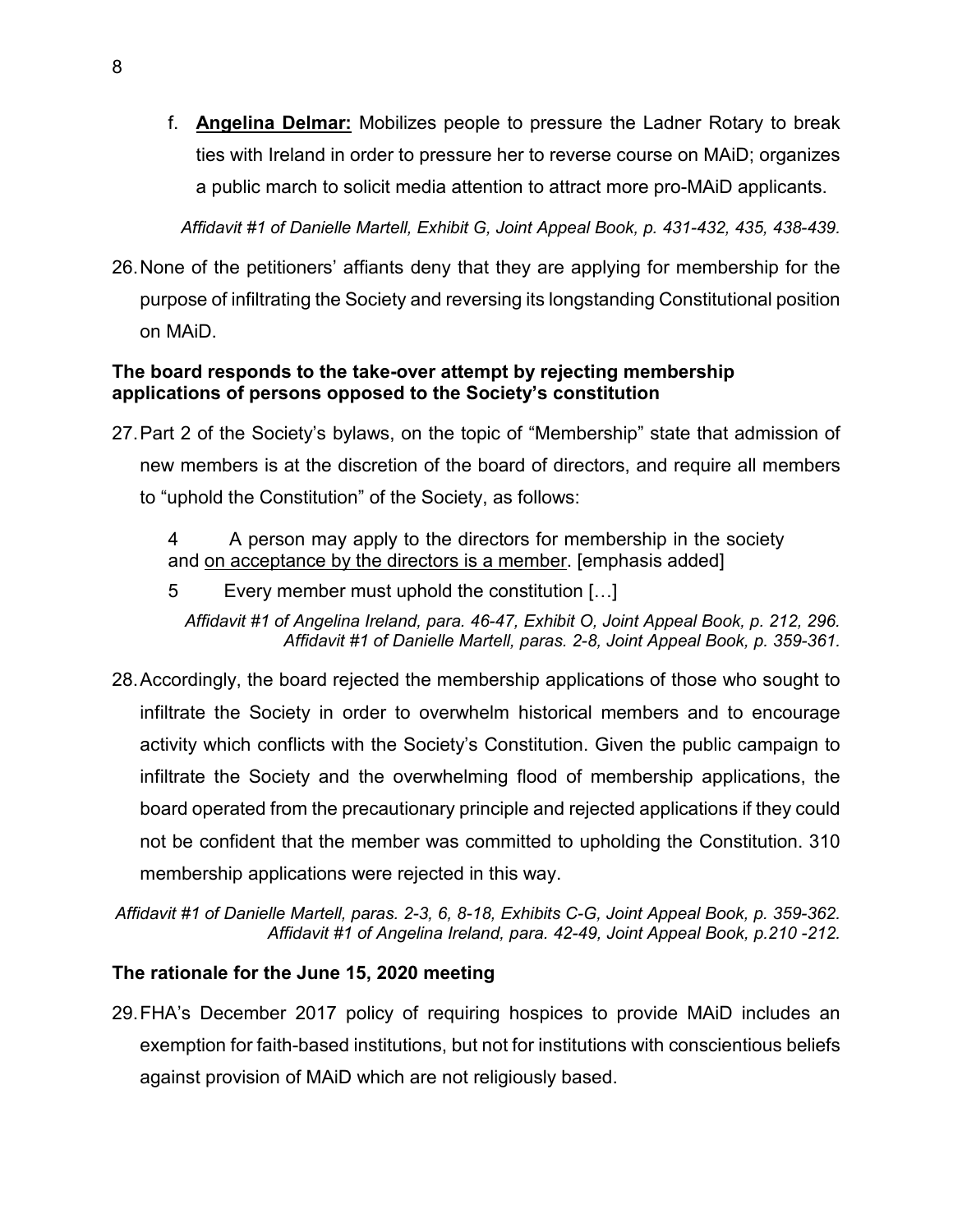30.In December 2019 FHA warned DHS that it was in breach of its operating agreement by refusing to perform MAiD. When the Society affirmed that its constitution prohibited MAiD, FHA in February 2020 terminated the operating agreement, effective February 2021. Muir of Dying with Dignity was immediately in contact with Pettypiece and Farrish celebrating the decision as "exciting times."

*Affidavit #1 of Angelina Ireland, para. 31 and Ex F, Joint Appeal Book, p.208, 240.*

31.Consequently, the Board decided to call a general meeting in order to put to a membership vote an amended constitution and amended by-laws of the Society which would make it an explicitly religious institution in order to qualify for the religious exemption in the FHA MAiD policy.

*Affidavit #1 of Angelina Ireland, para. 31, Joint Appeal Book, p. 213.*

32. The Special General Meeting ("SGM") was set for June 15<sup>th</sup>, with the Notice delivered 24 days' before. The petitioners and their allies did not choose to requisition their own SGM to put a different resolution to the members even though they had time to do so.

*Affidavit #1 of Angelina Ireland, para. 57, Joint Appeal Book, p.214-215.*

33.Because the Society's bylaws require votes to be taken by show of hands, which is not possible for electronic meetings conducted pursuant to Ministerial Order M116, the Society proposed that the vote would be taken by mail-in ballots.

*Affidavit #1 of Angelina Ireland, para. 58-60, Joint Appeal Book, p. 214.*

### **Proceedings Below and on Appeal**

- 34. The petitioners obtained short leave on June  $5<sup>th</sup>$  to bring proceedings to cancel the Meeting set for June 15<sup>th</sup>, and other relief. On the basis of the June 15<sup>th</sup> meeting date, the petition was set for hearing one week later on June  $12<sup>th</sup>$ , with the Society's Response to Petition and Affidavits to be filed on June 10th – only three busines days after short leave was granted and DHS was served.
- 35.On June 12, 2020, Madam Justice Fitzpatrick heard the petition and granted (with one small exception which was adjourned) all of the relief sought. Although stating at para. 19 of her reasons that "the focus of this petition proceeding has been on the Meeting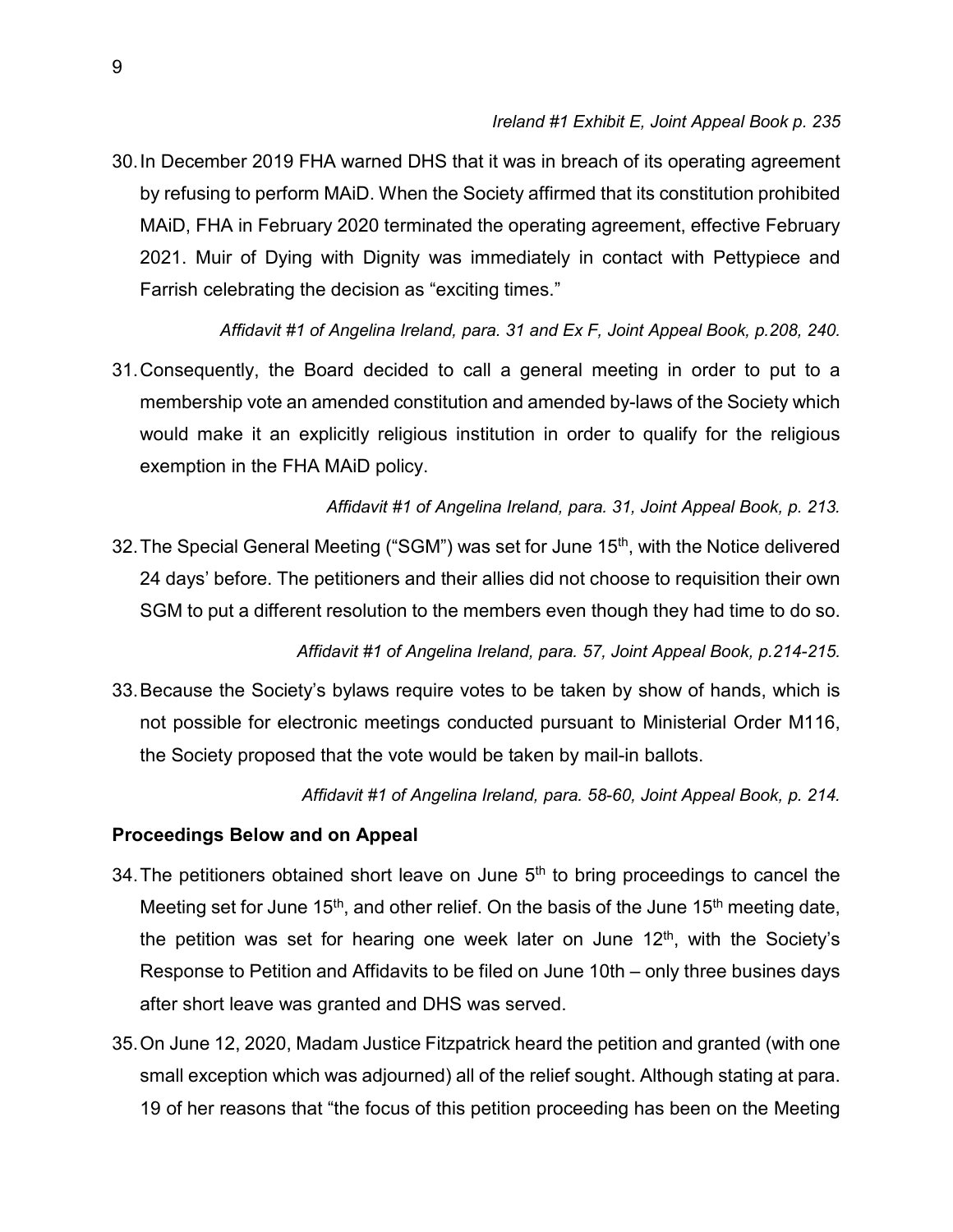scheduled for next Monday" she went far beyond cancelling the meeting (on the basis that the proposed voting method was not authorized by Ministerial Order M116), which was the only relief which was actually urgent. She went much further, requiring the Society to disclose to the petitioners a current list of all current members and applicants since the November 2019 AGM, and ordering the Society to "rectify" its register of members by admitting as members the 310 pro-MAiD applicants whose applications had been rejected by the democratically elected board after the pro-MAiD faction lost control of the board at the November 28, 2019 AGM. She also required the Society to seek directions from the Court before calling any members' meeting.

36. The Society is not appealing the portions of the order cancelling the June  $15<sup>th</sup>$  meeting or declaring certain proposed voting methods unavailable. The Society appeals only the portions of the order dealing with whether or not the Society can properly deny membership to applicants who seek to overturn the Society's Constitution, and the requirement to seek directions.

#### **PART 2 - ERRORS IN JUDGMENT**

- <span id="page-15-0"></span>37.The chambers Judge erred as follows:
	- a. In finding jurisdiction to order the forced admission of members who do not share the society's purposes, which in turn was based on the following errors:
		- i. Treating applicants for membership in a private society as possessing a legal right to be admitted into membership upon making application and paying the required fee, akin to a right to vote in provincial elections;
		- ii. Failing to defer to the Society's members' interpretation of its Constitutional purposes, which is a non-justiciable matter of moral philosophy;
		- iii. Finding that she had jurisdiction over a private society's membership decision without finding any basis to distinguish the jurisdictional bars in the recent Supreme Court of Canada case of *Highwood Congregation of Jehovah's Witnesses (Judicial Committee) v. Wall*, 2018 SCC 26 [*Wall*];
		- iv. Interpreting her grant of discretion under the *Societies Act* without any consideration of the freedom of association and freedom of conscience of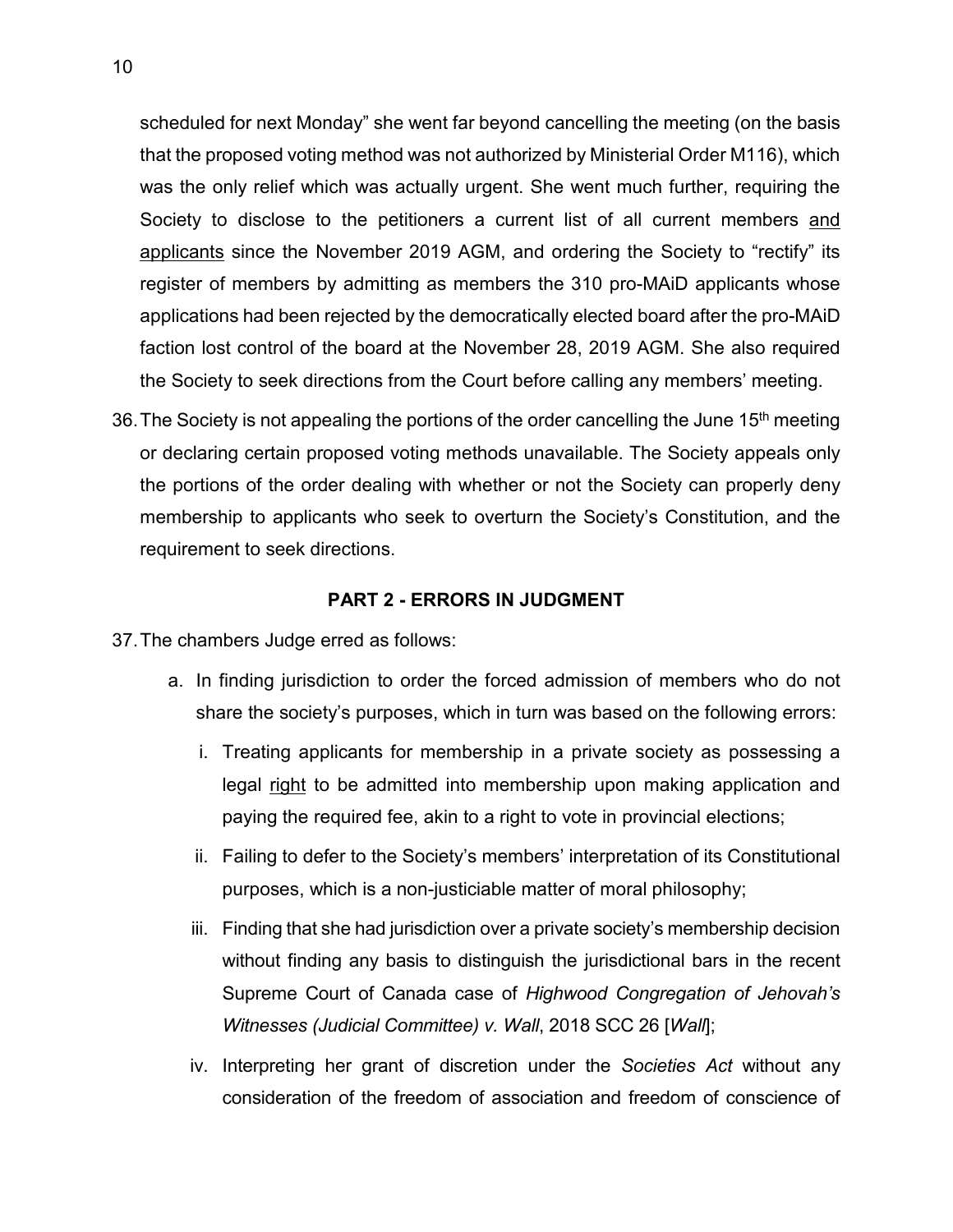DHS and its members to not associate with those who do not share their communal conscientious beliefs and purposes as expressed in the DHS Constitution; and

- v. If the grant of discretion under the *Societies Act* authorized the order made, failing to read down the relevant provisions as inconsistent with the *Charter;*
- b. In ordering the admission of applicants due to wrongly finding that the membership rejections were made in bad faith or for an improper purpose, which in turn rested upon the following errors:
	- i. Misinterpreting the Model Bylaws upon which the society's membership bylaw is based in finding that it does not grant the board the discretion to reject membership applications submitted by those opposed to the Society's purposes; and
	- ii. Treating past practice in processing membership applications as binding even in the face of a change of circumstances that fundamentally shifts the parameters of the membership admission process (here, the commencement of a public and co-ordinated campaign to infiltrate the Society and overwhelm the existing membership to reverse the members' interpretation of their own Constitution).

## **PART 3 – ARGUMENT**

<span id="page-16-1"></span><span id="page-16-0"></span>**A. Jurisdiction: In light of the** *Charter* **Rights and values at issue, there is no jurisdiction at common law or under the** *Societies Act* **for the forced admission of members who do not share the society's purposes**

### **i. Overview of argument on jurisdiction**

<span id="page-16-2"></span>38.DHS's directors rejected applicants who specifically rejected the society's purposes (as interpreted by the current members) and sought to materially change the Society. The chambers judge ordered the forced admission of these hostile applicants. DHS asserts on this appeal that the chambers judge had no jurisdiction to do so. The argument proceeds as follows.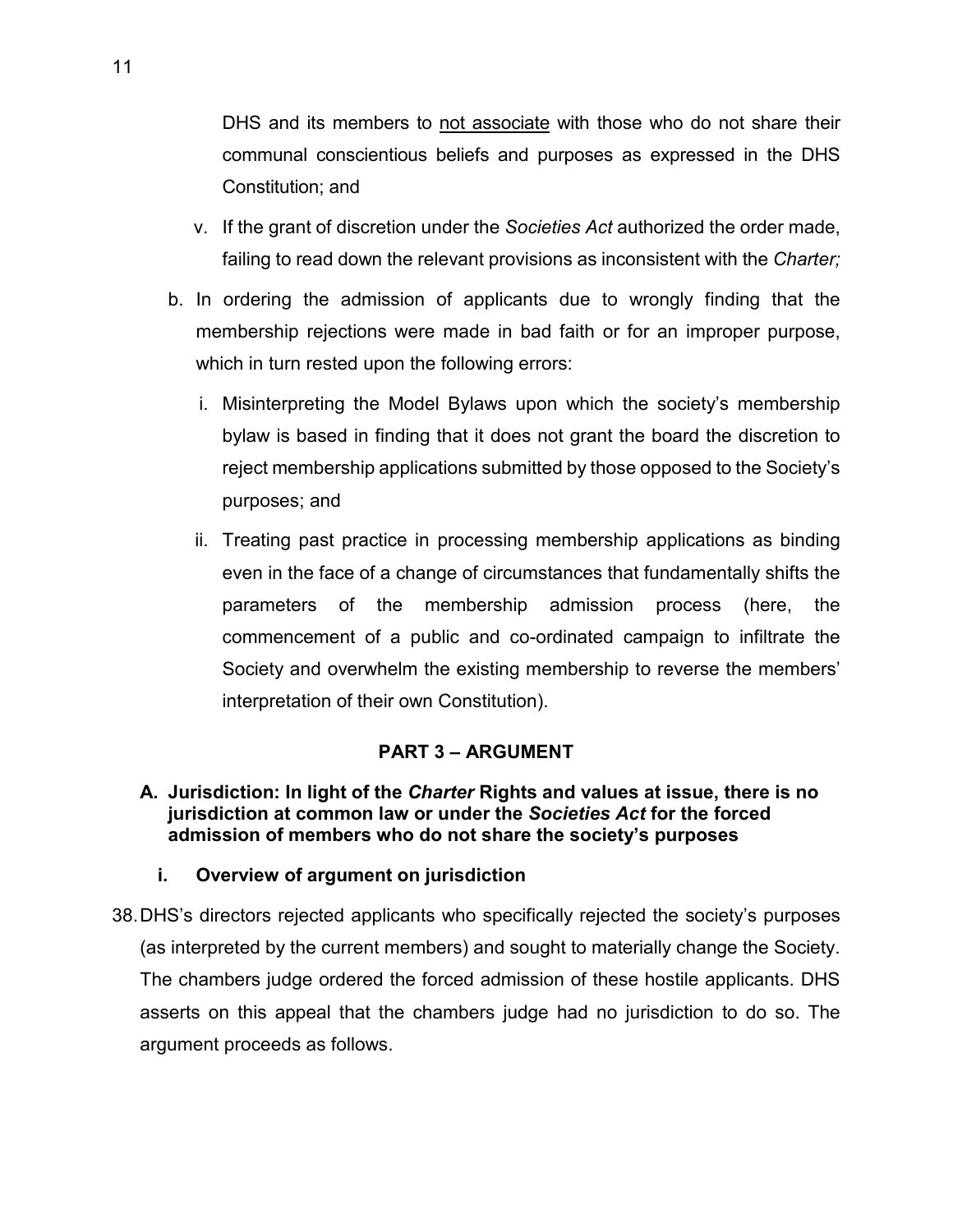- 39.First, DHS is a private entity. The chambers Judge's legal reasoning and metaphors show that she was led into error by treating DHS as a public body to which all members of the public had a *right* to participate by becoming members and voting.
- 40.Second, *Highwood v. Wall,* 2018 SCC 26 is clear that courts do not have the power to over-rule the current members' interpretation of their own Constitutional purposes where they reflect a conscientiously held view – here, that palliative care and on-site MAiD are incompatible. This is a non-justiciable matter of moral philosophy.

*[Highwood Congregation of Jehovah's Witness \(Judicial Committee\) v. Wall, 2018 SCC 26](https://www.canlii.org/en/ca/scc/doc/2018/2018scc26/2018scc26.html?searchUrlHash=AAAAAQAPd2FsbCB2LiBqZWhvdmFoAAAAAAE&resultIndex=1)  [\[Wall\], para. 12.](https://www.canlii.org/en/ca/scc/doc/2018/2018scc26/2018scc26.html?searchUrlHash=AAAAAQAPd2FsbCB2LiBqZWhvdmFoAAAAAAE&resultIndex=1) [Syndicat Northcrest v. Amselem, 2004 SCC 47 \[Amselem\], paras. 50, 55.](https://www.canlii.org/en/ca/scc/doc/2004/2004scc47/2004scc47.html?autocompleteStr=2004%20SCC%2047%20&autocompletePos=1)*

41.Third, despite DHS pleading and arguing the jurisdictional bars in *Wall*, the chambers judge neither mentioned the decision nor distinguished it, yet went on to rely on pre-20[1](#page-17-0)8 trial-level cases<sup>1</sup> as providing jurisdiction to order the forced admission of members. The second jurisdictional bar in *Wall* applies here: "there is no freestanding right to procedural fairness" and "Courts may only interfere to address the procedural fairness concerns related to the decisions of religious groups or other voluntary associations if legal rights are at stake."

> *Response to Petition at para. 84, Appeal Record p. 33. [Wall](https://www.canlii.org/en/ca/scc/doc/2018/2018scc26/2018scc26.html?searchUrlHash=AAAAAQAPd2FsbCB2LiBqZWhvdmFoAAAAAAE&resultIndex=1) paras. 12, 19.*

- 42.Fourth, if this court finds that the sections of the *Societies Act* relied upon by the chambers judge (i.e. sections 53, 80, 104 and 108) could, notwithstanding *Wall*, still grant a statutory jurisdiction to order the forced admission of hostile members, that very broad grant of discretion must be interpreted and applied in light of freedom of association and freedom of conscience under the *Charter* which narrows the discretion and does not authorize the order for forced admission of hostile applicants.
- 43.Fifth, and in the alternative, if this court finds that the *Societies Act* unambiguously grants statutory authority to order forced admission of hostile applicants who do not share the constitutional purposes of the existing members, then those provisions of

 $\overline{a}$ 

<span id="page-17-0"></span><sup>1</sup> The sole exception being a reference to this court's 1999 decision in *[Hara v. Khalsa Diwan Society, 1999](https://www.canlii.org/en/bc/bcca/doc/1999/1999bcca409/1999bcca409.html?autocompleteStr=hara%20v.%20kh&autocompletePos=1)  [BCCA 409](https://www.canlii.org/en/bc/bcca/doc/1999/1999bcca409/1999bcca409.html?autocompleteStr=hara%20v.%20kh&autocompletePos=1)* which ordered that an earlier membership list be reverted to, contrary to here, where the chambers' judge ordered the addition of hostile individuals to the membership list.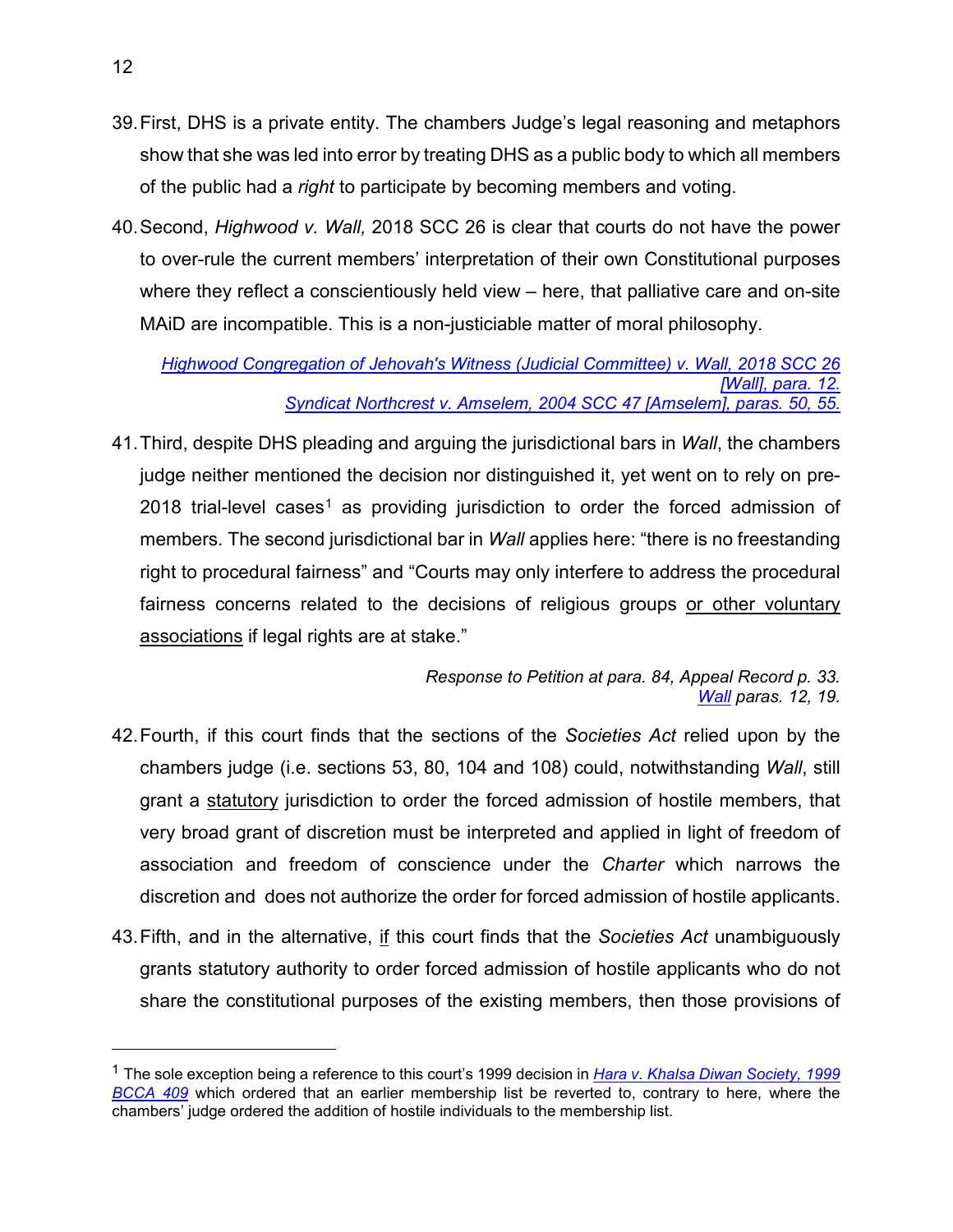the *Societies Act* unjustifiably violate s. 2(d) and s. 2(a) [conscience] of the *Charter* and must be read down so as to no longer authorize orders for forced admission in circumstances such as the case at bar.

44.The foregoing five arguments are set out immediately below. A later section of this argument will deal with the chambers judge's substantive errors on the merits of her interpretation of DHS's bylaws and her failure to grapple with the factual context confronting the directors which justified the membership rejections.

### <span id="page-18-0"></span>**ii. The chambers judge's approach wrongly treats the society as an elected public body rather than a private entity**

45.The reasons for judgment below reveal that the chambers judge conceived of DHS as, in substance (although not in form), a *public* body in which the entire community had a *right* to become a member and to vote in order to set its course:

[8] [In late 2019] the MAiD issue caused substantial interest in the community, and motivated people to get involved in the Society [by becoming members] so that they could express their views at the AGM as members of the Society. … [41] [After the November 2019 AGM] the two respective camps within the Society – anti and pro-MAiD – recognized that, if they wanted to control the governance of the Society, they would have to, as the saying goes, *"get out the vote"*. … [63] … In my view, what must be allowed here is, as the petitioners' counsel states, a level playing field so that the community can participate in the Society, as they have been doing for decades now, and properly exercise their views as members toward the future direction of the Society. [emphasis added]

46.The chambers judge thus adopted the petitioners' terminology and submission that their campaign to replace the board and reverse course on MAiD was due to "the board … acting against the wishes of the community."

*Affidavit #1 of Sharon Farrish, para. 14, Joint Appeal Book, p. 4. [emphasis added]*

47.To "get out the vote" is a political term taken from general elections for public office, in which all citizens are automatically "members" by virtue of their citizenship (or, in some cases, residence). The task is to motivate these universally pre-existing 'members' to get to the polls to vote for a particular candidate. In effect, the chambers judge treated DHS as a public entity to which principles of judicial review applied, something the Supreme Court categorically rejected in 2018.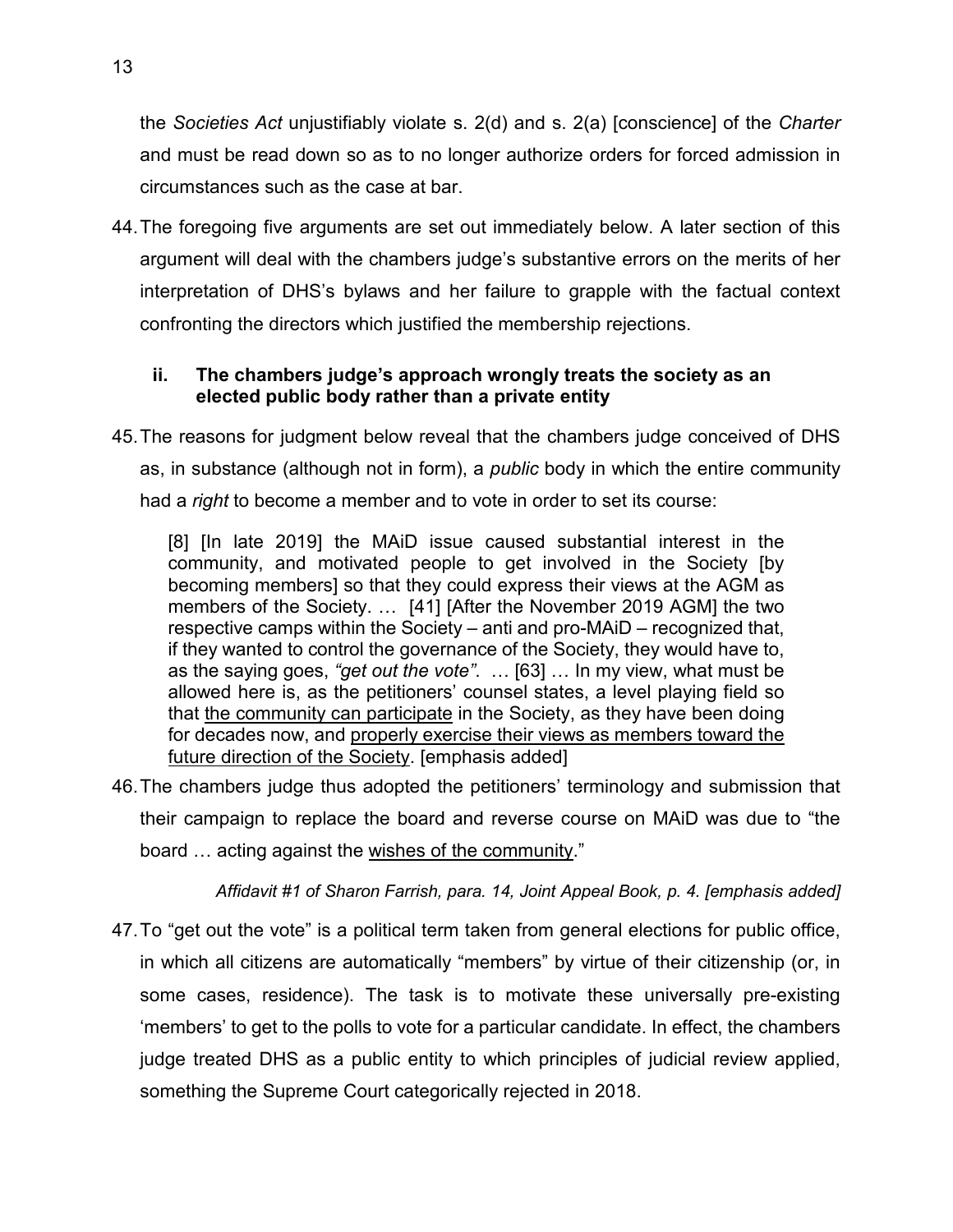#### *[Wall, para 12.](https://www.canlii.org/en/ca/scc/doc/2018/2018scc26/2018scc26.html?searchUrlHash=AAAAAQAPd2FsbCB2LiBqZWhvdmFoAAAAAAE&resultIndex=1)*

- 48.The chambers' judge's approach is fundamentally flawed. DHS is not a public body over which "the community" has a right to "exercise their views as members" to cause DHS to act in accordance with the "wishes of the community." DHS is a *private* society to which decisions around membership belong to the existing members acting through their elected delegates on the board. Although DHS *serves* the wider community it is not *governed* by the wider community; it is governed by its members, including such new members as the *existing* members, acting through the board, choose to admit.
- 49.The membership application process is not an exercise of legal right by an applicant; it is an exercise of the freedom of (non)association of the existing members. The *Societies Act* is enacted upon a constitutional foundation: freedom of association under s. 2(d) of the *Charter*. It must be interpreted in keeping with that foundation.
- 50.A private society's board election is not a general election open to all. Otherwise it would simply replicate the results in the legislature. A free and democratic society encourages private societies specifically so that members of the public can organize around shared views different from those held by the political majority, as protected by s. 2(d) of the *Charter*. Through her "get out the vote" analogy, the chambers judge ignored the legitimate gatekeeping function of the membership application process. The jurisprudence confirms that the integrity of an association depends upon it maintaining control over its own membership decisions.

### <span id="page-19-0"></span>**iii. It is for the society's members to interpret their own Constitutional Purposes; the question is non-justiciable, or should be deferred to by the court**

51.The Chambers Judge acknowledged that the current board "interpret[s] the Constitution … as excluding the provision of MAiD by the Society" but went on to state that "it is clear enough that this interpretation is not shared by all members, including the petitioners." (para. 47).

#### *Reasons for Judgment Below at para. 47, Appeal Record p. 54.*

52.The fact that some members within a private society hold dissenting interpretations of its Constitutional purposes does not give the court the right to prefer the dissenters'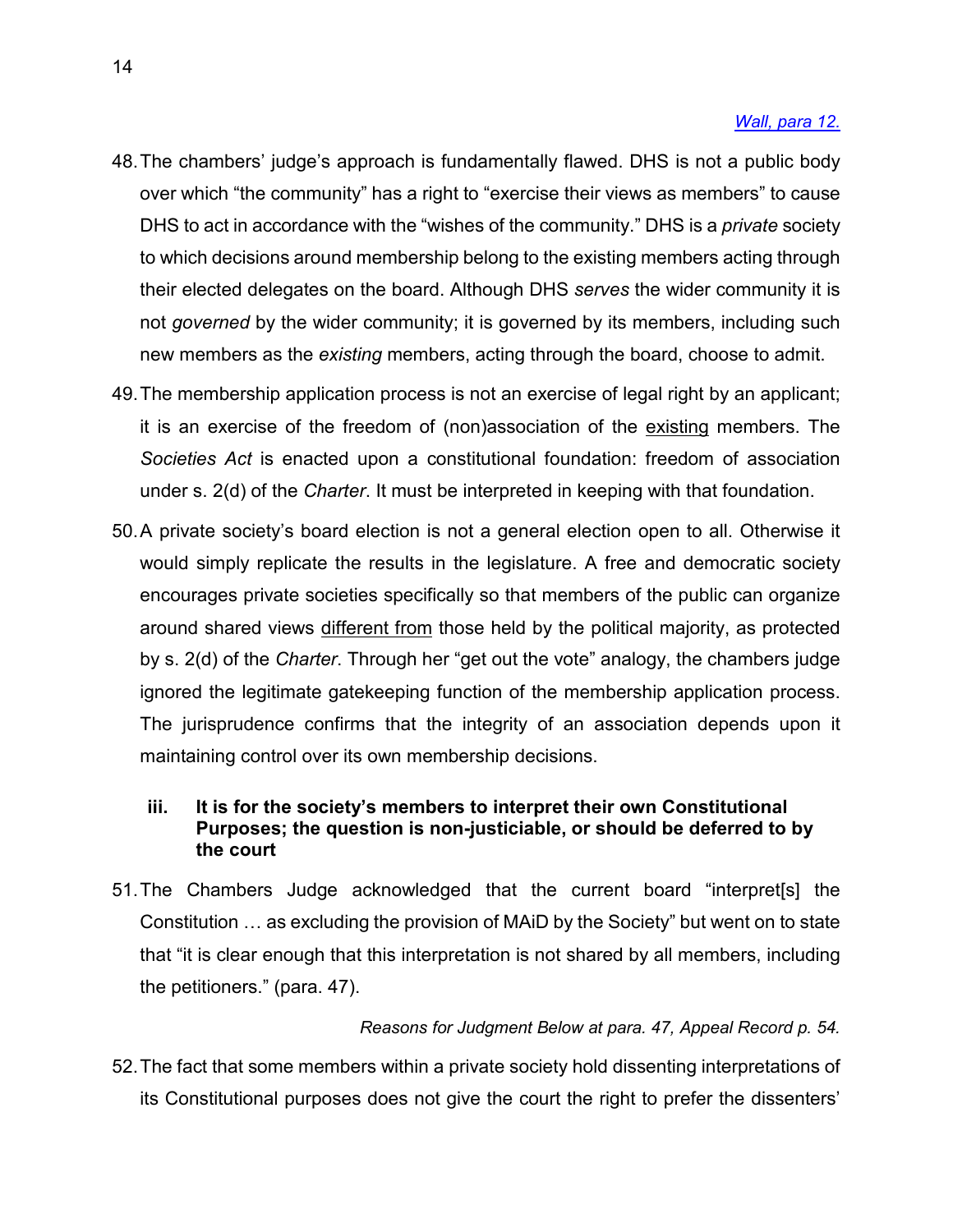views over those of the majority and their elected board. The interpretation of a society's purposes is a matter for the members' delegates – the directors – to make, who "may exercise all the powers … that the society may exercise and do."

### *Affidavit #1 of Sharon Farrish, Exibit B, Joint Appeal Book, p. 14.*

53.Whether or not the DHS Constitutional purposes as articulated in sections 2.1, 2.4, and 2.5 (which mention "palliative care" twice and "support for persons in the last stages of living, so that they may live as fully and comfortably as possible") can or cannot co-exist with the provision of MAiD is a matter of moral philosophy akin to the interpretation of religious precepts which appear in the bylaws of religious organizations about which the Supreme Court of Canada has repeatedly held are not within the purview of the courts. *Wall* sets a bright line test on this point: these issues are simply non-justiciable. *Wall* expressly applies to both "religious groups or other voluntary associations."

> *Response to Petition at para. 84, Appeal Record p. 33. [Wall, para. 12.](https://www.canlii.org/en/ca/scc/doc/2018/2018scc26/2018scc26.html?searchUrlHash=AAAAAQAPd2FsbCB2LiBqZWhvdmFoAAAAAAE&resultIndex=1#related)* **Bruckner v. Marcovitz, 2007 SCC 54 [Marcovitz], paras. 42.** *[Amselem, paras. 50, 55.](https://www.canlii.org/en/ca/scc/doc/2004/2004scc47/2004scc47.html?autocompleteStr=2004%20SCC%2047%20&autocompletePos=1)*

54.In the alternative, if *Wall* is not binding on this point, then this court's decision in *Kwantlen University* stands for the proposition that while the court may itself interpret "bylaws that define the fundamental rights of members in respect of the society's operations" there is "reluctance of the courts to intervene by substituting the court's judgment for the judgment of the tribunal on a matter of substance within the tribunal's jurisdiction." Whether or not the DHS Constitutional purposes do or do not permit MAiD is a "matter of substance within the tribunal's jurisdiction" which is for DHS to determine, to which the chambers judge was required to defer. With the exception of the 8-day period between November 20-28, 2019 which resulted in a members' revolt, the Society has consistently interpreted its Constitution as precluding MAiD. Mr. Pettypiece admitted this to Fraser Health in June 2018.

*[Kwantlen University College Student Association v. Canadian Federation of Students –](https://www.canlii.org/en/bc/bcca/doc/2011/2011bcca133/2011bcca133.html?autocompleteStr=Kwantlen%20University%20College%20Student%20Association%20v.%20Canadian%20Federation%20of%20Students%20%E2%80%93%20British%20Columbia%20Component%2C%202011%20BCCA%20133%20&autocompletePos=1) British [Columbia Component, 2011 BCCA 133, para. 31.,](https://www.canlii.org/en/bc/bcca/doc/2011/2011bcca133/2011bcca133.html?autocompleteStr=Kwantlen%20University%20College%20Student%20Association%20v.%20Canadian%20Federation%20of%20Students%20%E2%80%93%20British%20Columbia%20Component%2C%202011%20BCCA%20133%20&autocompletePos=1) followed in [Bhandal v. Khalsa Diwan Society](https://www.canlii.org/en/bc/bcca/doc/2014/2014bcca291/2014bcca291.html?autocompleteStr=Bhandal%20v.%20Khalsa%20Diwan%20Society%20of%20Victoria%2C%202014%20BCCA%20291.&autocompletePos=1)  [of Victoria, 2014 BCCA 291 \[Bhandal\].](https://www.canlii.org/en/bc/bcca/doc/2014/2014bcca291/2014bcca291.html?autocompleteStr=Bhandal%20v.%20Khalsa%20Diwan%20Society%20of%20Victoria%2C%202014%20BCCA%20291.&autocompletePos=1)*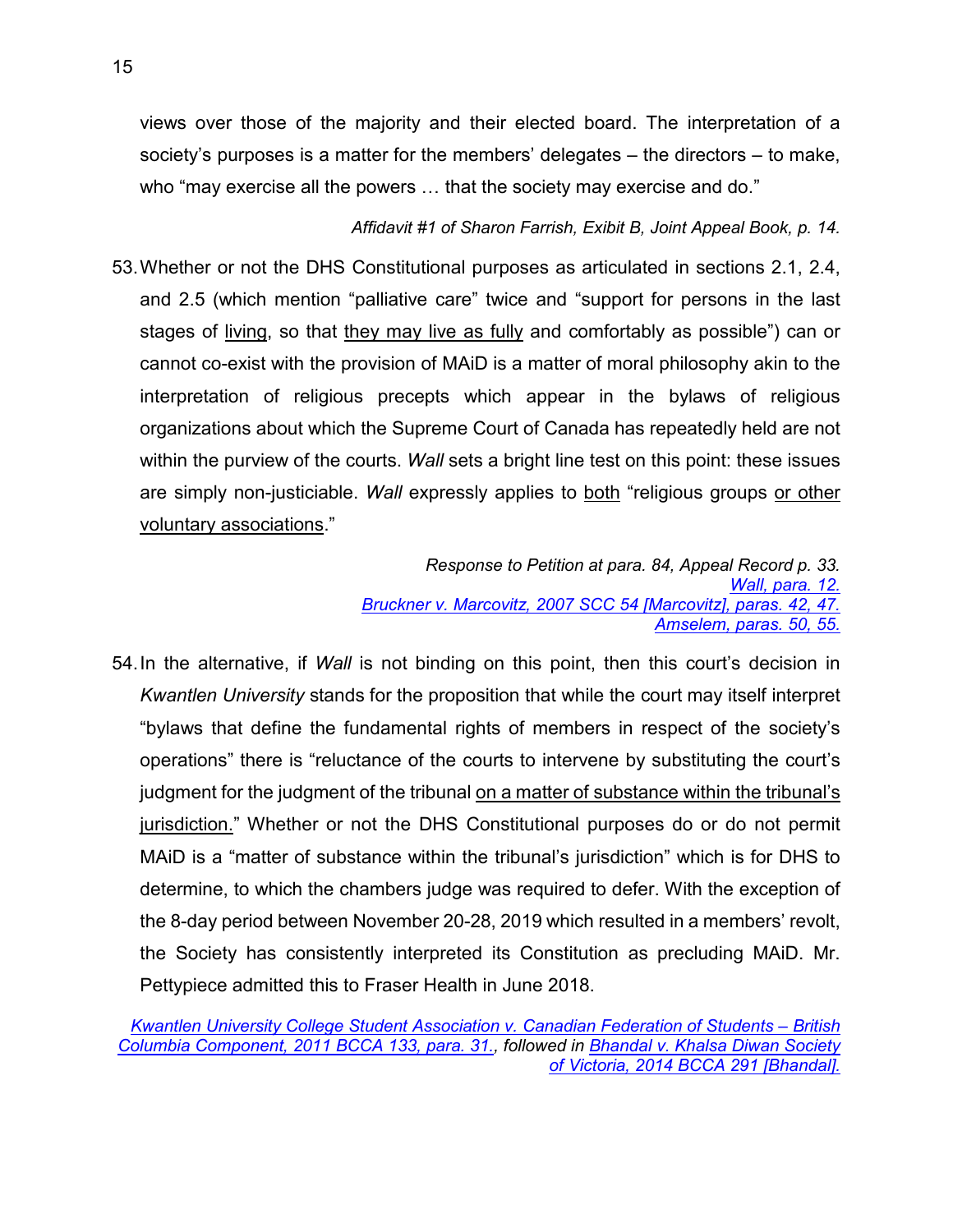### <span id="page-21-0"></span>**iv. No freestanding right to procedural fairness in membership decision**

55.The petition's core allegation is that DHS breached procedural fairness in its processing of membership applications. But *Highwood v. Wall* provides that:

there is no freestanding right to procedural fairness. Courts may only interfere to address the procedural fairness concerns related to the decisions of religious groups or other voluntary associations if legal rights are at stake … mere membership in a religious organization, where no civil or property right is formally granted by virtue of membership, should remain outside the scope of the *Lakeside Colony* criteria.

### *[Wall, paras. 12, 29.](https://www.canlii.org/en/ca/scc/doc/2018/2018scc26/2018scc26.html?autocompleteStr=Highwood&autocompletePos=1)*

56.This principle in *Wall* has been applied by multiple Canadian appellate and other courts to non-religious non-profit associations like DHS:<sup>[2](#page-21-1)</sup>

The Courts will not intervene in disputes over membership in a voluntary association where no civil or property right is granted by that membership, even if there is an alleged breach of natural justice.

*[Bell v. Civil Air Search and Rescue Association et al, 2018 MBCA 96, paras. 11-13.](https://www.canlii.org/en/mb/mbca/doc/2018/2018mbca96/2018mbca96.html?autocompleteStr=Bell%20v.%20Civil%20Air%20Search%20and%20Rescue%20Association%20et%20al%2C%20%202018%20MBCA%2096&autocompletePos=1)*

Jurisdiction depends on the presence of an underlying substantive legal right, and only then may a court consider an association's adherence to its own procedures and the fairness of those procedures … a court must find the terms of membership in a voluntary association are contractually binding, in that civil and property rights must be formally granted by virtue of membership … Where a party alleges that a contract exists, that party must show both an intention to form a contractual relationship, and that the general principles of contract law apply to that relationship.

*[McCargar v. Métis Nation of Alberta Association, 2018 ABQB 553, paras. 10-12, aff'd 2019](https://www.canlii.org/en/ab/abqb/doc/2018/2018abqb553/2018abqb553.html?autocompleteStr=2018%20ABQB%20553%20&autocompletePos=1)*  ABCA *See also: [Cummings v Burlington Radio Control Modelers, 2018 CanLII 123232 \(ON SCSM\),](https://www.canlii.org/en/on/onscsm/doc/2018/2018canlii123232/2018canlii123232.html?autocompleteStr=2018%20CanLII%20123232%20&autocompletePos=1)* 

- *[paras. 20, 26, 29.;](https://www.canlii.org/en/on/onscsm/doc/2018/2018canlii123232/2018canlii123232.html?autocompleteStr=2018%20CanLII%20123232%20&autocompletePos=1) [Warren v. Football Canada, 2020 NSSC 29.](https://www.canlii.org/en/ns/nssc/doc/2020/2020nssc29/2020nssc29.html?autocompleteStr=2020%20NSSC%2029&autocompletePos=1)*
- 57.Since membership in DHS does not bestow any legal right beyond membership *per se*, the court below had no jurisdiction to order the applicants' admission.
- 58.*Wall* is the modern, binding statement of principle which can be found throughout the earlier caselaw, which confirmed that at common law, no person had a right to become a member of a private society and voluntary association, nor could they claim the

 $\overline{a}$ 

<span id="page-21-1"></span><sup>2</sup> The only appellate exception is: *[Aga v. Ethiopian Orthodox Tewahedo Church of Canada](https://www.ontariocourts.ca/decisions/2020/2020ONCA0010.pdf)*, 2020 ONCA [10,](https://www.ontariocourts.ca/decisions/2020/2020ONCA0010.pdf) over which the Supreme Court of Canada granted leave to appeal on June 18, 2020.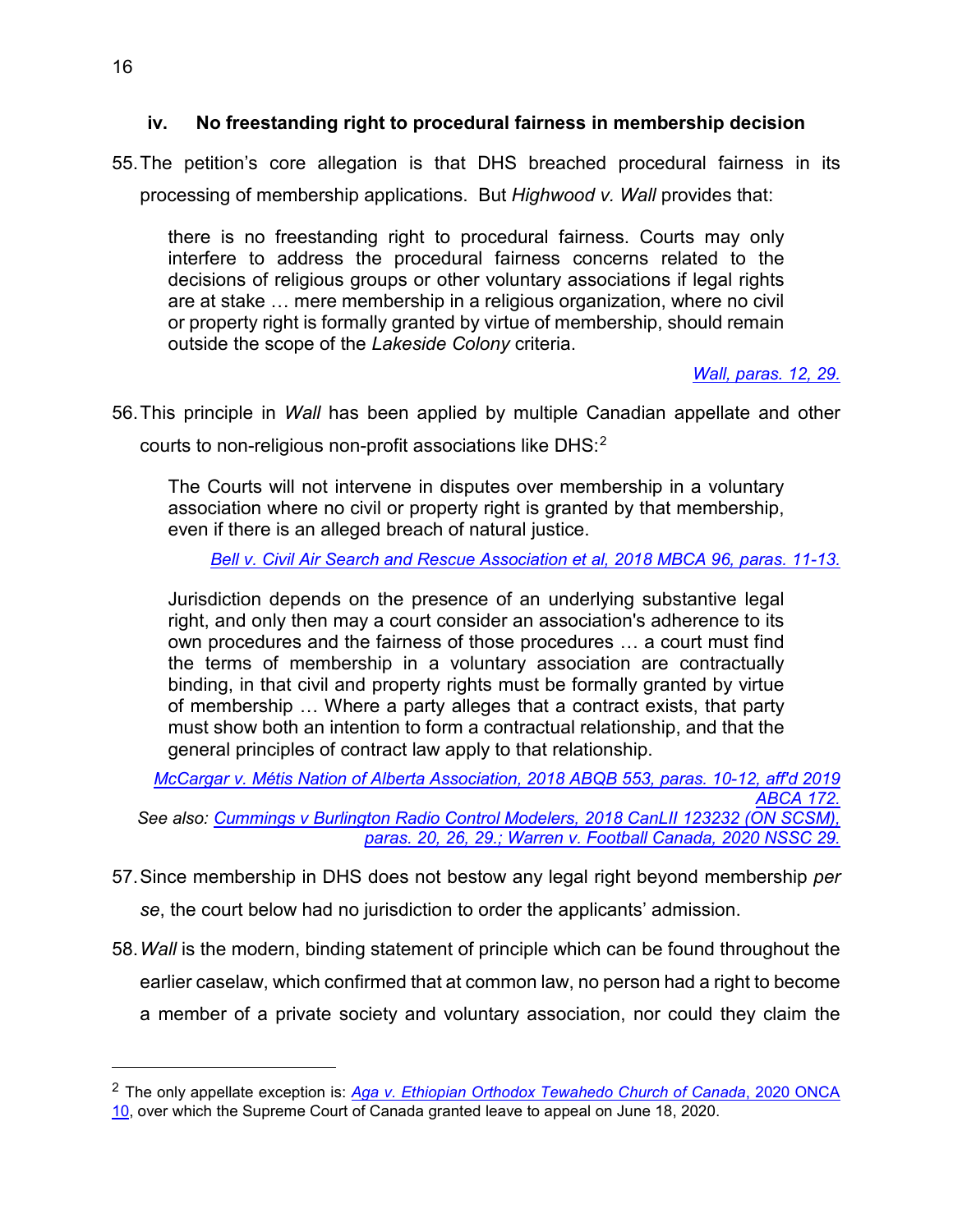benefit of the rules of natural justice in the society's decision of whether or not to admit them as members.

### *[Colgan v Canada's National Firearms Association, 2016 ABQB 412, paras. 37-41.](https://www.canlii.org/en/ab/abqb/doc/2016/2016abqb412/2016abqb412.html?autocompleteStr=2016%20ABQB%20412&autocompletePos=1) [London Humane Society \(Re\), 2010 ONSC 5775 \[London Humane Society\], para 30.](https://www.canlii.org/en/on/onsc/doc/2010/2010onsc5775/2010onsc5775.html?autocompleteStr=2010%20ONSC%205775%20&autocompletePos=1)*

- <span id="page-22-0"></span>**v. The** *Societies Act* **does not authorize the forced admission of members with whom the majority does not wish to associate on the basis of irreconcilable divergence of conscientious beliefs.**
- 59.The discretion granted under sections 104 and 108 of the *Societies Act* must be interpreted and exercised in accordance with the *Charter* rights or values of freedom of association and freedom of conscience. Rightly interpreted in light of its text, context, and purpose, the otherwise broad grants of authority do not authorize the orders for the forced admission of members with whom the majority does not wish to associate on the basis of irreconcilable divergence of conscientious beliefs.

# *[R. v. Penunsi, 2019 SCC 39, at para. 36.](https://www.canlii.org/en/ca/scc/doc/2019/2019scc39/2019scc39.html?autocompleteStr=R.%20v.%20Penunsi%2C%202019%20SCC%2039&autocompletePos=1)*

60.The decision below must be reviewed particularly carefully for two reasons: 1) all of the legal authorities relied upon by the Chambers Judge were trial-level decisions<sup>[3](#page-22-1)</sup> predating *Wall*, and 2) the facts of this particular case heighten the *Charter* implications of a forced admission order. However even before *Wall,* BC courts would intervene only if a society had breached its bylaws, the rules of natural justice, or acted in bad faith. The power under the current and former Act was "limited", and "not very broad … not unfettered" because "the court is always reluctant to interfere in the internal affairs of any corporate body… The court should not presume that those in executive charge of the society will conduct themselves contrary to the interests of the society."

> *Garcha v. Khalsa Diwan Society - [New Westminster, 2006 BCCA 140 at para. 8.](https://www.canlii.org/en/bc/bcca/doc/2006/2006bcca140/2006bcca140.html?autocompleteStr=garcha&autocompletePos=1) Samra v. [Guru Nanak Gurdwara Society et al., 2007 BCSC 882, at para 57.](https://www.canlii.org/en/bc/bcsc/doc/2007/2007bcsc882/2007bcsc882.html?autocompleteStr=samra%20&autocompletePos=5) Basra v. [Shri Guru Ravidass Sabha \(Vancouver\), 2017 BCSC 1696, at para 67.](https://www.canlii.org/en/bc/bcsc/doc/2017/2017bcsc1696/2017bcsc1696.html?autocompleteStr=basra%20v.%20sh&autocompletePos=1)*

61.Section 108 of the *Societies Act* authorizes the court to order that a society's "basic record be corrected." Neither the section nor the Act purports to address the Constitutional tension which exists between the general error-correcting jurisdiction in

 $\overline{a}$ 

<sup>17</sup>

<span id="page-22-1"></span><sup>3</sup> See footnote no. 1 above.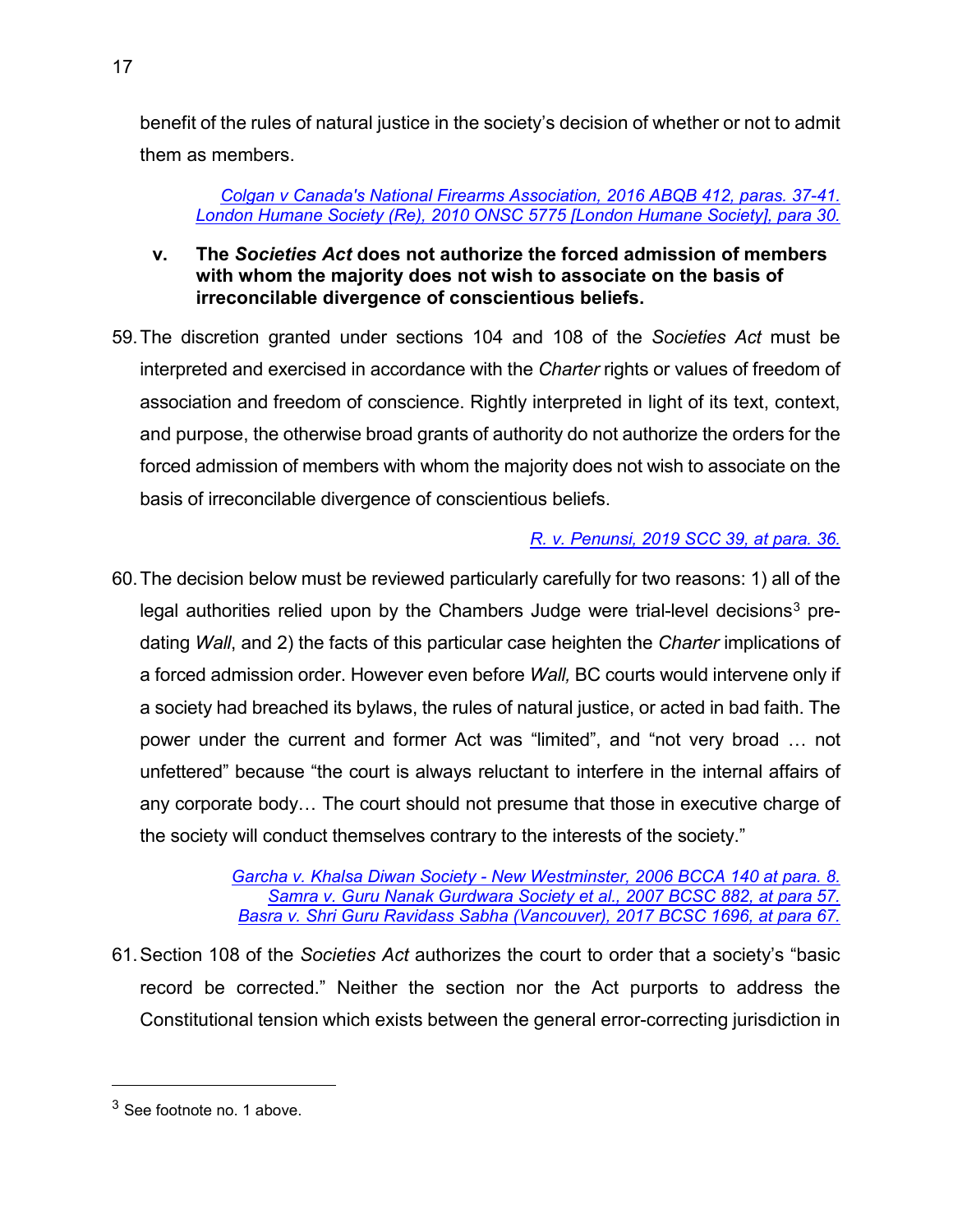the section and the freedom of association and conscience of majority members who cannot in good conscience associate with an applicant who rejects the society's Constitutional purposes and seeks to abrogate them. DHS submits that since forced admission of members in such circumstances is authorized neither expressly nor by *necessary* implication in the section, this "[l]egislation conferring an imprecise discretion must therefore be interpreted as not allowing the *Charter* rights to be infringed."

### *[R. v. Conway, 2010 SCC 22, paras. 41-44, quoting Slaight Communications Inc. v. Davidson,](https://www.canlii.org/en/ca/scc/doc/2010/2010scc22/2010scc22.html?autocompleteStr=R.%20v.%20Conway%2C%202010%20SCC%2022&autocompletePos=1)  [\[1989\] 1 S.C.R. 1038.](https://www.canlii.org/en/ca/scc/doc/2010/2010scc22/2010scc22.html?autocompleteStr=R.%20v.%20Conway%2C%202010%20SCC%2022&autocompletePos=1)*

62.This court recently confirmed that courts must be cognizant of *Charter* values implicated by their exercise of otherwise broad and generally valid statutory discretion.

## *[A.B. v. C.D., 2020 BCCA 11 at paras. 203-217.](https://www.canlii.org/en/bc/bcca/doc/2020/2020bcca11/2020bcca11.html?autocompleteStr=%20A.B.%20v.%20C.D.%2C%202020%20BCCA%2011&autocompletePos=2)*

63.Alternatively, if "a statutory provision is capable of an interpretation that is constitutional and one that is not, then the courts should choose the construction that conforms with the *Charter*."

## *[R. v. Ruzic, 2001 SCC 24 at para. 26.](https://www.canlii.org/en/ca/scc/doc/2001/2001scc24/2001scc24.html?autocompleteStr=2001%20SCC%2024&autocompletePos=1)*

- 64.The DHS Constitution and bylaws engage matters of conscience, including whether palliative care and "support for persons in the last stages of living" can co-exist with MAiD. Accordingly, the principles in s. 2(a) *Charter* cases apply.
- 65.The chambers judge would never have claimed that an "open and democratic" membership application process should be imposed upon a religious charity which clearly has the right under the *Charter* not to be compelled by a statutory order to accept an applicant which the society concludes does not share its religious purposes. Such matters are non-justiciable under *Wall*.
- 66.The result is no different for an association built around shared conscientious views on matters of moral and healthcare philosophy. Freedom of conscience and freedom of religion are both equally protected under s. 2(a) of the *Charter*. DHS has a corporate conscience which is set out in its Constitutional purposes.

*R. v. Morgentaler*[, \[1988\] 1 SCR 30, at p. 179](https://scc-csc.lexum.com/scc-csc/scc-csc/en/item/288/index.do)*; [Loyola High School v. Quebec \(Attorney](https://scc-csc.lexum.com/scc-csc/scc-csc/en/item/14703/index.do)  General) [Loyola],* [at paras. 60, 61, 91—97, 135—142.](https://scc-csc.lexum.com/scc-csc/scc-csc/en/item/14703/index.do)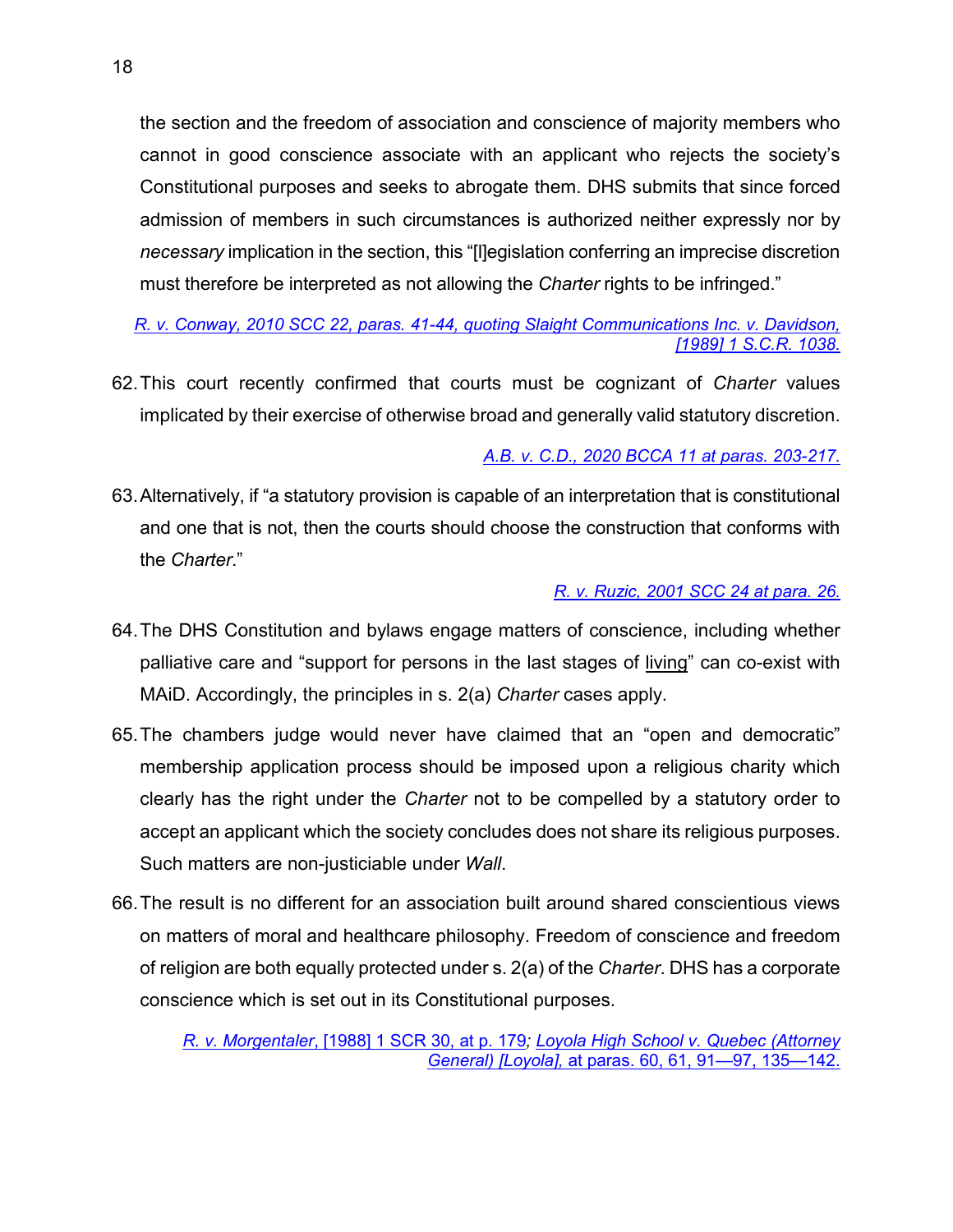67.The Supreme Court of Canada's decision in *Mounted Police* is key for the freedom of association rights at issue, and is relied on further below on s. 2(d) itself. It also identifies the intersection between freedom of association and freedom of conscience and religion: "[T]he autonomous existence of religious communities is indispensable for pluralism in a democratic society and is thus an issue at the very heart of the [s. 2(a)] protection" and this "sphere of civil society" should "grow largely free from state interference". The same is true of communities of conscience which must equally be granted "choice and independence sufficient to enable them to determine their collective interests and meaningfully pursue them."

*[Mounted Police Association of Ontario v. Canada \(Attorney General\), 2015 SCC 1 \[Mounted](https://www.canlii.org/en/ca/scc/doc/2015/2015scc1/2015scc1.html?autocompleteStr=2015%20SCC%201&autocompletePos=1)  [Police\], paras. 64, 81-84, 118.](https://www.canlii.org/en/ca/scc/doc/2015/2015scc1/2015scc1.html?autocompleteStr=2015%20SCC%201&autocompletePos=1)*

68.Similarly, substituting "conscience" for "religion" in the following quotations confirms that the exercise of discretion under the *Societies Act* must be interpreted cautiously:

What may appear good and true to a majoritarian religious [or conscientious] group, or to the state acting at their behest, may not, for religious [or conscience] reasons, be imposed upon citizens who take a contrary view. The Charter safeguards religious minorities from the threat of "the tyranny of the majority".

*R v. [Big M Drug Mart Ltd, \[1985\] 1 S.C.R., para. 96.](https://www.canlii.org/en/ca/scc/doc/1985/1985canlii69/1985canlii69.html?autocompleteStr=R%20v%20Big%20M%20Drug%20Mart%20Ltd&autocompletePos=1)*

[the state must preserve a] neutral public space free from coercion, pressure and judgment on the part of public authorities in matters of spirituality [or conscience and the] state neither favour nor hinder any religion [or conscientious belief] and [must] abstain from taking any position on this subject.

*[Mouvement laïque québécois v. Saguenay \(City\), 2015 SCC 16, paras. 74, 132, 137.](https://www.canlii.org/en/ca/scc/doc/2015/2015scc16/2015scc16.html?autocompleteStr=2015%20SCC%2016%20&autocompletePos=1)*

*See also: [Congrégation des témoins de Jéhovah de St-Jérôme-Lafontaine v. Lafontaine](https://www.canlii.org/en/ca/scc/doc/2004/2004scc48/2004scc48.html?autocompleteStr=2004%20SCC%2048%20&autocompletePos=1)  [\(Village\), 2004 SCC 48, para. 68.](https://www.canlii.org/en/ca/scc/doc/2004/2004scc48/2004scc48.html?autocompleteStr=2004%20SCC%2048%20&autocompletePos=1) [Marcovitz, para 132.](https://www.canlii.org/en/ca/scc/doc/2007/2007scc54/2007scc54.html?autocompleteStr=2007%20SCC%2054&autocompletePos=1) [See also Amselem, paras. 50, 55.](https://www.canlii.org/en/ca/scc/doc/2004/2004scc47/2004scc47.html?autocompleteStr=2004%20SCC%2047%20&autocompletePos=1)*

69.As L'Heureux-Dubé J. remarked in *Adler v. Ontario*, [1996] 3 S.C.R.*:*

Dissentient minority religious groups have probably suffered most severely from the historic disadvantage which has adhered to religious identity. Examples abound in earlier jurisprudence of this Court. … In today's secular society, it stands to reason that religious subgroups which have attempted to maintain a non-secular lifestyle are even more vulnerable to stereotype, social prejudice and marginalization.

*Adler v. Ontario*[, \[1996\] 3 S.C.R. 609 at para. 80.](https://www.canlii.org/en/ca/scc/doc/1996/1996canlii148/1996canlii148.html?autocompleteStr=Adler%20v.%20Ontario%2C%20%5B1996%5D%203%20S.C.R.%20609&autocompletePos=1)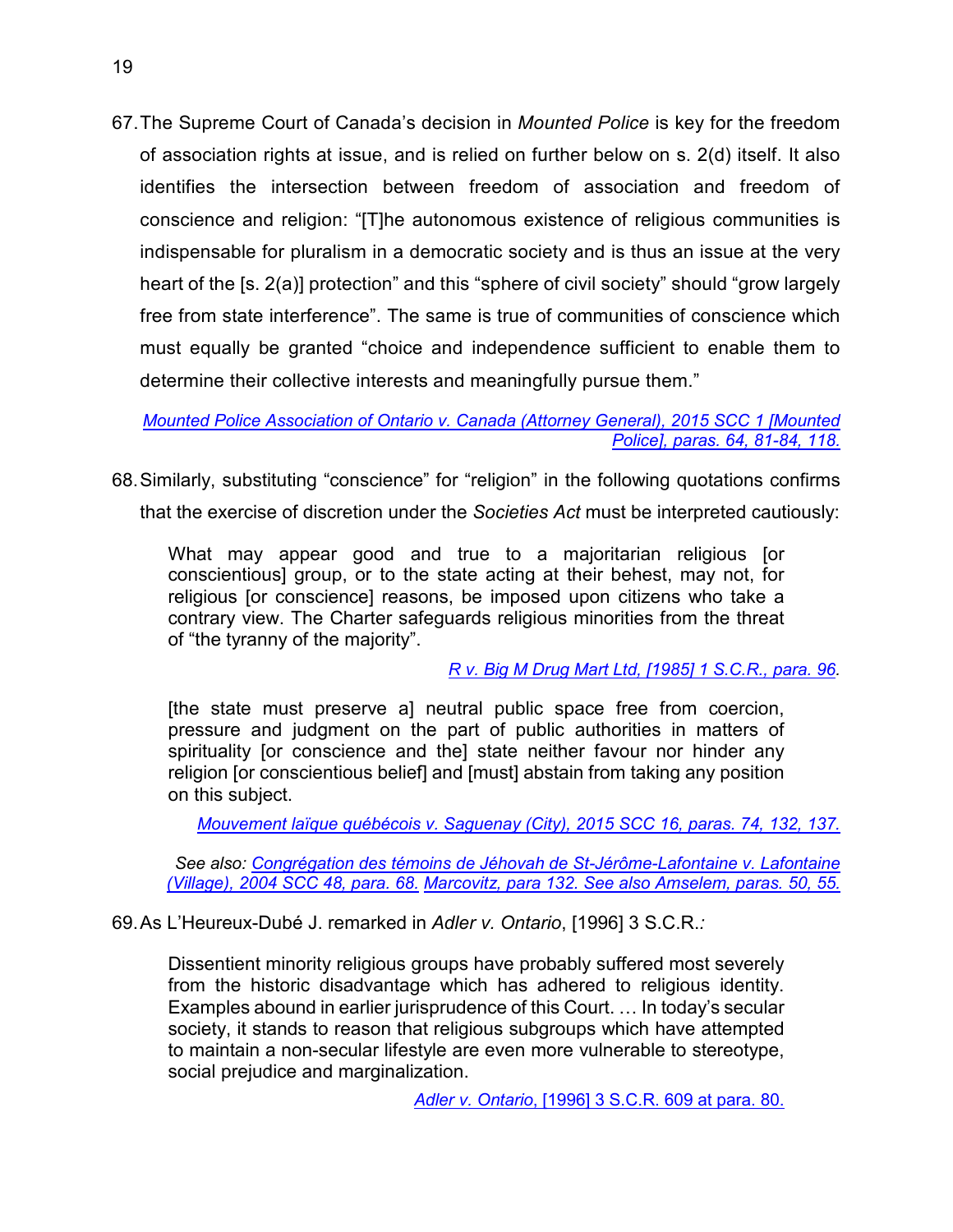- 70.Unfortunately, the personal aspersions levelled at the current board President for holding fast to the Members' conscientious beliefs about palliative care bear out such concerns of social prejudice and marginalization for their conscientious beliefs, which are likewise protected by s. 2(a) just as much as the religious beliefs at issue in *Adler*. [4](#page-25-0)
- 71.Respect for group autonomy (and thus freedom of association), whether based in conscience or religion, requires protection of membership decisions, which "necessarily requires the ability to exclude." Those who disagree with the society's majority are free to leave and form their own association.

*Norton, Jane Calderwood, Freedom of Religious Organizations, (Oxford: Oxford University Press, 2016) at 38. Aroney, Nicholas, "Freedom of Religion as an Associational Right" (2014) 33:1 University of Queensland Law Journal 153 at 184.*

- 72.While only *some* private societies can claim the protection of freedom of religion or freedom of conscience, *all* private societies can claim the protection of freedom of association. Indeed, membership in a private society (or trade union) is a quintessential exercise of freedom of association under s. 2(d) of the *Charter*.
- 73.Freedom of association guarantees more than the bare right to associate. It protects associational activity and participation without interference from the state. The "fundamental purpose" of freedom of association is to "protect the individual from state-enforced isolation in the pursuit of his or her ends." It protects the right to do collectively what an individual has the right to do alone.

### *[Mounted Police, paras. 32, 36, 54, 58.](https://www.canlii.org/en/ca/scc/doc/2015/2015scc1/2015scc1.html?autocompleteStr=2015%20SCC%201&autocompletePos=1)*

74.The decision below forces the current society membership to choose between their freedom of conscience and freedom of association. They must either recant their conscientious beliefs about palliative care, or hold fast to them and have their associational rights assaulted by forced admission of their adversaries, which will, as

 $\overline{a}$ 

<span id="page-25-0"></span><sup>4</sup> See for example Affidavit #1 of Angelina, Exhibit M, Joint Appeal Book pages 284, 308, 313, 316, 320 where posts to the "Delta Hospice Discussion" Facebook group refer to **A**ngelina **I**reland as "**A**rtificial Intelligence", a "radical unbalanced woman" "vile woman" practicing "religion, however bastardized," an "extreme right-wing narcissist" and "manipulative & conniving", and suggesting that all applicants who do not support the pro-MAiD position are "religious extremis[ts]".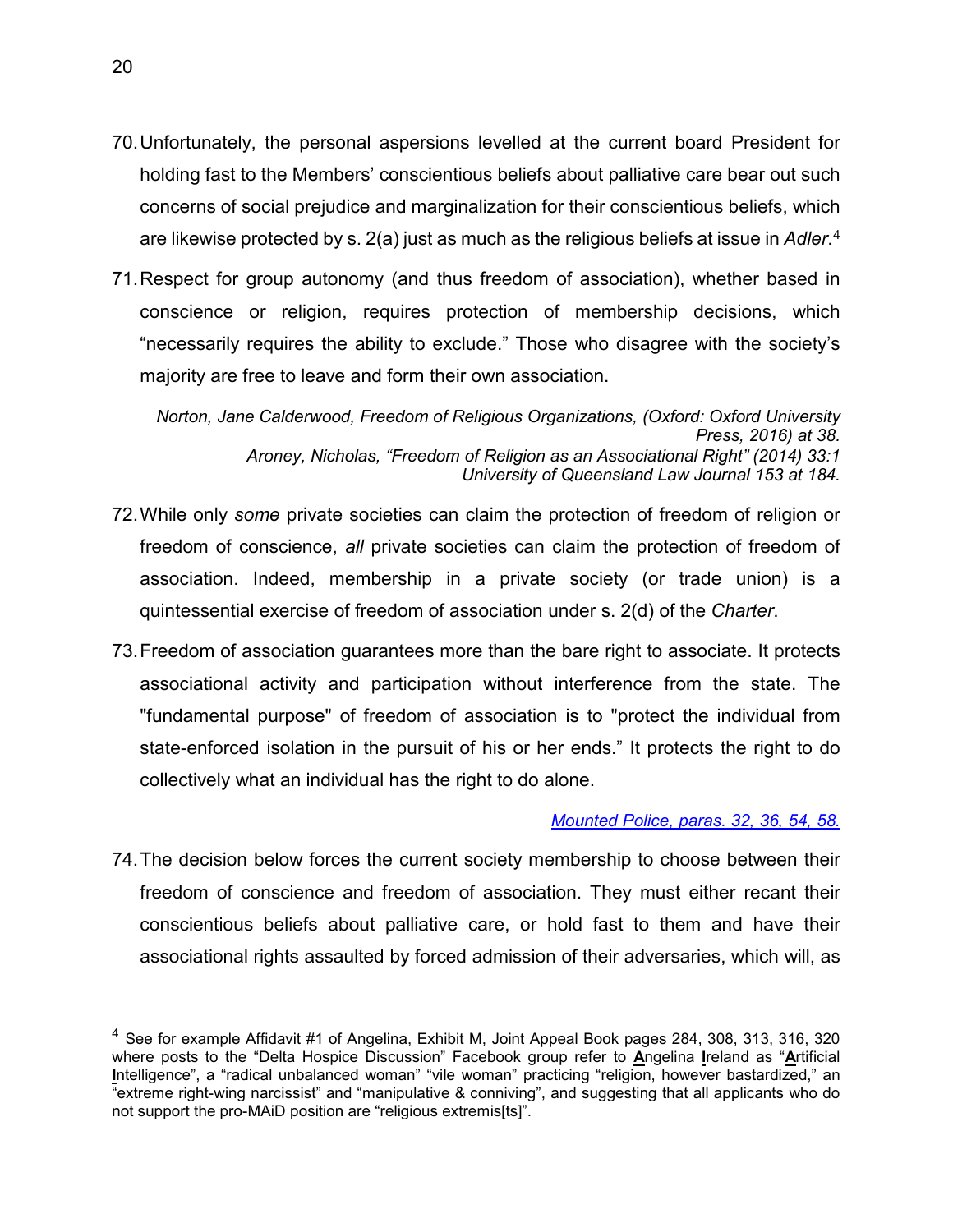a practical matter, result in the original members' self-expulsion once the society abrogates its Constitutional position on MAiD. The decision below forces the current members to choose between their s. 2(a) or s. 2(d) rights, with no justification.

75.The individual members of the society clearly have the right to contribute their time, expertise, or money to support their understanding of what palliative care is, requires and ought to be. But as a practical matter, providing hospice care is something which can only be provided in association with others. At a minimum, s. 2(d) "[protects] the right to do collectively what one may do as an individual."

#### *[Mounted Police, para. 36.](https://www.canlii.org/en/ca/scc/doc/2015/2015scc1/2015scc1.html?autocompleteStr=2015%20SCC%201&autocompletePos=1)*

76.The Supreme Court of Canada has held that the freedom *not* to associate is particularly an issue when forced association would amount to "ideological coercion."

#### *R v. [Advance Cutting & Coring Ltd, 2001 SCC 70, paras. 2-4. 7, 28, 201, 231, 232.](https://www.canlii.org/en/ca/scc/doc/2001/2001scc70/2001scc70.html?autocompleteStr=2001%20SCC%2070%20&autocompletePos=1)*

77.Considering all of the foregoing, DHS submits that the general error-correcting power in s. 108 of the *Societies Act* does not extend so far as to authorize court orders forcing a private society whose members voluntarily associate with each other around a commitment to shared philosophical and conscientious beliefs, to admit hostile applicants whose beliefs the current membership judges to be fundamentally incompatible with the society's Constitutional purposes. If this court agrees with this submission as a matter of statutory interpretation and constitutional conditioning of judicial discretion, then there is no need for this court to perform a formal *Oakes* analysis as set out next.

#### <span id="page-26-0"></span>**vi. In the alternative: The provisions of the** *Societies Act* **granting the court jurisdiction to order forced admission of members violates sections 2(a) and 2(d) of the** *Charter* **and should be read down**

78.If this court concludes that the provisions of the *Society Act* unambiguously purport to grant the court below the power to order the admission of an applicant hostile to a society's purposes as interpreted by the existing members, then those sections unjustifiably violate the *Charter* rights of the current members under s. 2(a) and 2(d) of the *Charter*, and must be read down as of no force and effect to that extent.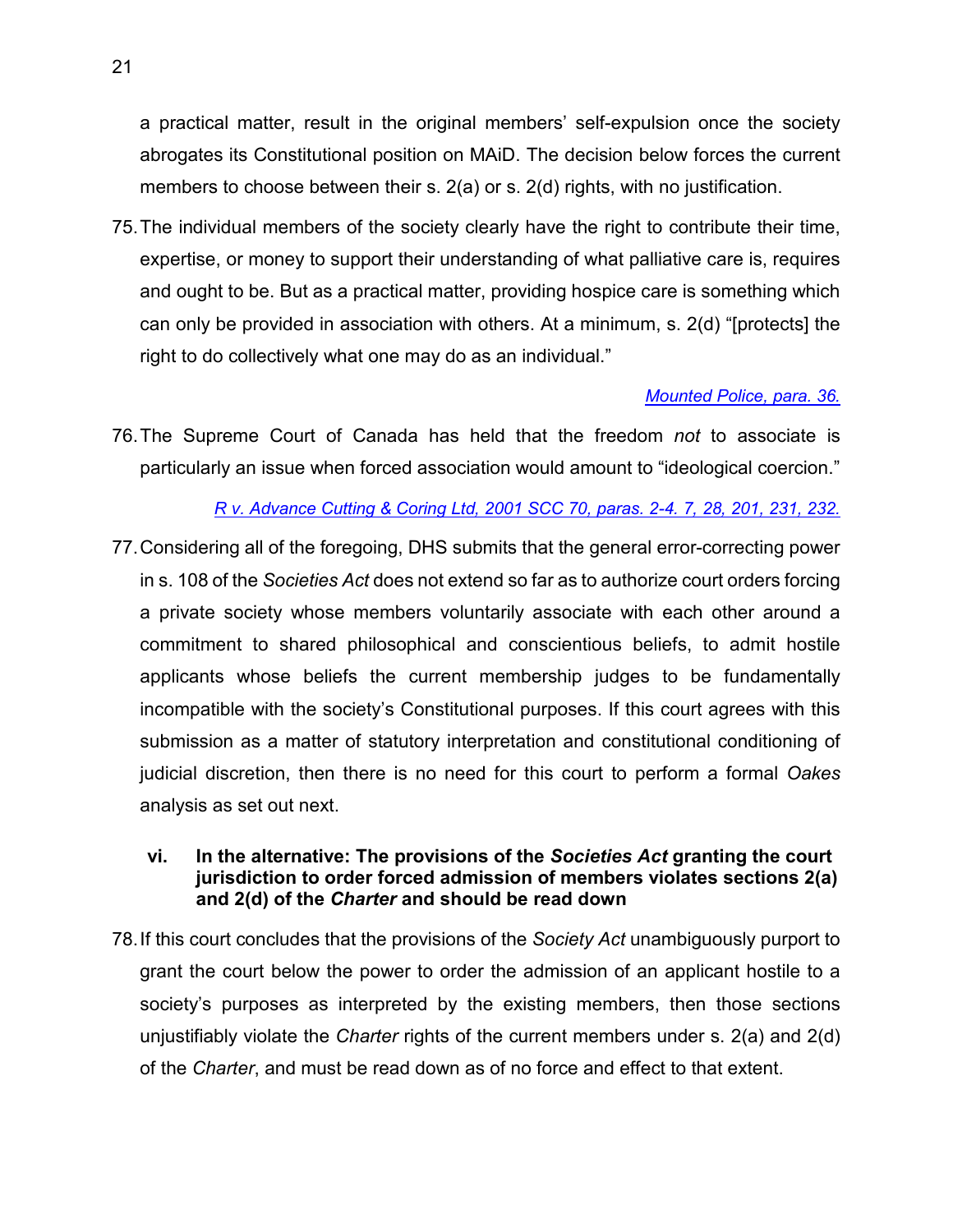79.It is already settled law that s. 2(d) associational rights under the *Charter* are collective rights that "inhere in" and protect associations themselves. The unresolved question about whether s. 2(a) protects corporate conscience likely need not be answered in this appeal, although DHS submits the *Loyola* minority (which was not contradicted by the majority) should be adopted on this point if the matter must be decided.

#### *[Mounted Police, para. 62.](https://www.canlii.org/en/ca/scc/doc/2015/2015scc1/2015scc1.html?autocompleteStr=2015%20SCC%201&autocompletePos=1) [Loyola, paras. 88-102, 138.](https://scc-csc.lexum.com/scc-csc/scc-csc/en/item/14703/index.do)*

- 80.The infringements of s. 2(a) and 2(d) cannot be justified under *Oakes*. The statutory objective of s. 108 is not to enforce universal suffrage upon private societies, but simply to correct errors in "basic records." Any power to force association between a private society's current members and new applicants hostile to their shared purposes is neither minimally impairing nor proportionate. It likely even lacks a rational connection.
- 81.The proper remedy would be to read down s. 104 and 108 of the *Societies Act* as not authorizing forced admission of members, at least not in circumstances where the application rejection is based in a board's determination that the applicant does not support the society's Constitutional purposes, particularly on a matter of conscience.

*[R. v. Appulonappa, 2015 SCC 59, para. 85.](https://www.canlii.org/en/ca/scc/doc/2015/2015scc59/2015scc59.html?autocompleteStr=2015%20SCC%2059%20&autocompletePos=1)*

## <span id="page-27-0"></span>**B. Substantive review of the order below**

### **i. Summary of chambers judge's errors on the merits**

- <span id="page-27-1"></span>82.If this court concludes that the common law or the Act bestow a *Charter*-compliant power to order forced admission of hostile members, then DHS says that the chambers judge erred on the merits. Her reasoning proceeded as follows:
	- a. Until the November 2019 AGM all membership applications were accepted as a matter of course (para. 49);
	- b. The cases cited at para. 52 "stand for the proposition that, unless the criteria for membership are set out in the bylaws, the directors do not have the discretion to deny membership on some other basis that they themselves determine." Bylaw 4 does not reference substantive criteria for membership and therefore does not "endow the Board with any discretion as to the grounds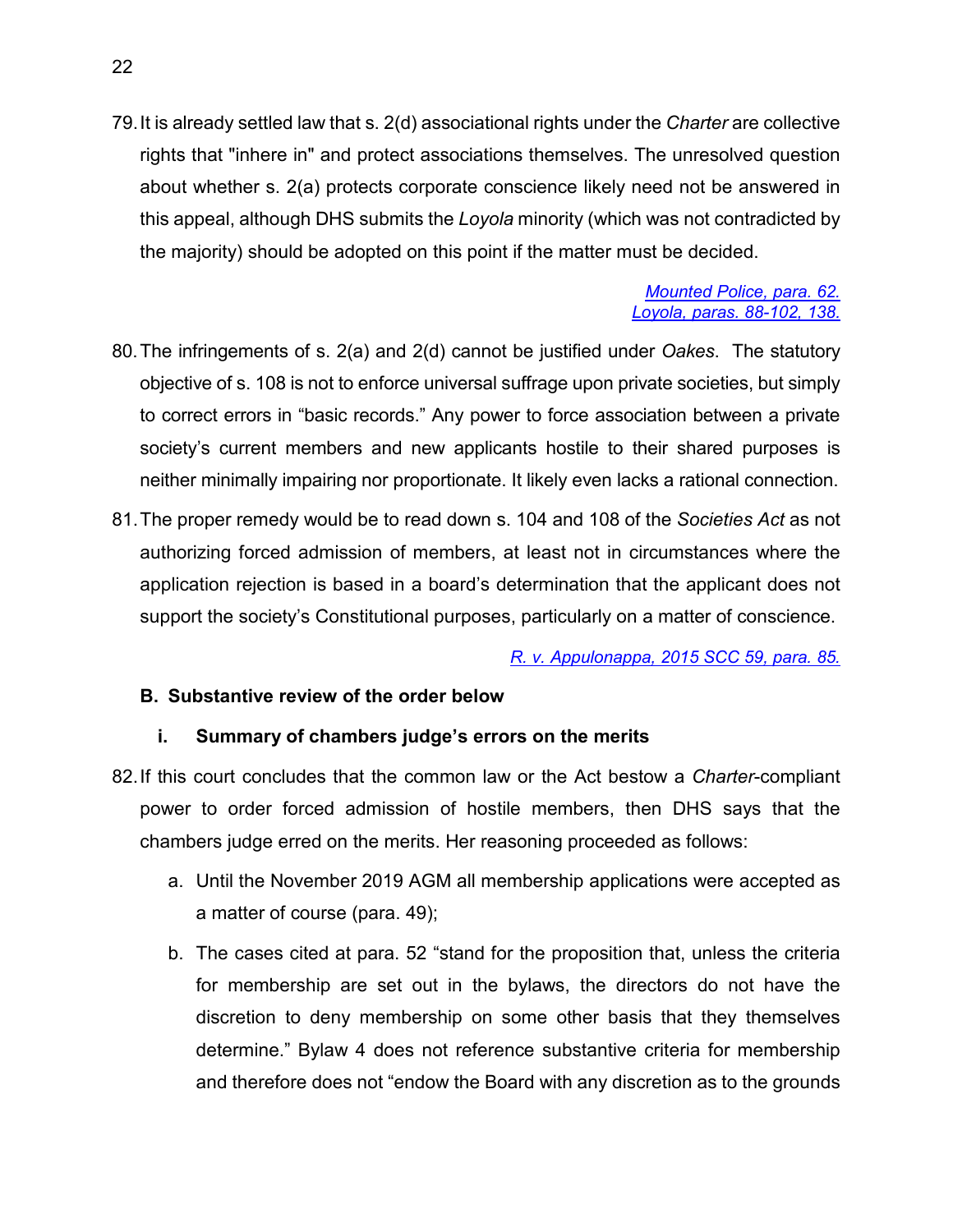upon which membership may be accepted or rejected" (para. 51), such that the "objective of the Society as evidenced by the Act and the Bylaws" is an "open and democratic process." (para. 60);

- c. "By dealing with memberships using this screening process, the Board has effectively ensured that people who do not share their views do not become members" or "only allow people into the Society who they have confirmed as willing to vote in favour of the Board's interpretation of the Constitution or who might have a reasonable likelihood of doing that" (paras. 56, 59); and
- d. Therefore, the rejections of the petitioners' allies' membership applications were not in good faith (para. 57) or were for an improper purpose (para. 61).
- 83.Proposition (b) above is an error of law. The caselaw is not a blanket prohibition on directors rejecting applications from persons known to oppose the society's purposes.
- 84.Proposition (d) is an error of mixed fact and law, which is rests on two foundations. The first is the extricable error of law in (b). The second is a 'past practice' reasoning emanating from (a) which involved a palpable and overriding error as it ignored a crucial factor: the fact that the 'change in practice' was in response to a change in the circumstances that fundamentally shifts the parameters of the membership admission process – namely that the Society became aware of a (by then) public and coordinated campaign to infiltrate the society and overwhelm the existing membership with applicants who did not share the members' interpretation of their own Constitution, in order to reverse the Society's policy.
- 85.Since screening for substantive agreement with a society's purposes in the circumstances of this case is proper, the fact stated in (c) is not evidence of bad faith or improper motive. Rather, it is precisely evidence of the directors taking seriously their duty under s. 53(1)(a) to act "with a view to the best interest of the society" as defined by its own members.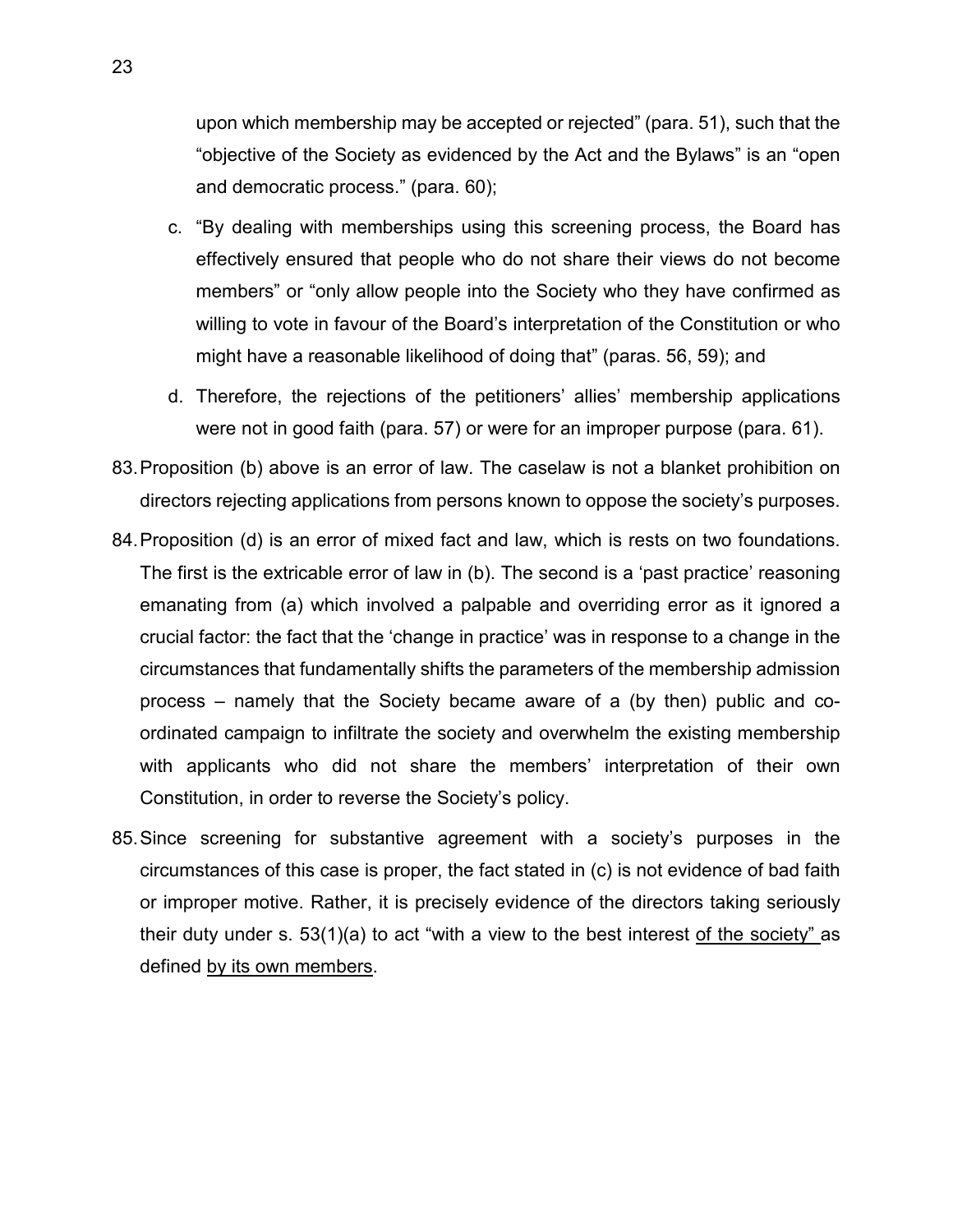- <span id="page-29-0"></span>**ii. The model bylaws upon which the society's membership bylaw is based, authorizes the board to reject membership applications submitted by those opposed to the society's purposes**
- 86.At paras. 51-52 the chambers judge cited *[Kaila v. Khalsa Diwan Society, 2003 BCSC](https://www.canlii.org/en/bc/bcsc/doc/2003/2003bcsc1223/2003bcsc1223.html?autocompleteStr=2003%20BCSC%201223%20&autocompletePos=1)  [1223 at paras. 13-14, 25 and 34-36,](https://www.canlii.org/en/bc/bcsc/doc/2003/2003bcsc1223/2003bcsc1223.html?autocompleteStr=2003%20BCSC%201223%20&autocompletePos=1) [De Guzman v. Philippine Community Centre](https://www.canlii.org/en/bc/bcsc/doc/2007/2007bcsc591/2007bcsc591.html?autocompleteStr=2007%20BCSC%20591%20&autocompletePos=1)  [Society, 2007 BCSC 591 at paras. 7-8;](https://www.canlii.org/en/bc/bcsc/doc/2007/2007bcsc591/2007bcsc591.html?autocompleteStr=2007%20BCSC%20591%20&autocompletePos=1) [and Yukon Government \(Registrar of](https://www.canlii.org/en/yk/yksc/doc/2013/2013yksc8/2013yksc8.html?autocompleteStr=2013%20YKSC%208%20&autocompletePos=1)  [Societies\) v. Humane Society of Yukon, 2013 YKSC 8 at paras. 5\(17\) and 10-15](https://www.canlii.org/en/yk/yksc/doc/2013/2013yksc8/2013yksc8.html?autocompleteStr=2013%20YKSC%208%20&autocompletePos=1)* and concluded that the only location in a society's bylaws where membership criteria can be stated is in the bylaw governing the admissions process. This is an error of law.
- 87.Furthermore, each of these three cases is distinguishable from the facts at bar:
	- a. In *Yukon Government*, the admissions bylaw had removed the language of "upon acceptance by the board." That is, the bylaws themselves had been amended to remove the directors' gatekeeping function and to make membership a purely administrative exercise.
	- b. In *De Guzman*, the Court concluded that the society's bylaws conferred no discretion on the admission of new members. Instead, the bylaws permitted the board of directors to confirm that eligibility requirements by prospective members had been met (in that case, that the applicant was of Filipino decent, residing in British Columbia and promises to uphold the "good name" of the society).
	- c. In *Kaila*, the Court considered the decision of a board of directors to impose a membership fee when the bylaws did not permit such and in fact, had been specifically amended to remove a membership fee.
- 88.Since private society bylaws are contractual in nature, they must be interpreted in the context of the entire document with a view to ascertaining the intention of the parties.

### *[Bhandal, para. 28.](https://www.canlii.org/en/bc/bcca/doc/2014/2014bcca291/2014bcca291.html?autocompleteStr=2014%20bcca%20291&autocompletePos=1)*

89.Since DHS's bylaws #4 and 5 are virtually identical to the Model Bylaws which are Schedule 1 to the *Societies Regulation*, BC Reg 216/2015, they are a standard form contract; the decision below is therefore reviewed on a correctness standard.

*[Ledcor Construction Ltd. v. Northbridge Indemnity Insurance Co., 2016 SCC 37, para. 24.](https://www.canlii.org/en/ca/scc/doc/2016/2016scc37/2016scc37.html?autocompleteStr=2016%20SCC%2037%20&autocompletePos=1)*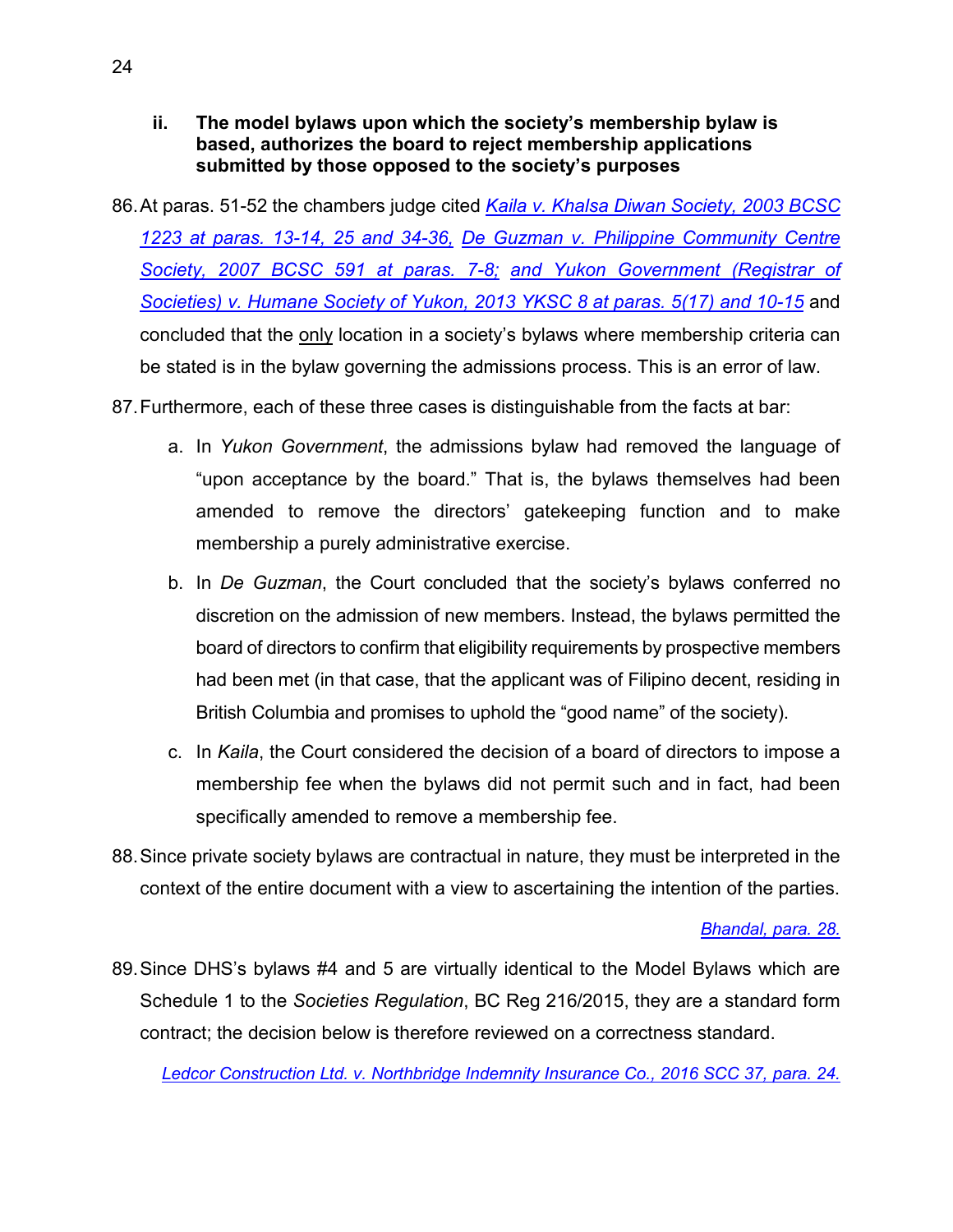- 90.Where it can be determined that an applicant intends to act contrary to a society's purposes, their membership application can – in good faith – be rejected:
	- a. In Khalsa Diwan Society of Victoria (Re), 1982 CanLII 564 (BC SC), recently referred to approvingly by this court in *Bhandal*, the court confirmed that:

[5] Under the society's constitution the executive alone has the power to decide whether an applicant for membership is suitable for registration as such; and no particular procedure is imposed on it by the by-laws for the exercise of this power. The executive, in my opinion, is thus entitled to establish any fair and reasonable procedure for screening and registering applicants. It is also important to keep in mind the requirements for membership which are set out in the society's constitution. The executive has to be satisfied as to the religious [or here, conscientious] qualifications of an applicant, which renders its duties by no means pro forma. They are extremely important to the spiritual community of which the society is the secular arm.

*[Khalsa Diwan Society of Victoria \(Re\), 1982 CanLII 564 \(BC SC\), para 5.](https://www.canlii.org/en/bc/bcsc/doc/1982/1982canlii564/1982canlii564.html?autocompleteStr=Khalsa%20Diwan%20Society%20of%20Victoria%20(Re)%2C%201982%20CanLII%20564%20&autocompletePos=1)*

b. Similarly, in *London Humane Society* (relied upon in *Yukon Government* itself) the decision of the board to refuse eight applications for membership was found to be in bad faith because the board's contention that "Ms. Blosh would not support the objects of the corporation" was contrary to the evidence that she "was involved in other community activities related to animal welfare and had been a member of the LHS the previous year." The judgment implies that if Ms. Blosh was in fact opposed to the society's purposes, the board could in good faith reject her application.

### *[London Humane Society, para 12.](https://www.canlii.org/en/on/onsc/doc/2010/2010onsc5775/2010onsc5775.html?autocompleteStr=2010%20ONSC%205775%20&autocompletePos=1)*

c. Again, in *Pathak v. Hindu Sabha*, 2004 CanLII 6233 (ON SC), the court states that it was improper to reject membership applications from two individuals who "have expressed public disagreement with the Board" where "There [was] no evidence … to show [they had] engaged in activities which are adversarial to the charity." Again, this implies that had those individuals engaged in activities "adversarial to the charity" their applications could have been properly rejected.

*[Pathak v. Hindu Sabha, 2004 CanLII 6233 \(ON SC\), para. 9.](https://www.canlii.org/en/on/onsc/doc/2004/2004canlii6233/2004canlii6233.html?autocompleteStr=Pathak%20v.%20Hindu%20Sabha%2C%202004%20CanLII%206233%20(ON%20SC&autocompletePos=1)*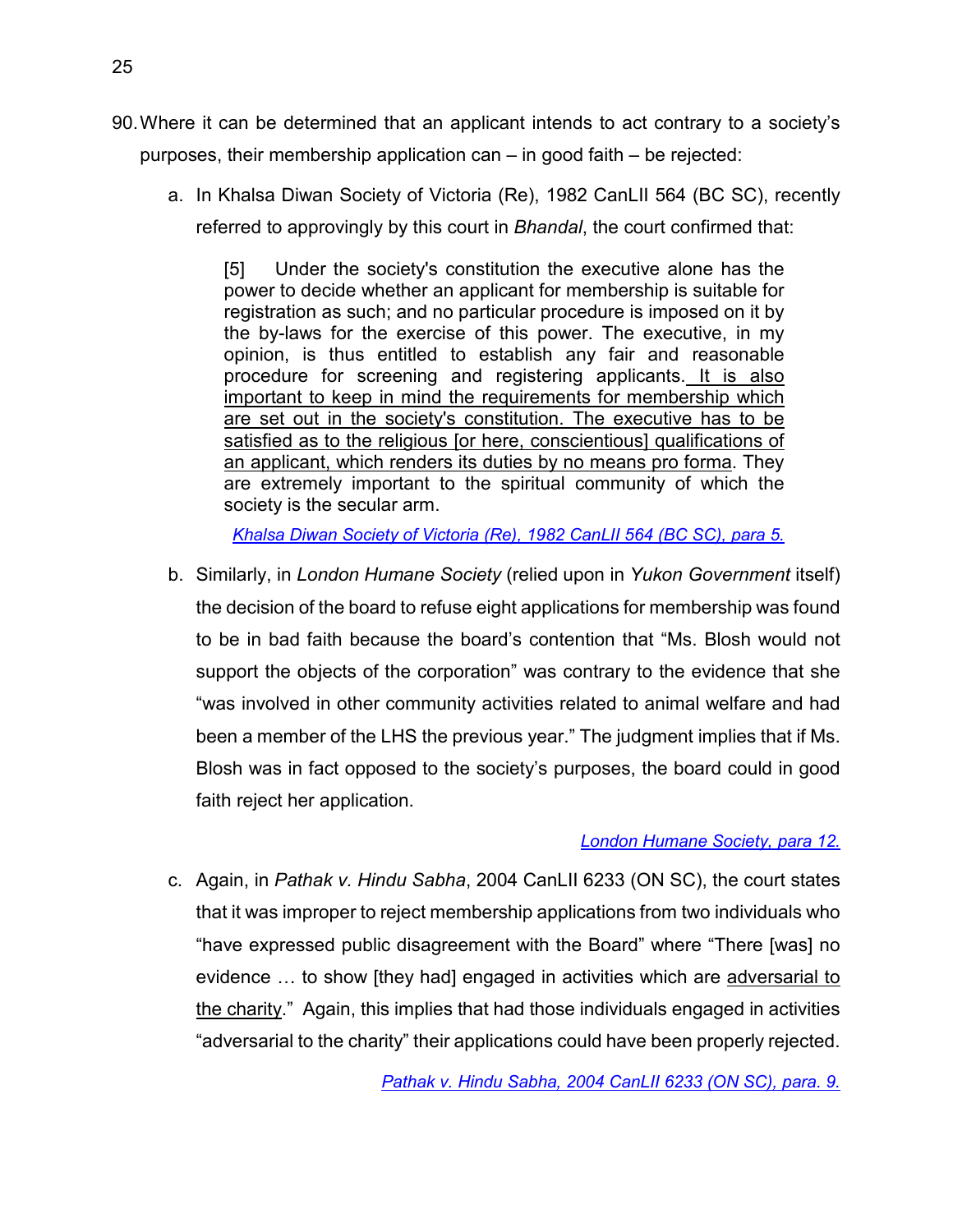91.The conduct of the petitioners' affiants summarized at para. [25](#page-12-0) and elsewhere is conduct "opposed to the society's purpose" and "adversarial to the charity" which justifies their membership applications being denied.

### <span id="page-31-0"></span>**iii. A change in circumstances, such as a co-ordinated campaign to overwhelm the existing membership, justifies a board commencing to screen membership applicants even if they have not done so previously**

- 92.The Chambers Judge was troubled that the society began to screen membership applications for support for its Constitutional purposes only after the November 2019 AGM. She found this to be evidence of bad faith or improper motive. This was an error.
- 93.Something drastically changed in the second half of 2019 with respect to membership in the society. In its first 28 years of existence, DHS had a small membership (primarily of its volunteers, donors, and other core stakeholders) who even petitioner respondent Mr. Pettypiece admits were "quite definitely opposed" opposed to MAiD. Then suddenly, at around the time of Ms. Farrish's installation as a pro-MAiD acting Executive Director, and especially after her director allies' near-loss at the abortive October 2019 AGM (election subsequently re-scheduled for November 28), the society received an explosion of membership applications, all of which were approved by Ms. Farrish (and not the board of directors). These applications came not from volunteers, but from members of the wider community who wanted to exercise what they saw as their political franchise to abrogate the Society's MAiD policy. Ms. Farrish admits to having "direct involvement with many" of the new applicants and that "there was considerable concern in the community about the direction being taken by DHS." It was supporters of the petitioner respondents who attempted to 'stack the deck' by a flood of membership applications between July and November 2019. Any membership drive subsequently undertaken by the supporters of the current board was done in response in an attempt to preserve parity. It was only due to poor turnout at the November 2019 AGM by the new pro-MAiD members admitted during Ms. Farrish's tenure as Acting Executive Director that the historical member majority regained control of the board.

*Affidavit #1 of Angelina Ireland, para. 13, 21, Joint appeal Book, p. 204, 206. Affidavit #1 of Danielle Martell, paras. 3, 9-10, Joint Appeal Book, p. 359, 361. Affidavit #1 of Sharon Farrish, para. 12, Joint Appeal Book, p. 3. Affidavit #1 of Nancy Macey, Exhibit C, Joint Appeal Book, p. 350.*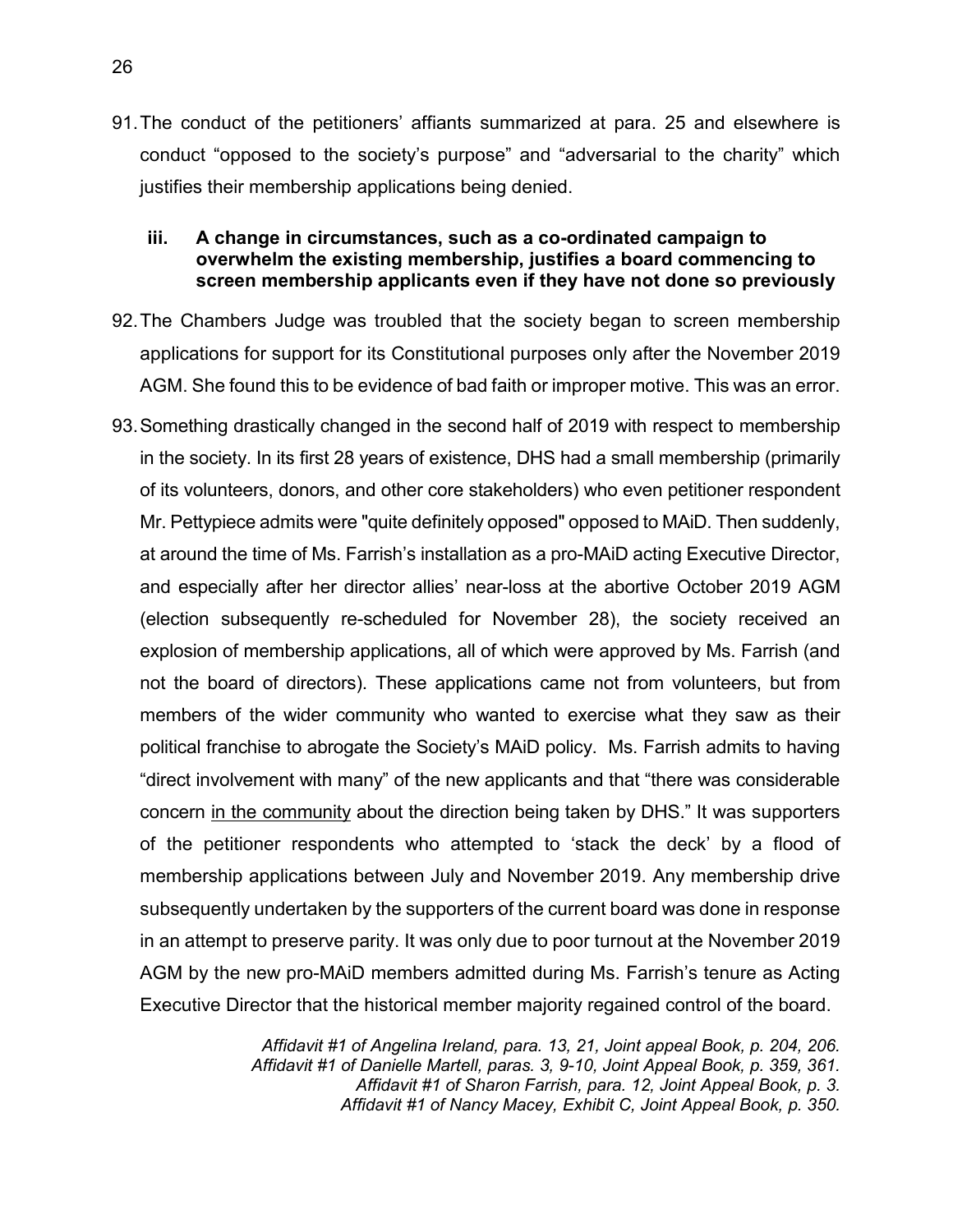- 94.The flood of memberships of those specifically committed to overturning the existing members' interpretation of their own Constitution on the issue of MAiD fundamentally shifts the parameters of the membership admission process and justifies the board starting to do something which it had not previously had any need to do: to screen applicants for support for the Constitution. Doing so is not evidence of bad faith; it is evidence of the directors taking seriously their duty to act in the best interest *of the society* by responding to a new and very public, existential threat.
- 95.The chambers judge erred at para. 55 in rejecting Bylaw 5 (requiring members to "uphold the Constitution") as forming a valid basis for screening of membership applications. She relied on *Yukon Government* for the odd proposition that applicants cannot be rejected for an "anticipatory breach" and must instead be accepted and subsequently expelled in accordance with the bylaws.
- 96.Such an approach may be sufficient to protect a society when dealing with just a trickle of hostile applicants, as in *Yukon Government*, but it is clearly not sufficient to deal with a flood of organized applicants, intent on infiltrating and taking over the society. DHS bylaw 8 permits a member to be expelled only by a majority member vote at a general meeting. Obviously, this will provide no protection where the number of new applicants have – intentionally and all at once – overwhelmed the existing membership such that they control all general meeting votes. The *coup* will be a *fait accompli* against which the existing members will have no remedy. Only by keeping hostile applicants out of membership in the first place can the integrity of the society be maintained. If *Yukon Government* does not permit this, it should not be followed by this court; it was not, in any event, even binding on the chambers judge.

*Affidavit #1 of Sharon Farrish, Exhibit B, Joint Appeal Book, p. 12.*

97.The DHS bylaws are nearly identical to the Model Bylaws in Schedule 1 to the *Societies Regulation*, BC Reg 216/2015, which provide:

Application for membership

2.1 A person may apply to the Board for membership in the Society, and the person becomes a member on the Board's acceptance of the application.

Duties of members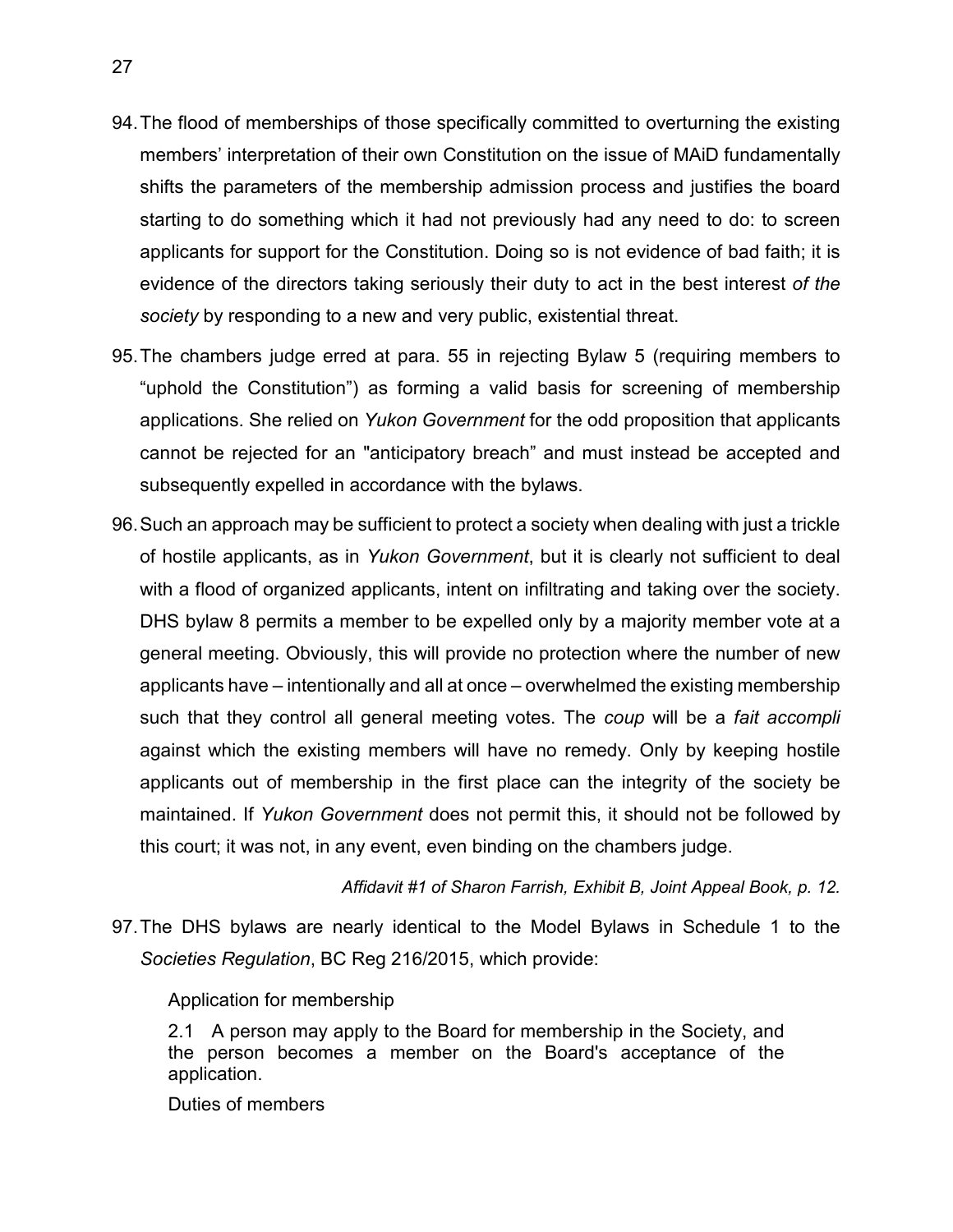2.2 Every member must uphold the constitution of the Society and must comply with these Bylaws.

- 98.The chambers judge committed an error of law, or alternatively of mixed fact and law, in concluding at para. 60 that "the objective for the Society as evidenced by the Act and the Bylaws" is an "open and democratic process" where any applicant is entitled to membership, no matter how hostile to the society's purposes. Directors of societies which utilize the model bylaws – such as DHS – have the legal power to screen applicants for hostility to Constitutional purposes, at least in response to an organized and public campaign to infiltrate the society and overwhelm existing members by those who hold opposing views in order to perform a hostile take-over.
- 99.If it stands, the chambers judgment will give *carte blanche* to organized groups to employ well-honed tactics – which are perfectly valid in the political sphere for elections to *public* office – and apply those same tactics to perform hostile takeovers of *private* societies who hold minority views. It will mean that the thousands of societies who have some version of these model bylaws can be taken over by any organized group of a few hundred persons. All this 'task force' needs to do is to each submit an application and pay their membership fee and thereby overwhelm the existing members. They can then requisition an SGM or wait for the next AGM to replace the board, and pass a special resolution changing its Constitutional purpose. They will thereby take over control of the assets built up by the historical members – on the basis of the entity's historical purposes which was the only reason those members contributed to the assets in the first place – and repurpose them to a different aim. The target society would be powerless to prevent such a hostile takeover on the reasoning of the chambers judge.
- 100. This simply cannot be the law. The whole reason for the existence of non-profit societies, and other entities of civil society, is to permit citizens to associate with whose they choose – and not others – in pursuit of shared goals which need not be shared by the political majority as reflected in public institutions. Those who wish to effect change in society have a right to organize politically to impact the public apparatus of government, but do not have a right to force themselves in as the voters of private societies to impose their majoritarian views on an organized minority.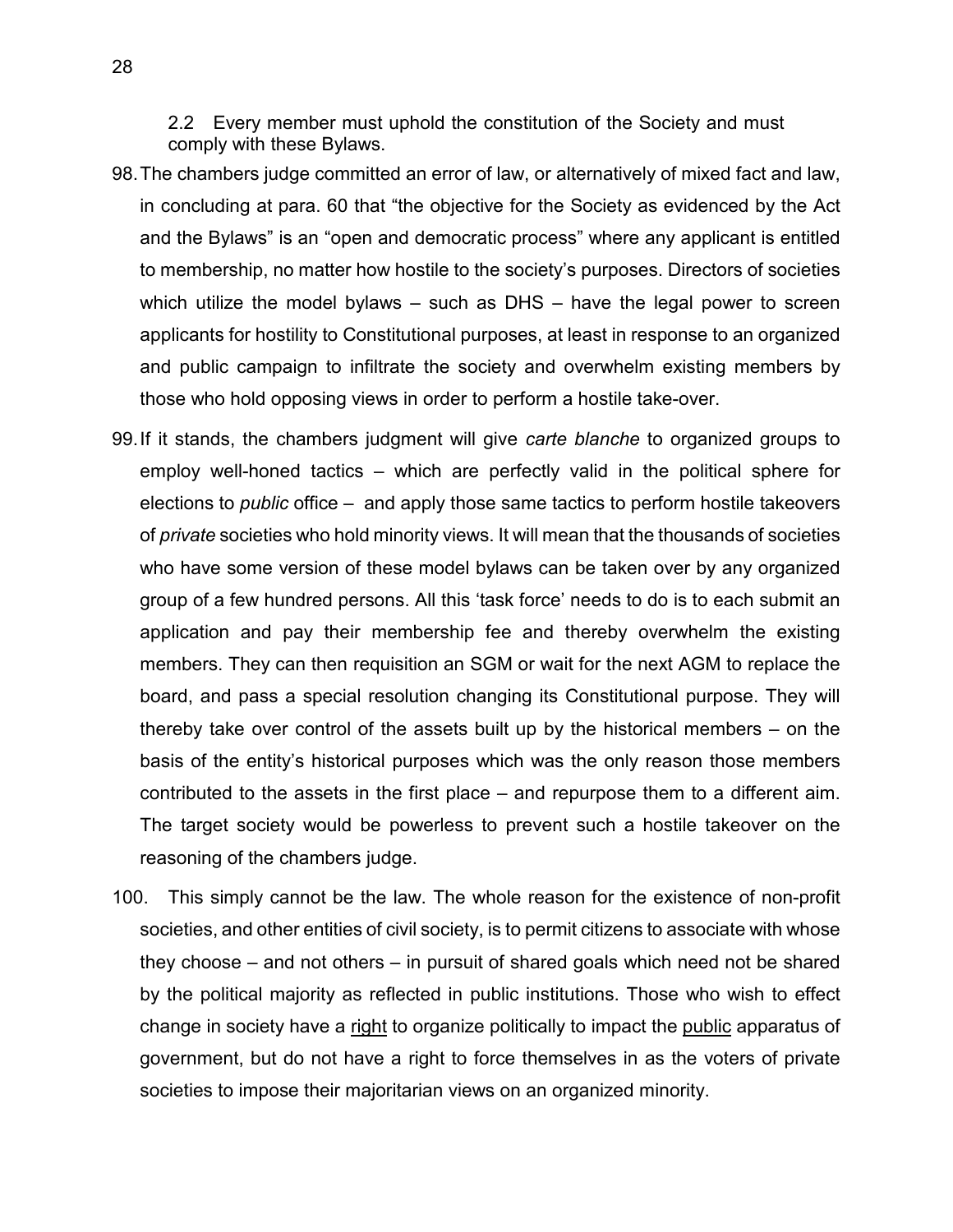#### *[Loyola, para. 33.](https://scc-csc.lexum.com/scc-csc/scc-csc/en/item/14703/index.do)*

- 101. Private societies are not supposed to be the sites of proxy battles over MAiD or any other controversial political issue. Those who wish to effect change should organize politically for election to public office, or should lobby public officials (as the petitioner respondents and their allies have in fact done). The law should not give them levers to force change on private entities. DHS has no residency requirements. If the decision below stands, both sides will attempt to mobilize as many applicants as possible, even from other provinces. The membership will swell to many thousands. General meetings will become impossible to hold. None of this is in the public interest.
- 102. On the reasoning of the chambers judge, if enough anti-euthanasia individuals could organize themselves to apply to Dying with Dignity, pay their dues and submit their applications on the same day, they could infiltrate the organization, overwhelm the membership and impose an entirely foreign purpose by special resolution. Political parties could perform hostile takeovers of each other in the same way.
- 103. This is not how a free society is supposed to work. If members of the community oppose DHS's position on MAiD, they are free to form their own separate society, to state in its Constitution that it believes that MAiD is compatible with or central to, palliative care, and to seek on this basis to attract community support away from DHS, or to attempt to convince Fraser Health to contract with them instead of with DHS. What they are not free to do is to invoke the powers of the court to force DHS to accept members opposed to its beliefs and thereby to force the political majority's views on DHS, to assume DHS's contractual rights, and to appropriate DHS's \$8.5M+ in assets. If DHS's members are willing to stand up to Fraser Health's likely unconstitutional edict to impose MAiD against their *conscientious* views (despite Fraser Health accommodating identical beliefs when *religiously* based), and to run all the risks and cost involved in that courageous position, that is a decision for the current members of DHS, not their opponents in the community who have just applied for membership in order to outvote them, to make.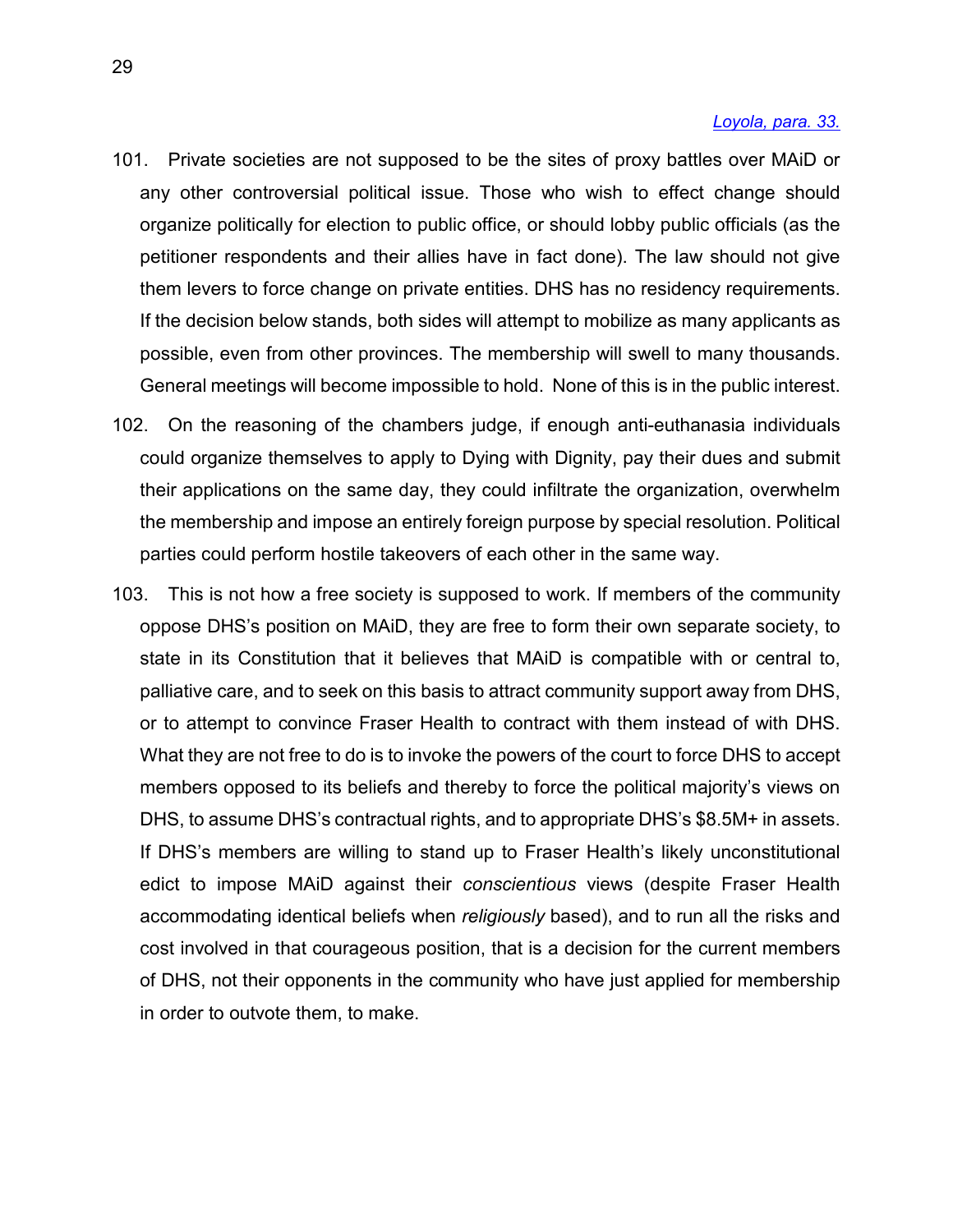### <span id="page-35-0"></span>**iv. Conclusion: Statutory conditions precedent for orders granted not present; orders must be set aside**

104. Since screening for substantive agreement with a society's purposes in the circumstances of this case is permitted by the DHS bylaws, there was no breach of the bylaws or the duty of good faith required by s. 53(1)(a) of the *Act*. As the Act, regulations, and DHS bylaws were fully complied with, the condition precedent for orders under s. 104 was not met. Similarly, as nothing was "wrongly entered... deleted or omitted" from the membership list, the condition precedent for orders under s. 108 was not met. Accordingly, paragraphs 4-9 of the order below must be set aside, and those aspects of the petition dismissed.

### **PART 4 - NATURE OF ORDER SOUGHT**

- <span id="page-35-1"></span>105. The appellant seeks the following Orders:
	- a. Setting aside paragraphs 4-9 of the order below and dismissing the corresponding relief sought in the petition, and an order that within 14 days, the Respondents destroy all copies of the information within their possession, control, or power, previously disclosed to them pursuant to paragraph 5 of the Order below;
	- b. In the alternative, setting aside paragraphs 4-9 of the order below and remitting those matters for a hearing before a different justice of the court below, with the Respondent first being granted the usual 21 days to file its responsive evidence; and
	- c. Costs in this court and in the court below, or in the alternative costs in this court and no award of costs in the court below.

All of which is respectfully submitted.

Dated at the City of Vancouver, Province of British Columbia, this 16<sup>th</sup> day of July, 2020.

 $\overline{\phantom{a}}$ 

Albertos Polizogopoulos / Geoffrey Trotter / Isabelle Corbeil Counsel for the appellant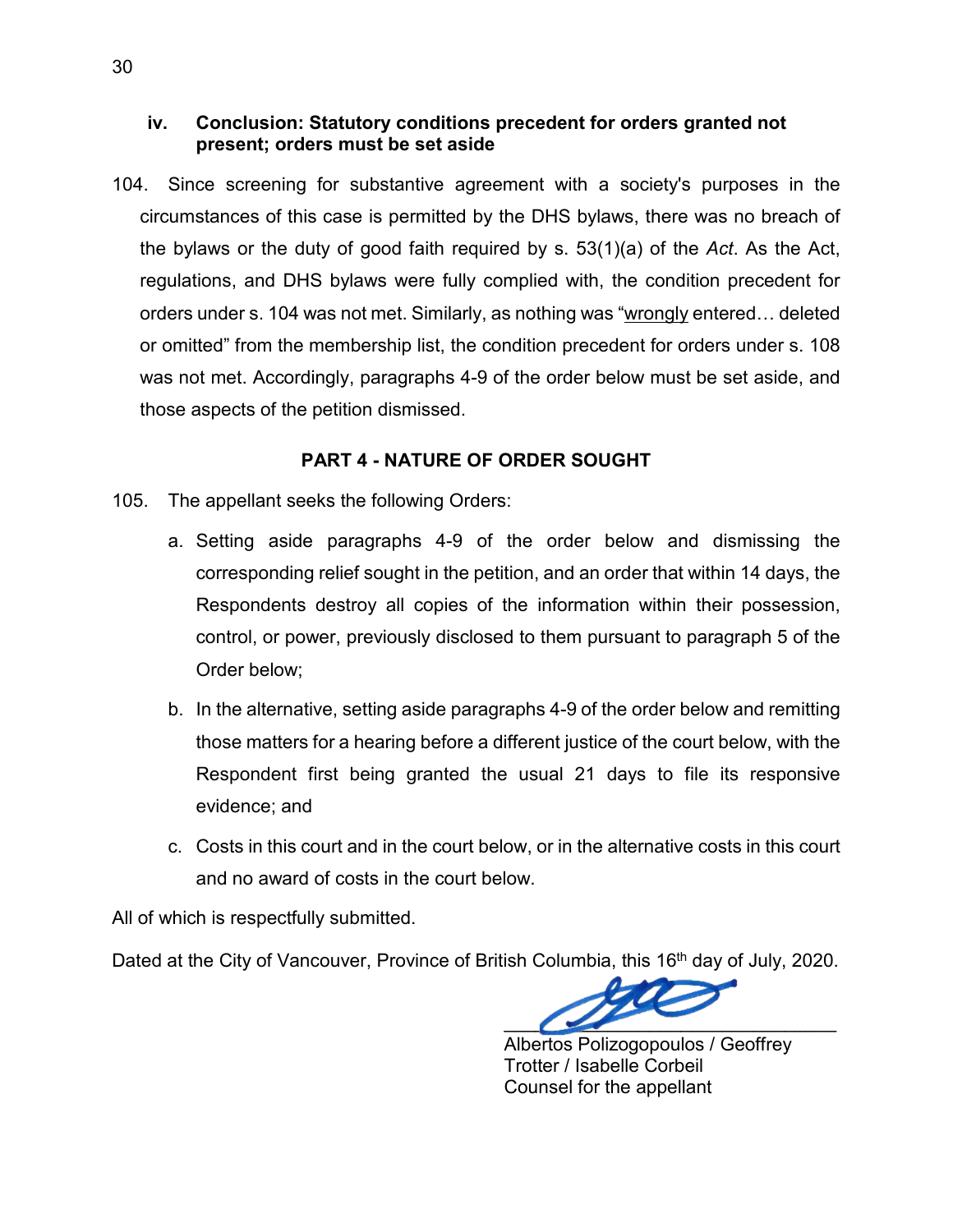## **APPENDIX: ENACTMENTS**

## <span id="page-36-0"></span>**Constitution Act, 1982**

## **Fundamental Freedoms**

2. Everyone has the following fundamental freedoms:

(a) freedom of conscience and religion;

(*b*) freedom of thought, belief, opinion and expression, including freedom of the press and other media of communication;

(*c*) freedom of peaceful assembly; and

(*d*) freedom of association.

## **Enforcement of guaranteed rights and freedoms**

24. (1) Anyone whose rights or freedoms, as guaranteed by this Charter, have been infringed or denied may apply to a court of competent jurisdiction to obtain such remedy as the court considers appropriate and just in the circumstances.

Exclusion of evidence bringing administration of justice into disrepute

(2) Where, in proceedings under subsection (1), a court concludes that evidence was obtained in a manner that infringed or denied any rights or freedoms guaranteed by this Charter, the evidence shall be excluded if it is established that, having regard to all the circumstances, the admission of it in the proceedings would bring the administration of justice into disrepute.

## **Primacy of Constitution of Canada**

52. (1) The Constitution of Canada is the supreme law of Canada, and any law that is inconsistent with the provisions of the Constitution is, to the extent of the inconsistency, of no force or effect.

Constitution of Canada

- (2) The Constitution of Canada includes
	- (a) the *Canada Act 1982*, including this Act;
	- (b) the Acts and orders referred to in the schedule; and
	- (c) any amendment to any Act or order referred to in paragraph (*a*) or (*b*).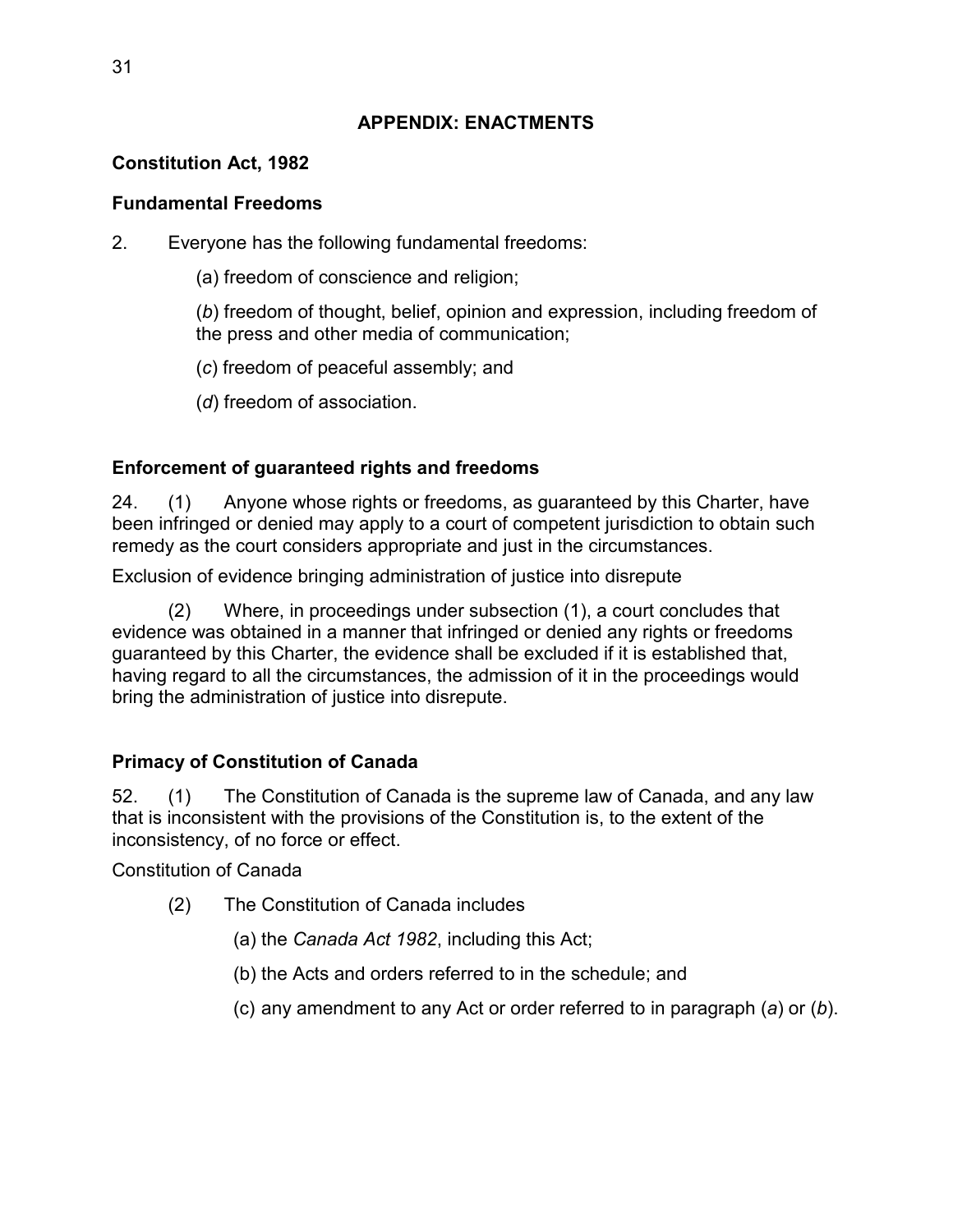## **Societies Act, SBC 2015, Chapter 18.**

## *Duties of directors*

53 (1) A director of a society must, when exercising the powers and performing the functions of a director of the society,

- (a) act honestly and in good faith with a view to the best interests of the society,
- (b) exercise the care, diligence and skill that a reasonably prudent individual would exercise in comparable circumstances,
- (c) act in accordance with this Act and the regulations, and
- (d) subject to paragraphs (a) to (c), act in accordance with the bylaws of the society.

(2) Without limiting subsection (1), a director of a society, when exercising the powers and performing the functions of a director of the society, must act with a view to the purposes of the society.

(3) This section is in addition to, and not in derogation of, any enactment or rule of law or equity relating to the duties or liabilities of directors of a society.

- (4) Nothing in a contract or the bylaws of a society relieves a director from
	- (a) the duty to act in accordance with this Act and the regulations, or
	- (b) liability that, by any enactment or rule of law or equity, would otherwise attach to the director in respect of negligence, default, breach of duty or breach of trust of which the director may be guilty in relation to the society.

## *Powers of court respecting general meetings*

80 (1) On the application of a member or director of a society, the court may order that a general meeting be called, held and conducted on the notice, on the date, at the time, at the location or in the manner the court directs,

- (a) if it is not feasible to call, hold or conduct the meeting on the notice, on the date, at the time, at the location or in the manner required under this Act or the bylaws, or
- (b) for any other reason the court considers appropriate.
- (2) The court may order that the quorum under section 82 *[quorum]* be varied or dispensed with at a meeting called, held and conducted under this section.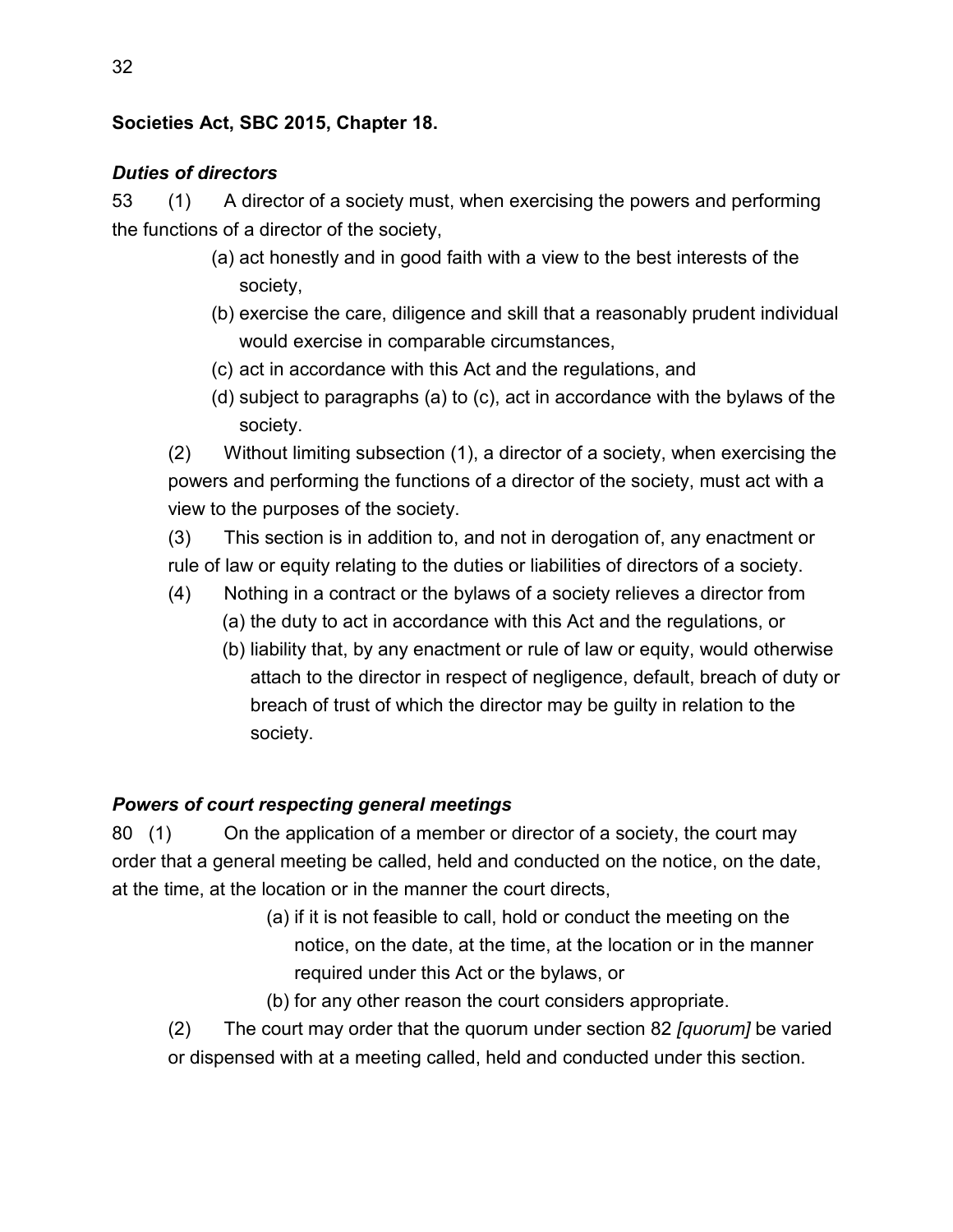## *Compliance or restraining orders*

104 (1) This section applies if

- (a) a person contravenes or is about to contravene a provision of this Act, the regulations or the bylaws of a society, or
- (b) (b)a society is carrying on activities that are inconsistent with or contrary to its purposes.

(2) On the application of a member or director of a society in relation to which this section applies or another person whom the court considers to be an appropriate person to make an application under this section, the court may make an order,

- (a) in a case described in subsection (1) (a), directing the person who has contravened or is about to contravene a provision referred to in that subsection to comply with or refrain from contravening the provision, or
- (b) in a case described in subsection (1) (b), directing the society to refrain from carrying on activities that are inconsistent with or contrary to its purposes.

(3) If the court makes an order under subsection (2), the court may make any ancillary or consequential orders it considers appropriate.

## *Applications to court to correct records*

- 108 (1) In this section, "basic records", in relation to a society, means
	- (a) the society's
		- i. constitution,
		- ii. bylaws,
		- iii. statement of directors and registered office,
		- iv. register of directors, and
		- v. register of members,
	- (b) the minutes of any meeting of members or directors, and
	- (c) any resolution passed by the members or directors, if the resolution is not included in the minutes referred to in paragraph (b).

(2) If information is alleged to be or to have been wrongly entered or retained in, or wrongly deleted or omitted from, a society's basic records, the society, a member or director of the society or another person whom the court considers to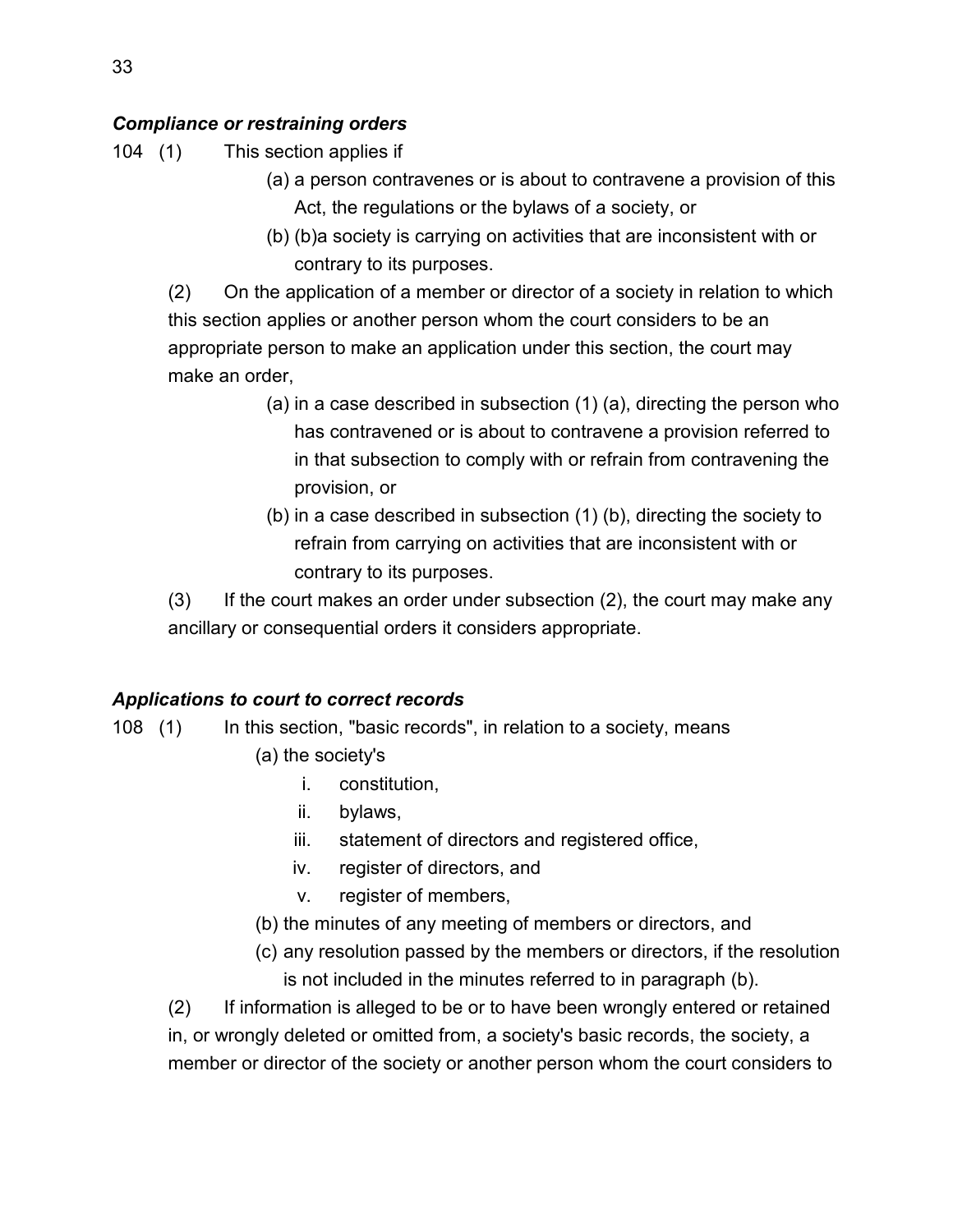be an appropriate person to make an application under this section may apply to the court for an order that the basic records be corrected.

(3) On an application under this section, the court may make any order it considers appropriate, including an order

- (a) requiring the society to correct one or more of its basic records,
- (b) restraining the society from calling or holding a general meeting or doing any other act before the correction is made,
- (c) determining the right of a party to the application to have the party's name entered or retained in, or deleted or omitted from, basic records of the society, and
- (d) requiring a person to compensate a party who has incurred a loss as a result of a matter referred to in subsection (2).

## **Societies Regulation, B.C. Reg. 216/2015**

## **Schedule 1**

### *Application for membership*

**2.1** A person may apply to the Board for membership in the Society, and the person becomes a member on the Board's acceptance of the application.

### *Duties of members*

<span id="page-39-0"></span>**2.2** Every member must uphold the constitution of the Society and must comply with these Bylaws.

## **LIST OF AUTHORITIES**

| <b>Authorities</b>                                                                              | Page # in                 | Para # in   |
|-------------------------------------------------------------------------------------------------|---------------------------|-------------|
|                                                                                                 | factum                    | factum      |
| <b>Highwood Congregation of Jehovah's Witness (Judicial</b><br>Committee) v. Wall, 2018 SCC 26. | 10, 12, 14,   37, 40, 41, |             |
|                                                                                                 | 15, 16, 17,               | 42, 47, 53, |
|                                                                                                 | 18.                       | 54, 56, 58, |
|                                                                                                 |                           | 60, 65.     |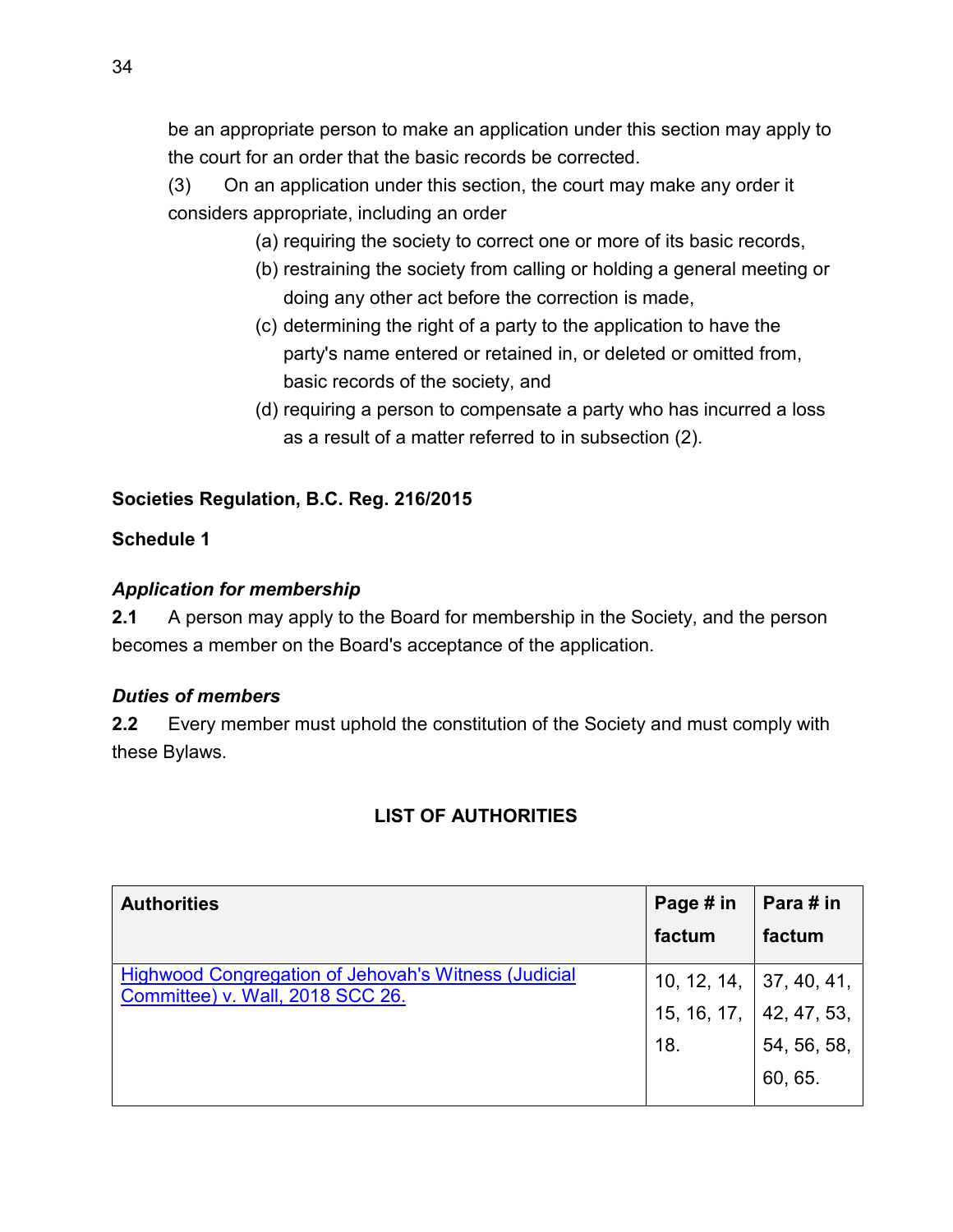| <b>Authorities</b>                                                                                                                                  | Page # in           | Para # in   |
|-----------------------------------------------------------------------------------------------------------------------------------------------------|---------------------|-------------|
|                                                                                                                                                     | factum              | factum      |
| <b>Bruckner v. Marcovitz, 2007 SCC 54.</b>                                                                                                          | 15, 19.             | 53, 68.     |
| <b>Syndicat Northcrest v. Amselem, 2004 SCC 47.</b>                                                                                                 | 12, 15, 19.         | 40, 53, 68. |
| <b>Bell v. Civil Air Search and Rescue Association et al, 2018</b><br><b>MBCA 96.</b>                                                               | 16.                 | 56.         |
| <b>McCargar v. Métis Nation of Alberta Association, 2018 ABQB</b><br><u>553.</u>                                                                    | 16.                 | 56.         |
| <b>Cummings v Burlington Radio Control Modelers, 2018 CanLII</b><br><u>123232 (ON SCSM)</u>                                                         | 16.                 | 56.         |
| Warren v. Football Canada, 2020 NSSC 29.                                                                                                            | 16.                 | 56.         |
| <b>Kwantlen University College Student Association v. Canadian</b><br>Federation of Students - British Columbia Component, 2011<br><u>BCCA 133.</u> | $15 - 16.$          | 54.         |
| Bhandal v. Khalsa Diwan Society of Victoria, 2014 BCCA 291.                                                                                         | $15-16, 24,$<br>25. | 54, 88, 90. |
| <b>Colgan v Canada's National Firearms Association, 2016</b><br><u>ABQB 412.</u>                                                                    | 17.                 | 58.         |
| London Humane Society (Re), 2010 ONSC 5775.                                                                                                         | 17, 25.             | 58, 90.     |
| R. v. Penunsi, 2019 SCC 39.                                                                                                                         | 17.                 | 59.         |
| R. v. Conway, 2010 SCC 22.                                                                                                                          | 18.                 | 61.         |
| A.B. v. C.D., 2020 BCCA 11.                                                                                                                         | 18.                 | 62.         |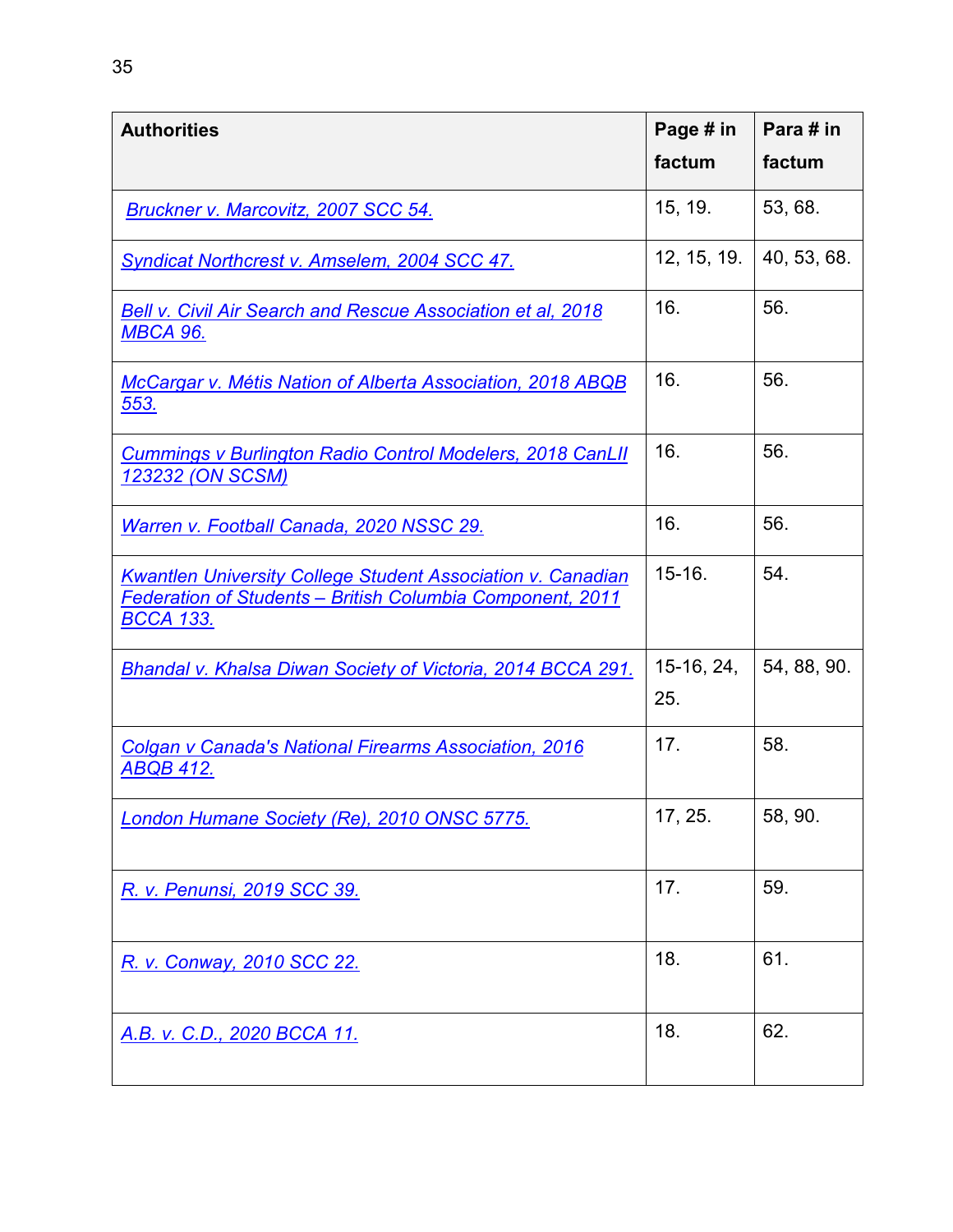| <b>Authorities</b>                                                                                    | Page # in<br>factum  | Para # in<br>factum    |
|-------------------------------------------------------------------------------------------------------|----------------------|------------------------|
| R. v. Ruzic, 2001 SCC 24.                                                                             | 18.                  | 63.                    |
| <b>Mounted Police Association of Ontario v. Canada (Attorney</b><br>General), 2015 SCC 1.             | 19, 20, 21,<br>22.   | 67, 73, 75,<br>79.     |
| R v Big M Drug Mart Ltd, [1985] 1 S.C.R.                                                              | 19.                  | 68.                    |
| Mouvement laïque québécois v. Saguenay (City), 2015 SCC<br><u> 16.</u>                                | 19.                  | 68.                    |
| Congrégation des témoins de Jéhovah de St-Jérôme-<br>Lafontaine v. Lafontaine (Village), 2004 SCC 48. | 19.                  | 68.                    |
| Adler v. Ontario, [1996] 3 S.C.R. 609.                                                                | 20.                  | 69.                    |
| R v Advance Cutting & Coring Ltd, 2001 SCC 70.                                                        | 21.                  | 76.                    |
| Loyola High School v. Quebec (Attorney General), 2015 SCC<br>12.                                      | 19-20, 22,<br>28-29. | 66, 79,<br>100.        |
| R. v. Appulonappa, 2015 SCC 59.                                                                       | 22.                  | 81                     |
| Kaila v. Khalsa Diwan Society, 2003 BCSC 1223.                                                        | 24.                  | 86, 87.                |
| De Guzman v. Philippine Community Centre Society, 2007<br><u>BCSC 591.</u>                            | 24.                  | 86, 87.                |
| <b>Yukon Government (Registrar of Societies) v. Humane</b><br>Society of Yukon, 2013 YKSC 8.          | 24.                  | 86, 87, 90,<br>95, 96. |